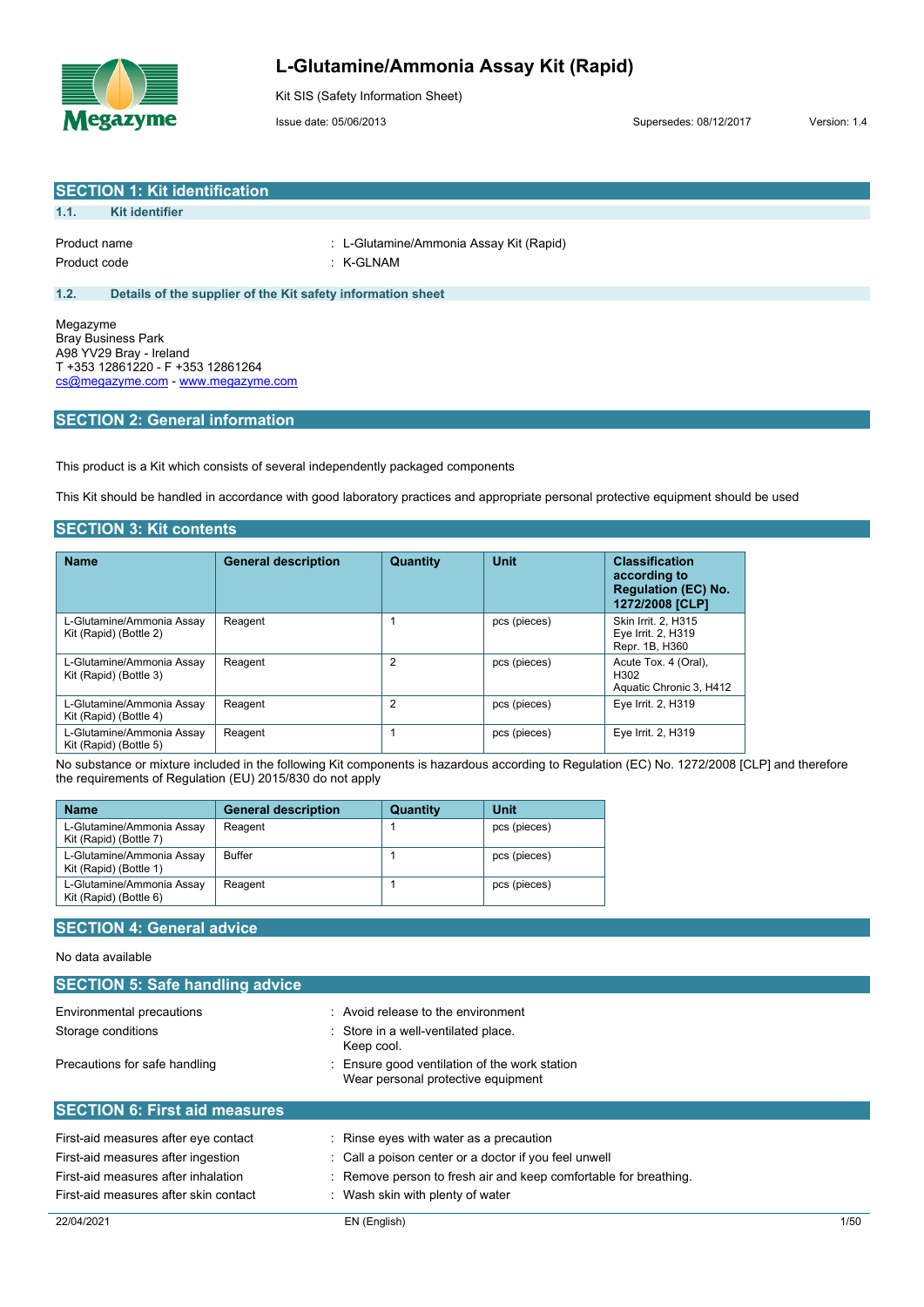# **L-Glutamine/Ammonia Assay Kit (Rapid)**

Kit SIS (Safety Information Sheet)

| Other medical advice or treatment                   | Treat symptomatically                                                                                                                     |  |
|-----------------------------------------------------|-------------------------------------------------------------------------------------------------------------------------------------------|--|
| <b>SECTION 7: Fire fighting measures</b>            |                                                                                                                                           |  |
| Protection during firefighting                      | Do not attempt to take action without suitable protective equipment<br>Self-contained breathing apparatus<br>Complete protective clothing |  |
| Hazardous decomposition products in case of<br>fire | Toxic fumes may be released<br>÷                                                                                                          |  |
| <b>SECTION 8: Other information</b>                 |                                                                                                                                           |  |

No data available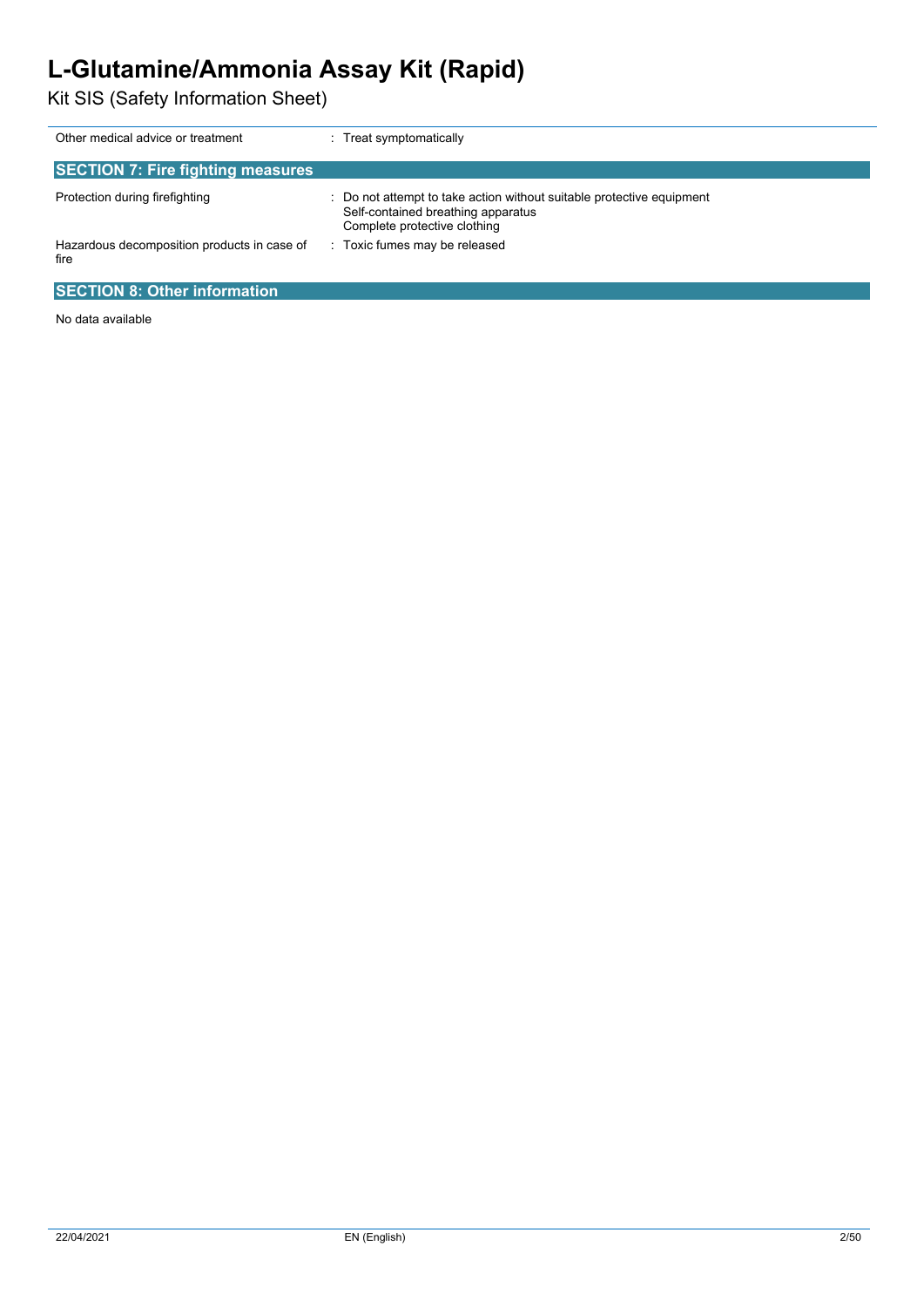

Safety Data Sheet

according to Regulation (EU) 2015/830 Issue date: 05/06/2013 Revision date: 11/12/2017 Supersedes version of: 14/09/2016 Version: 1.3

|                                                                                                                                                                    | SECTION 1: Identification of the substance/mixture and of the company/undertaking                                                                                                                                                                                                                                                                                                                                                     |
|--------------------------------------------------------------------------------------------------------------------------------------------------------------------|---------------------------------------------------------------------------------------------------------------------------------------------------------------------------------------------------------------------------------------------------------------------------------------------------------------------------------------------------------------------------------------------------------------------------------------|
| 1.1. Product identifier                                                                                                                                            |                                                                                                                                                                                                                                                                                                                                                                                                                                       |
| Product form<br>Product name<br>Product code                                                                                                                       | : Mixture<br>: L-Glutamine/Ammonia Assay Kit (Rapid) (Bottle 5)<br>$:$ K-GLNAM (Bottle 5)                                                                                                                                                                                                                                                                                                                                             |
| 1.2. Relevant identified uses of the substance or mixture and uses advised against                                                                                 |                                                                                                                                                                                                                                                                                                                                                                                                                                       |
| 1.2.1. Relevant identified uses                                                                                                                                    |                                                                                                                                                                                                                                                                                                                                                                                                                                       |
| Main use category<br>Use of the substance/mixture                                                                                                                  | : Professional use<br>: Use as laboratory reagent                                                                                                                                                                                                                                                                                                                                                                                     |
| 1.2.2. Uses advised against                                                                                                                                        |                                                                                                                                                                                                                                                                                                                                                                                                                                       |
| No additional information available                                                                                                                                |                                                                                                                                                                                                                                                                                                                                                                                                                                       |
| 1.3. Details of the supplier of the safety data sheet                                                                                                              |                                                                                                                                                                                                                                                                                                                                                                                                                                       |
| <b>Manufacturer</b><br>Megazyme<br><b>Bray Business Park</b><br>A98 YV29 Bray - Ireland<br>T +353 12861220 - F +353 12861264<br>cs@megazyme.com - www.megazyme.com |                                                                                                                                                                                                                                                                                                                                                                                                                                       |
| 1.4. Emergency telephone number                                                                                                                                    |                                                                                                                                                                                                                                                                                                                                                                                                                                       |
| Emergency number                                                                                                                                                   | $\div$ +353 12861220 [9 am to 5 pm GMT - Monday to Friday]                                                                                                                                                                                                                                                                                                                                                                            |
| <b>SECTION 2: Hazards identification</b>                                                                                                                           |                                                                                                                                                                                                                                                                                                                                                                                                                                       |
| 2.1. Classification of the substance or mixture                                                                                                                    |                                                                                                                                                                                                                                                                                                                                                                                                                                       |
| Classification according to Regulation (EC) No. 1272/2008 [CLP]                                                                                                    |                                                                                                                                                                                                                                                                                                                                                                                                                                       |
| Serious eye damage/eye irritation, Category 2<br>Full text of H statements : see section 16                                                                        | H319                                                                                                                                                                                                                                                                                                                                                                                                                                  |
| Adverse physicochemical, human health and environmental effects                                                                                                    |                                                                                                                                                                                                                                                                                                                                                                                                                                       |
| Causes serious eye irritation.                                                                                                                                     |                                                                                                                                                                                                                                                                                                                                                                                                                                       |
| 2.2. Label elements                                                                                                                                                |                                                                                                                                                                                                                                                                                                                                                                                                                                       |
| Labelling according to Regulation (EC) No. 1272/2008 [CLP]                                                                                                         |                                                                                                                                                                                                                                                                                                                                                                                                                                       |
| Hazard pictograms (CLP)                                                                                                                                            | GHS07                                                                                                                                                                                                                                                                                                                                                                                                                                 |
| Signal word (CLP)                                                                                                                                                  | : Warning                                                                                                                                                                                                                                                                                                                                                                                                                             |
| Hazard statements (CLP)<br>Precautionary statements (CLP)                                                                                                          | : H319 - Causes serious eye irritation.<br>: P264 - Wash hands thoroughly after handling.<br>P280 - Wear protective gloves/protective clothing/eye protection/face protection/hearing<br>protection.<br>P305+P351+P338 - IF IN EYES: Rinse cautiously with water for several minutes. Remove<br>contact lenses, if present and easy to do. Continue rinsing.<br>P337+P313 - If eye irritation persists: Get medical advice/attention. |
| <b>EUH-statements</b><br>Labelling according to: exemption for inner packaging where the contents do not exceed 10ml<br>No labelling required                      | : EUH032 - Contact with acids liberates very toxic gas.                                                                                                                                                                                                                                                                                                                                                                               |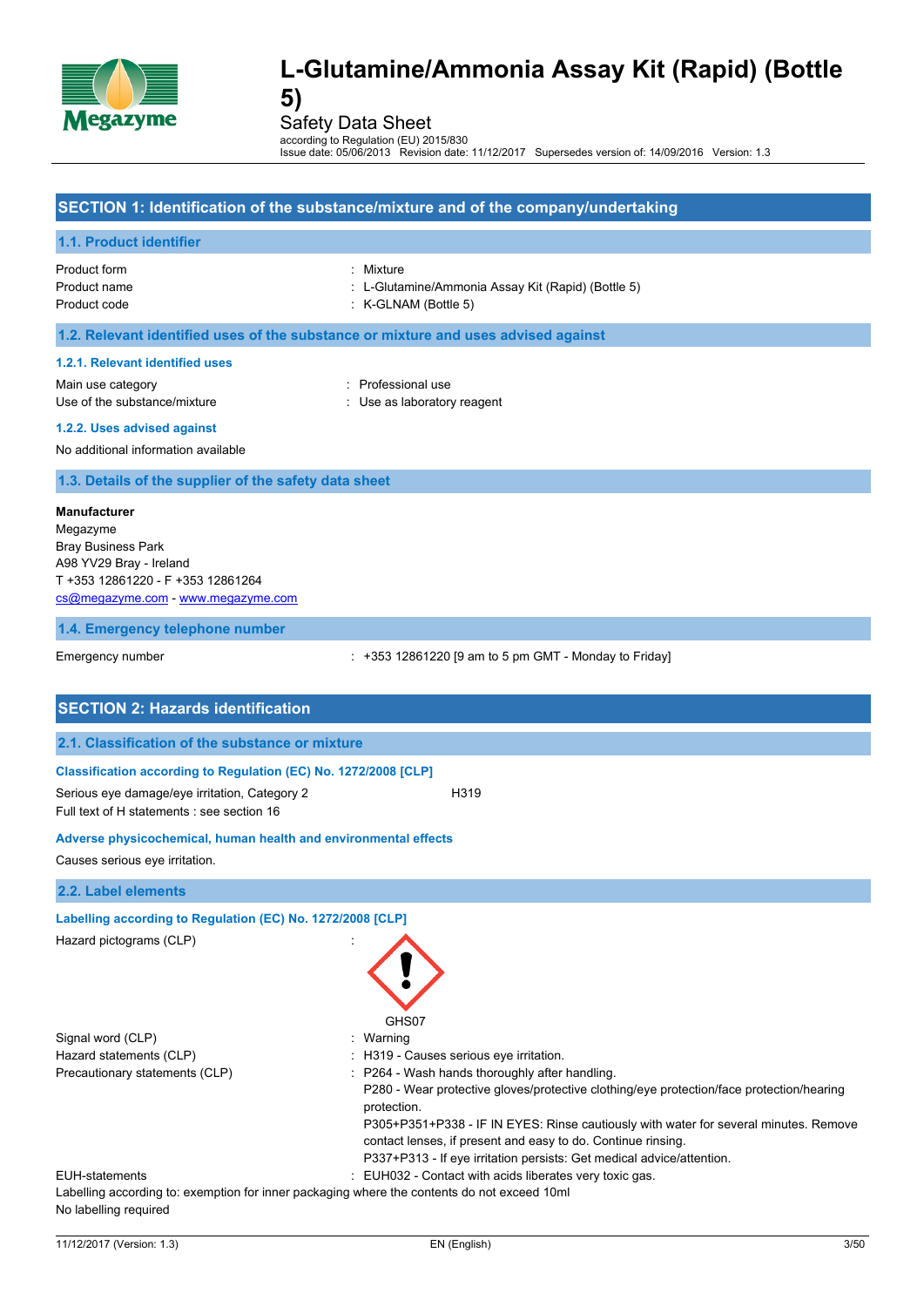Safety Data Sheet

according to Regulation (EU) 2015/830

### **2.3. Other hazards**

No additional information available

### **SECTION 3: Composition/information on ingredients**

### **3.1. Substances**

#### Not applicable

#### **3.2. Mixtures**

| <b>Name</b>                                                         | <b>Product identifier</b>                                                 | $\frac{9}{6}$ | <b>Classification according to</b><br><b>Regulation (EC) No.</b><br>1272/2008 [CLP] |
|---------------------------------------------------------------------|---------------------------------------------------------------------------|---------------|-------------------------------------------------------------------------------------|
| lithium sulfate                                                     | (CAS-No.) 10377-48-7<br>(EC-No.) 233-820-4                                | $20 - 30$     | Acute Tox. 4 (Oral), H302<br>Eye Irrit. 2, H319                                     |
| sodium azide<br>substance with a Community workplace exposure limit | (CAS-No.) 26628-22-8<br>(EC-No.) 247-852-1<br>(EC Index-No.) 011-004-00-7 | < 0.1         | Acute Tox. 2 (Oral), H300<br>Aquatic Acute 1, H400<br>Aquatic Chronic 1, H410       |

Full text of H-statements: see section 16

# **SECTION 4: First aid measures**

| 4.1. Description of first aid measures                           |                                                                                                                                                                                     |
|------------------------------------------------------------------|-------------------------------------------------------------------------------------------------------------------------------------------------------------------------------------|
| First-aid measures after inhalation                              | : Remove person to fresh air and keep comfortable for breathing.                                                                                                                    |
| First-aid measures after skin contact                            | : Wash skin with plenty of water.                                                                                                                                                   |
| First-aid measures after eye contact                             | : Rinse cautiously with water for several minutes. Remove contact lenses, if present and easy<br>to do. Continue rinsing. If eye irritation persists: Get medical advice/attention. |
| First-aid measures after ingestion                               | : Call a poison center or a doctor if you feel unwell.                                                                                                                              |
| 4.2. Most important symptoms and effects, both acute and delayed |                                                                                                                                                                                     |
| Symptoms/effects after eye contact                               | Eye irritation.                                                                                                                                                                     |

**4.3. Indication of any immediate medical attention and special treatment needed**

Treat symptomatically.

| <b>SECTION 5: Firefighting measures</b>                    |                                                                                                                                             |  |  |  |
|------------------------------------------------------------|---------------------------------------------------------------------------------------------------------------------------------------------|--|--|--|
| 5.1. Extinguishing media                                   |                                                                                                                                             |  |  |  |
| Suitable extinguishing media                               | Water spray. Dry powder. Foam. Carbon dioxide.                                                                                              |  |  |  |
| 5.2. Special hazards arising from the substance or mixture |                                                                                                                                             |  |  |  |
| Hazardous decomposition products in case of fire           | : Toxic fumes may be released.                                                                                                              |  |  |  |
| 5.3. Advice for firefighters                               |                                                                                                                                             |  |  |  |
| Protection during firefighting                             | : Do not attempt to take action without suitable protective equipment. Self-contained<br>breathing apparatus. Complete protective clothing. |  |  |  |

| <b>SECTION 6: Accidental release measures</b>                            |
|--------------------------------------------------------------------------|
| 6.1. Personal precautions, protective equipment and emergency procedures |
| 6.1.1. For non-emergency personnel                                       |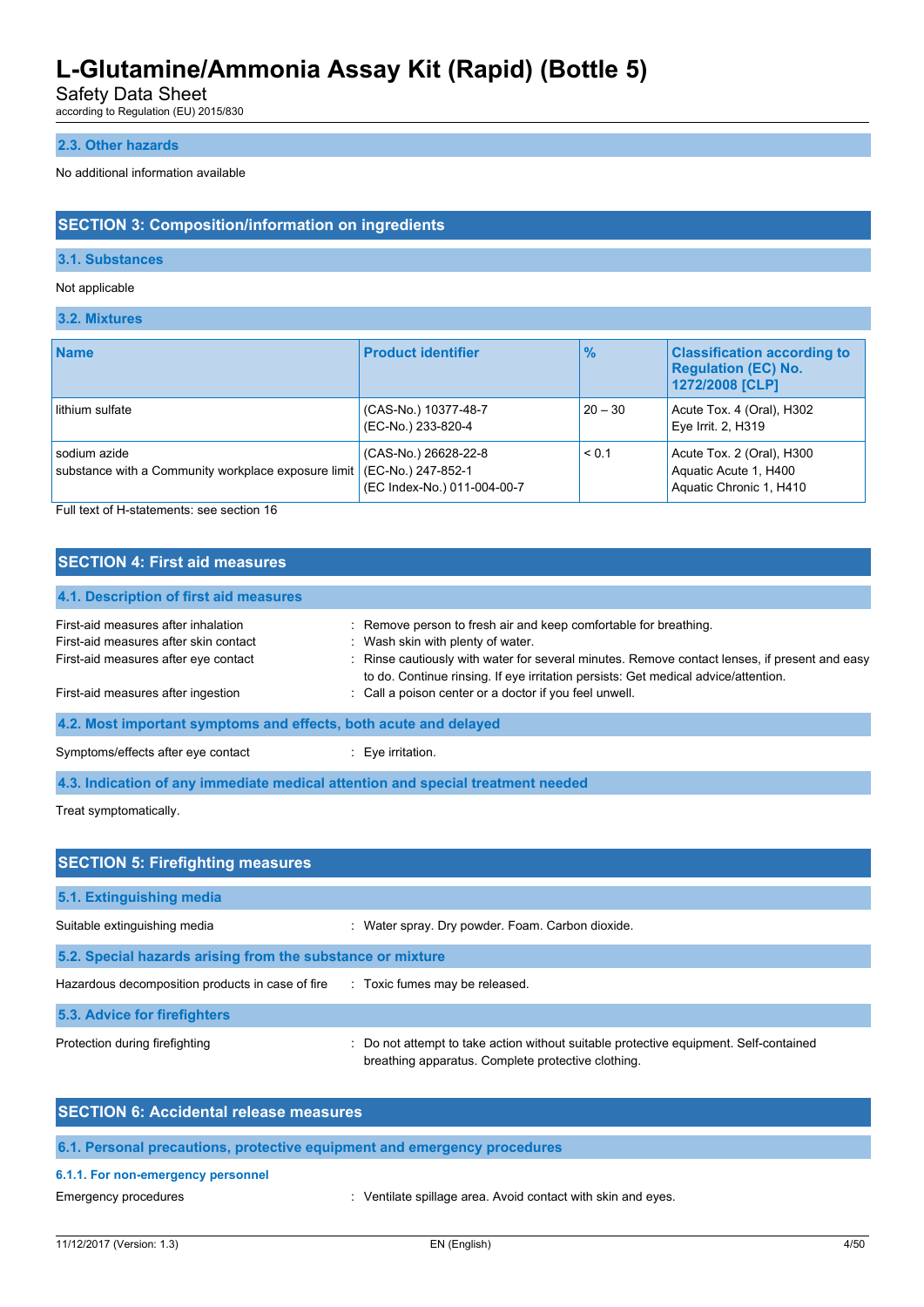Safety Data Sheet

according to Regulation (EU) 2015/830

| 6.1.2. For emergency responders<br>Protective equipment   | : Do not attempt to take action without suitable protective equipment. For further information<br>refer to section 8: "Exposure controls/personal protection". |  |  |
|-----------------------------------------------------------|----------------------------------------------------------------------------------------------------------------------------------------------------------------|--|--|
| <b>6.2. Environmental precautions</b>                     |                                                                                                                                                                |  |  |
| Avoid release to the environment.                         |                                                                                                                                                                |  |  |
| 6.3. Methods and material for containment and cleaning up |                                                                                                                                                                |  |  |
| Methods for cleaning up<br>Other information              | : Take up liquid spill into absorbent material.<br>: Dispose of materials or solid residues at an authorized site.                                             |  |  |
| 6.4. Reference to other sections                          |                                                                                                                                                                |  |  |
| For further information refer to section 13.              |                                                                                                                                                                |  |  |

| <b>SECTION 7: Handling and storage</b>                            |                                                                                                                         |  |  |
|-------------------------------------------------------------------|-------------------------------------------------------------------------------------------------------------------------|--|--|
| 7.1. Precautions for safe handling                                |                                                                                                                         |  |  |
| Precautions for safe handling                                     | : Ensure good ventilation of the work station. Avoid contact with skin and eyes. Wear<br>personal protective equipment. |  |  |
| Hygiene measures                                                  | : Do not eat, drink or smoke when using this product. Always wash hands after handling the<br>product.                  |  |  |
| 7.2. Conditions for safe storage, including any incompatibilities |                                                                                                                         |  |  |
| Storage conditions                                                | : Store in a well-ventilated place. Keep cool.                                                                          |  |  |
| 7.3. Specific end use(s)                                          |                                                                                                                         |  |  |

No additional information available

# **SECTION 8: Exposure controls/personal protection**

|  | 8.1. Control parameters |
|--|-------------------------|
|  |                         |

| sodium azide (26628-22-8)                |                                 |  |
|------------------------------------------|---------------------------------|--|
| <b>EU - Occupational Exposure Limits</b> |                                 |  |
| Local name                               | Sodium azide                    |  |
| IOELV TWA (mg/m <sup>3</sup> )           | $0.1 \text{ mg/m}^3$            |  |
| IOELV STEL (mg/m <sup>3</sup> )          | $0.3$ mg/m <sup>3</sup>         |  |
| Notes                                    | Skin                            |  |
| Regulatory reference                     | COMMISSION DIRECTIVE 2000/39/EC |  |

# **8.2. Exposure controls**

### **Appropriate engineering controls:**

Ensure good ventilation of the work station.

| <b>Hand protection:</b> |                      |                       |                |             |                   |
|-------------------------|----------------------|-----------------------|----------------|-------------|-------------------|
| Protective gloves       |                      |                       |                |             |                   |
| Type                    | Material             | Permeation            | Thickness (mm) | Penetration | <b>Standard</b>   |
| Disposable gloves       | Nitrile rubber (NBR) | $3$ ( $> 60$ minutes) |                | 2 (< 1.5)   | <b>EN ISO 374</b> |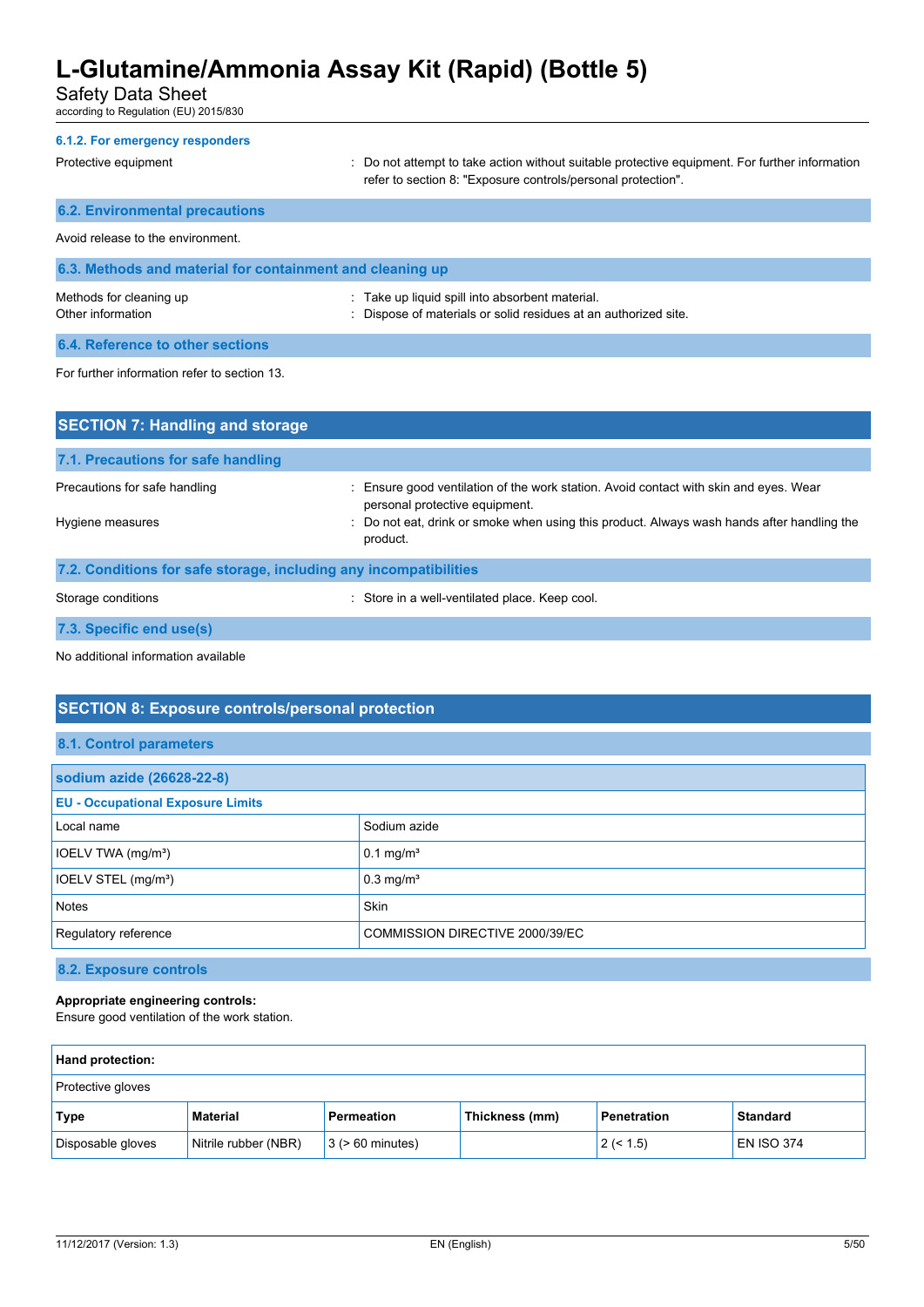# Safety Data Sheet

according to Regulation (EU) 2015/830

| Eye protection: |                |                        |                 |
|-----------------|----------------|------------------------|-----------------|
| Safety glasses  |                |                        |                 |
| <b>Type</b>     | <b>Use</b>     | <b>Characteristics</b> | <b>Standard</b> |
| Safety glasses  | <b>Droplet</b> | With side shields      | <b>EN 166</b>   |
|                 |                |                        |                 |

| Skin and body protection:         |          |  |
|-----------------------------------|----------|--|
| Wear suitable protective clothing |          |  |
| Type                              | Standard |  |
| Lab coat                          |          |  |

| <b>Respiratory protection:</b>                                           |                    |                                        |                 |
|--------------------------------------------------------------------------|--------------------|----------------------------------------|-----------------|
| In case of insufficient ventilation, wear suitable respiratory equipment |                    |                                        |                 |
| <b>Device</b>                                                            | <b>Filter type</b> | <b>Condition</b>                       | <b>Standard</b> |
| Dust mask                                                                | Type P1            | <b>Protection for Liquid particles</b> | EN 143, EN 149  |

### **Personal protective equipment symbol(s):**



#### **Environmental exposure controls:**

Avoid release to the environment.

# **SECTION 9: Physical and chemical properties**

**9.1. Information on basic physical and chemical properties**

| Physical state                                  | Liquid            |
|-------------------------------------------------|-------------------|
| Colour                                          | No data available |
| Odour                                           | No data available |
| Odour threshold                                 | No data available |
| рH                                              | No data available |
| Relative evaporation rate (butylacetate=1)      | No data available |
| Melting point                                   | Not applicable    |
| Freezing point                                  | No data available |
| Boiling point                                   | No data available |
| Flash point                                     | No data available |
| Auto-ignition temperature                       | No data available |
| Decomposition temperature                       | No data available |
| Flammability (solid, gas)                       | Not applicable    |
| Vapour pressure                                 | No data available |
| Relative vapour density at 20 °C                | No data available |
| Relative density                                | No data available |
| Solubility                                      | No data available |
| Partition coefficient n-octanol/water (Log Pow) | No data available |
| Viscosity, kinematic                            | No data available |
| Viscosity, dynamic                              | No data available |
| <b>Explosive properties</b>                     | No data available |
| Oxidising properties                            | No data available |
| Explosive limits                                | No data available |

#### **9.2. Other information**

No additional information available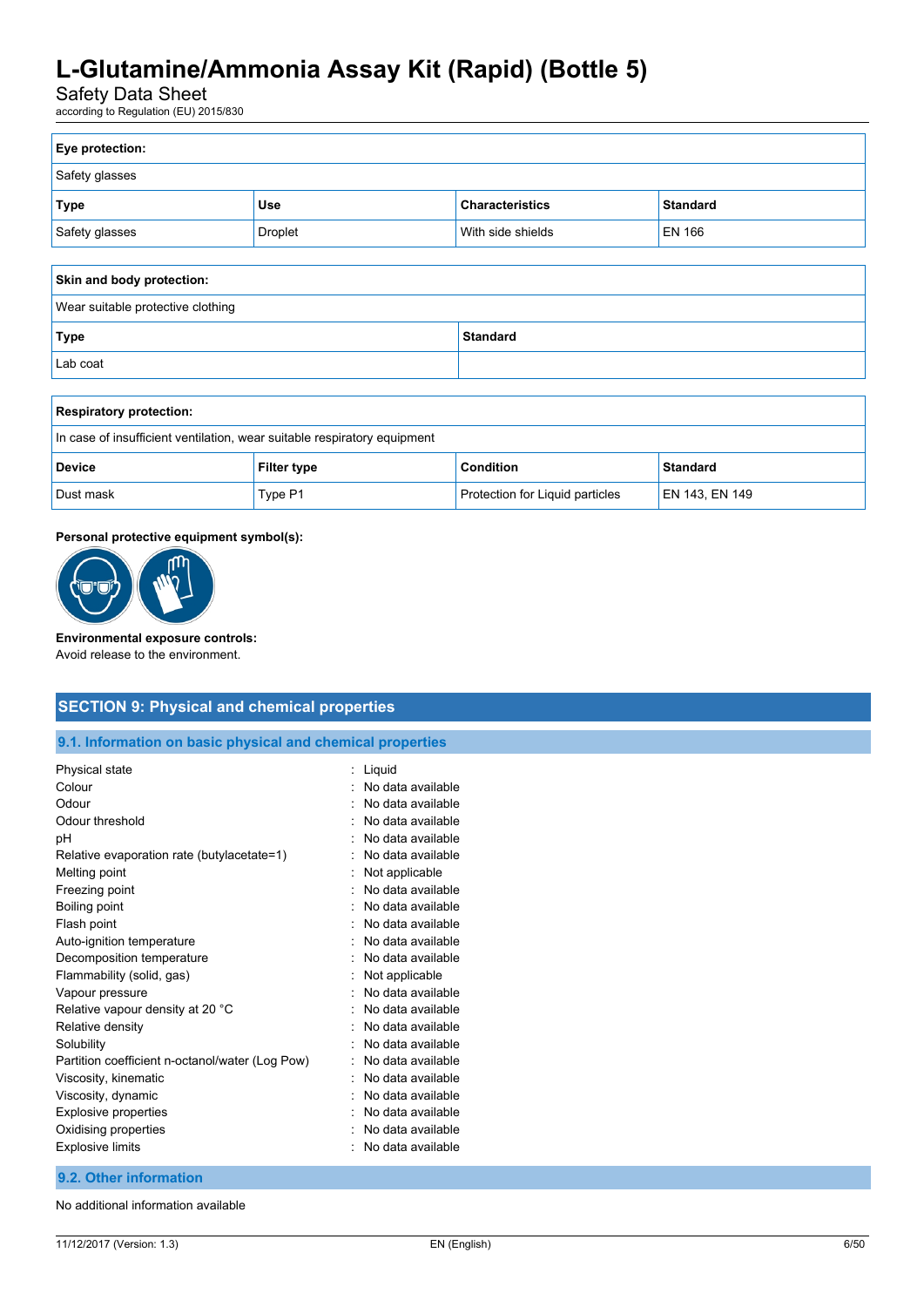Safety Data Sheet

according to Regulation (EU) 2015/830

### **SECTION 10: Stability and reactivity**

#### **10.1. Reactivity**

The product is non-reactive under normal conditions of use, storage and transport.

**10.2. Chemical stability**

Stable under normal conditions.

**10.3. Possibility of hazardous reactions**

Contact with acids liberates very toxic gas.

**10.4. Conditions to avoid**

None under recommended storage and handling conditions (see section 7).

**10.5. Incompatible materials**

Acids.

**10.6. Hazardous decomposition products**

Under normal conditions of storage and use, hazardous decomposition products should not be produced.

# **SECTION 11: Toxicological information 11.1. Information on toxicological effects** Acute toxicity (oral) **Example 2** Constant Constant Constant Constant Constant Constant Constant Constant Constant Acute toxicity (dermal) **Example 20** Acute toxicity (dermal) Acute toxicity (inhalation) **Example 2** Contract 2 Contract 2 Contract 2 Contract 2 Contract 2 Contract 2 Contract 2 Contract 2 Contract 2 Contract 2 Contract 2 Contract 2 Contract 2 Contract 2 Contract 2 Contract 2 Contra

| lithium sulfate (10377-48-7)        |                                  |
|-------------------------------------|----------------------------------|
| LD50 oral rat                       | 580 mg/kg rat                    |
|                                     |                                  |
| Skin corrosion/irritation           | Not classified                   |
| Serious eye damage/irritation       | : Causes serious eye irritation. |
| Respiratory or skin sensitisation   | Not classified                   |
| Germ cell mutagenicity<br>$\bullet$ | Not classified                   |
| Carcinogenicity                     | Not classified                   |
| Reproductive toxicity               | Not classified                   |
| STOT-single exposure<br>$\bullet$   | Not classified                   |
| STOT-repeated exposure              | : Not classified                 |
| Aspiration hazard                   | Not classified                   |

| <b>SECTION 12: Ecological information</b>                    |                                                                                                                            |
|--------------------------------------------------------------|----------------------------------------------------------------------------------------------------------------------------|
| 12.1. Toxicity                                               |                                                                                                                            |
| Ecology - general                                            | : The product is not considered harmful to aquatic organisms nor to cause long-term adverse<br>effects in the environment. |
| Hazardous to the aquatic environment, short-term<br>(acute)  | Not classified<br>л.                                                                                                       |
| Hazardous to the aquatic environment, long-term<br>(chronic) | Not classified<br>л.                                                                                                       |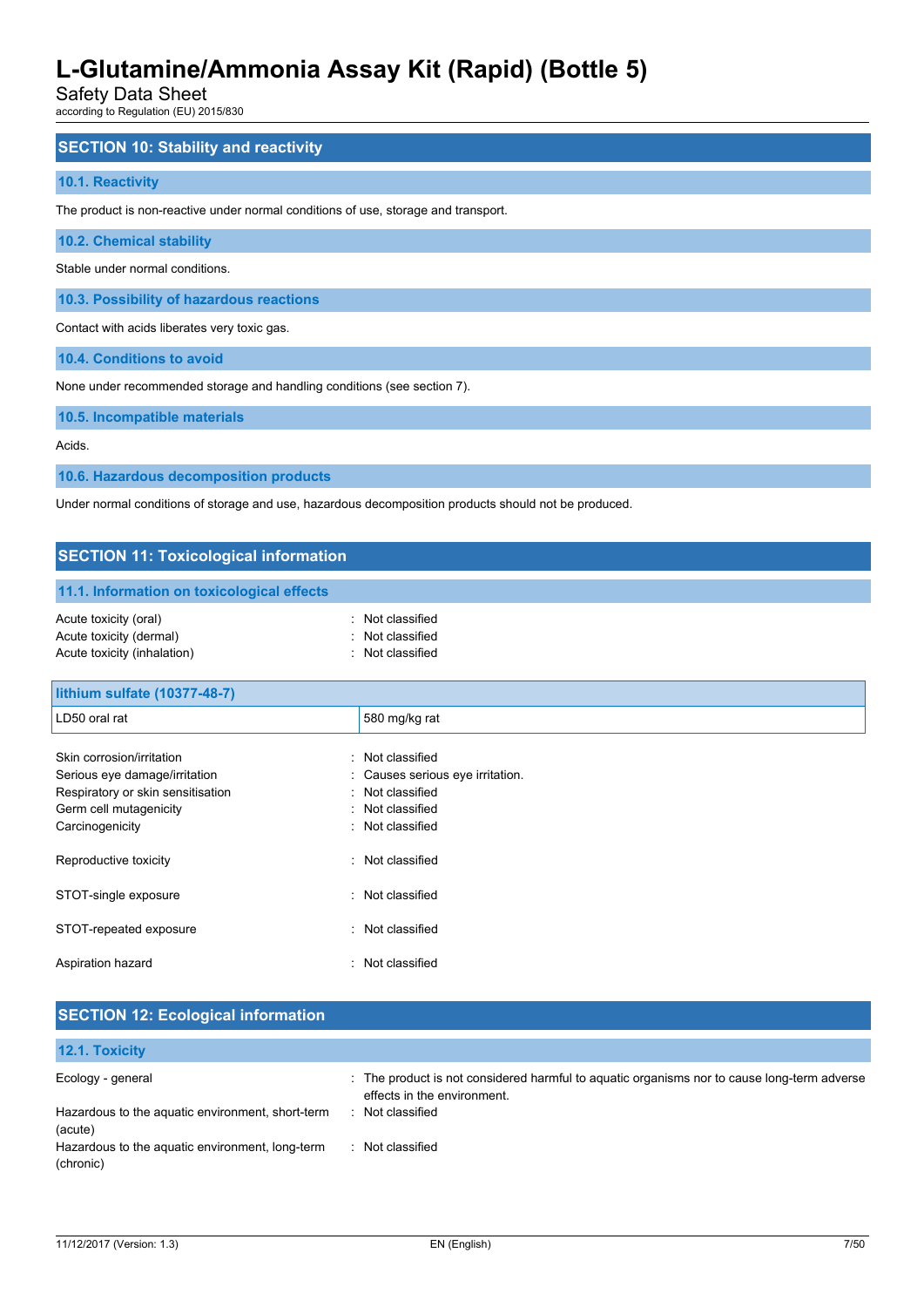Safety Data Sheet

according to Regulation (EU) 2015/830

| 12.2. Persistence and degradability           |                                   |  |
|-----------------------------------------------|-----------------------------------|--|
| lithium sulfate (10377-48-7)                  |                                   |  |
| Persistence and degradability                 | Biodegradability: Not applicable. |  |
| Biochemical oxygen demand (BOD)               | Not applicable                    |  |
| Chemical oxygen demand (COD)                  | Not applicable                    |  |
| ThOD                                          | Not applicable                    |  |
| BOD (% of ThOD)                               | Not applicable                    |  |
| 12.3. Bioaccumulative potential               |                                   |  |
| lithium sulfate (10377-48-7)                  |                                   |  |
| Bioaccumulative potential<br>Not established. |                                   |  |
| 12.4. Mobility in soil                        |                                   |  |
| No additional information available           |                                   |  |
| 12.5. Results of PBT and vPvB assessment      |                                   |  |
| No additional information available           |                                   |  |
| 12.6. Other adverse effects                   |                                   |  |
| No additional information available           |                                   |  |
|                                               |                                   |  |
| <b>SECTION 13: Disposal considerations</b>    |                                   |  |

**13.1. Waste treatment methods**

Waste treatment methods : Dispose of contents/container in accordance with licensed collector's sorting instructions.

# **SECTION 14: Transport information**

In accordance with ADR / RID / IMDG / IATA / ADN

| <b>ADR</b>                             | <b>IATA</b>    |  |
|----------------------------------------|----------------|--|
| 14.1. UN number                        |                |  |
| Not applicable                         | Not applicable |  |
| 14.2. UN proper shipping name          |                |  |
| Not applicable                         | Not applicable |  |
| 14.3. Transport hazard class(es)       |                |  |
| Not applicable                         | Not applicable |  |
| 14.4. Packing group                    |                |  |
| Not applicable                         | Not applicable |  |
| <b>14.5. Environmental hazards</b>     |                |  |
| Not applicable                         | Not applicable |  |
| No supplementary information available |                |  |
| 14 6 Chaoial processions for user      |                |  |

**14.6. Special precautions for user**

**Overland transport**

Not applicable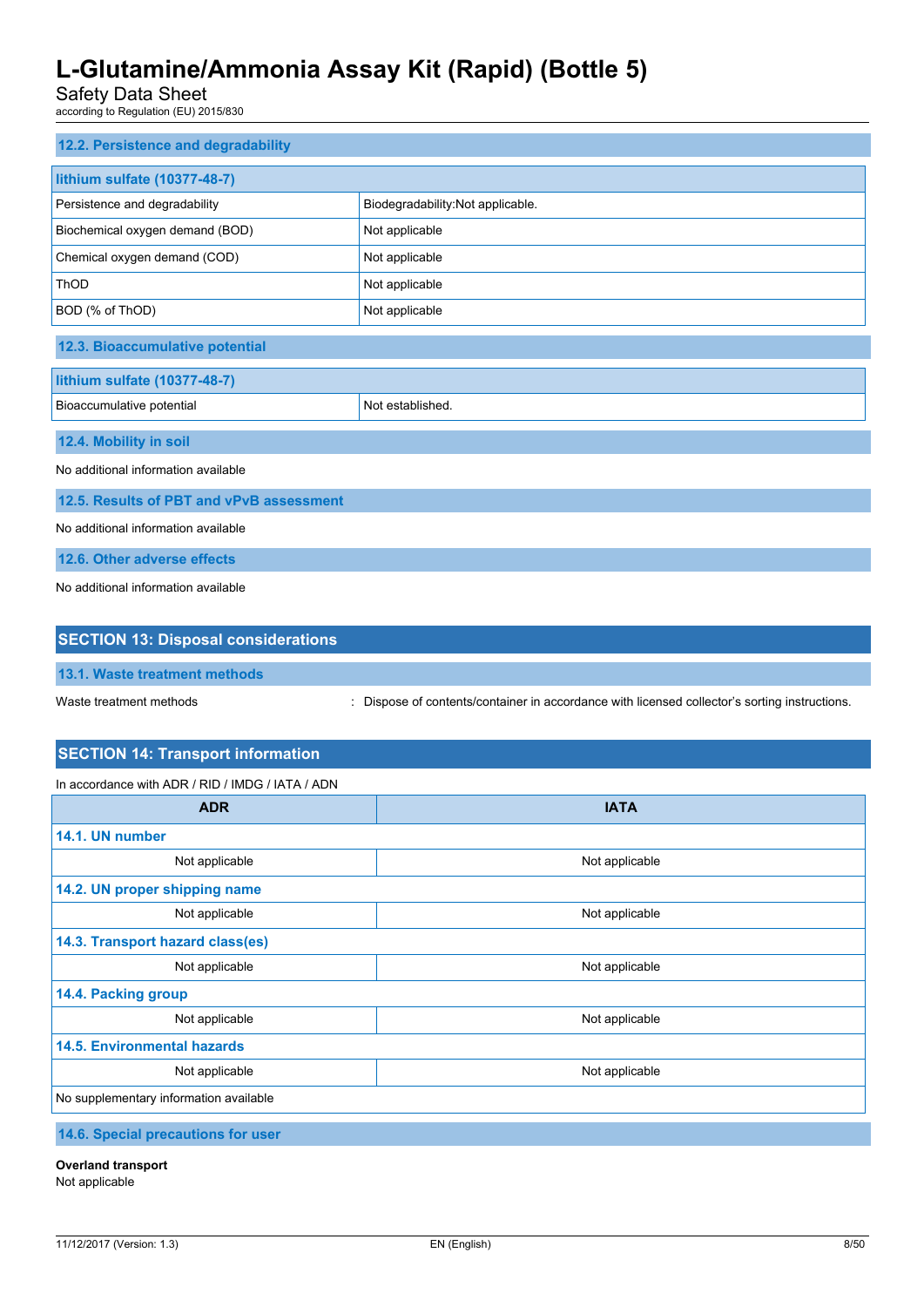Safety Data Sheet

according to Regulation (EU) 2015/830

#### **Air transport**

Not applicable

#### **14.7. Transport in bulk according to Annex II of Marpol and the IBC Code**

Not applicable

### **SECTION 15: Regulatory information**

**15.1. Safety, health and environmental regulations/legislation specific for the substance or mixture**

#### **15.1.1. EU-Regulations**

Contains no REACH substances with Annex XVII restrictions

Contains no substance on the REACH candidate list

Contains no REACH Annex XIV substances

Contains no substance subject to Regulation (EU) No 649/2012 of the European Parliament and of the Council of 4 July 2012 concerning the export and import of hazardous chemicals.

Contains no substance subject to Regulation (EU) No 2019/1021 of the European Parliament and of the Council of 20 June 2019 on persistent organic pollutants

#### **15.1.2. National regulations**

No additional information available

**15.2. Chemical safety assessment**

No chemical safety assessment has been carried out

### **SECTION 16: Other information**

| Full text of H- and EUH-statements: |                                                                   |  |
|-------------------------------------|-------------------------------------------------------------------|--|
| Acute Tox. 2 (Oral)                 | Acute toxicity (oral), Category 2                                 |  |
| Acute Tox. 4 (Oral)                 | Acute toxicity (oral), Category 4                                 |  |
| Aquatic Acute 1                     | Hazardous to the aquatic environment - Acute Hazard, Category 1   |  |
| Aquatic Chronic 1                   | Hazardous to the aquatic environment — Chronic Hazard, Category 1 |  |
| Eye Irrit. 2                        | Serious eye damage/eye irritation, Category 2                     |  |
| H300                                | Fatal if swallowed.                                               |  |
| H302                                | Harmful if swallowed.                                             |  |
| H319                                | Causes serious eye irritation                                     |  |
| H400                                | Very toxic to aquatic life.                                       |  |
| H410                                | Very toxic to aquatic life with long lasting effects.             |  |
| <b>EUH032</b>                       | Contact with acids liberates very toxic gas.                      |  |

SDS EU (REACH Annex II)

This information is based on our current knowledge and is intended to describe the product for the purposes of health, safety and environmental requirements only. It should not therefore be construed as guaranteeing any specific property of the product.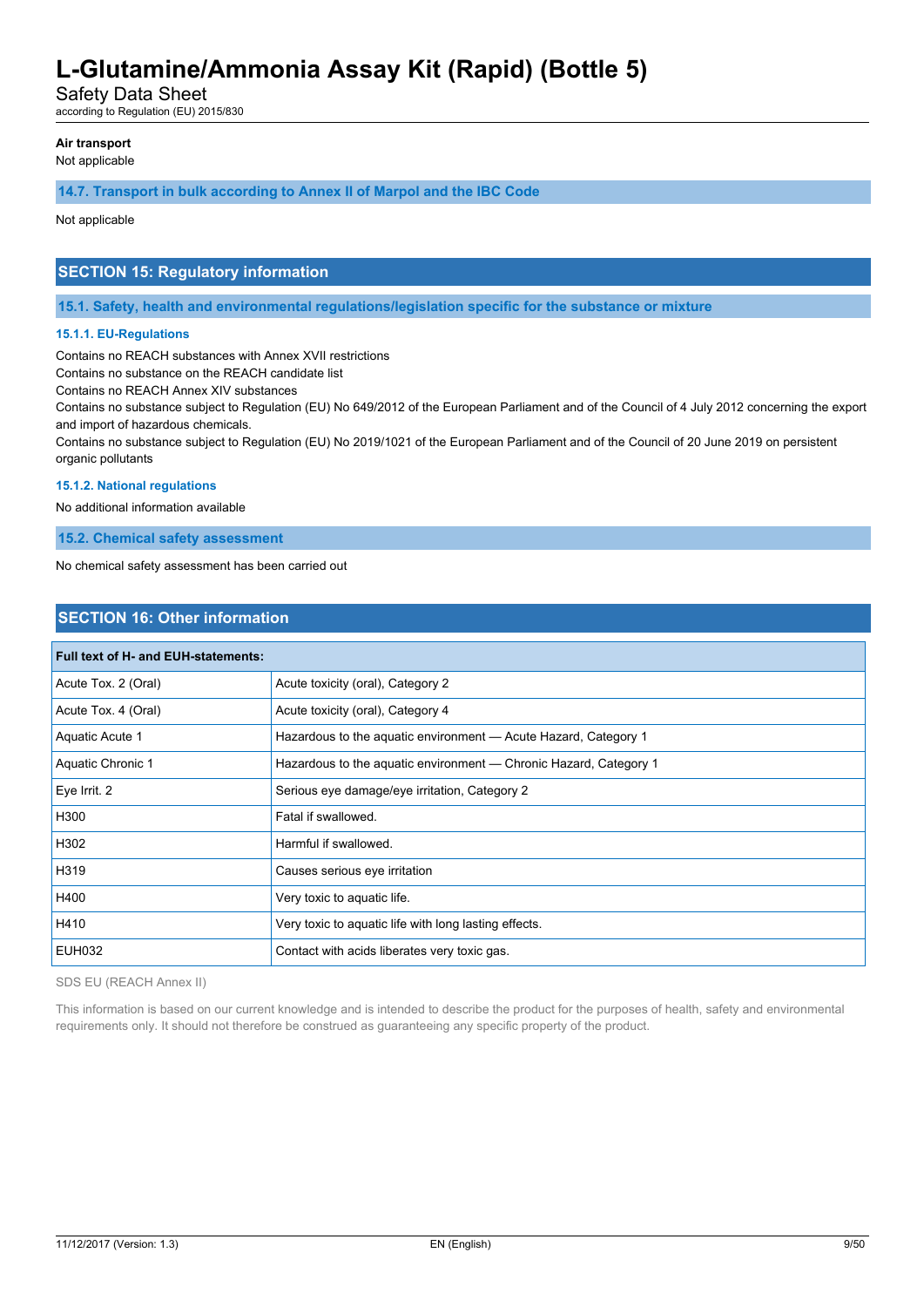

Safety Data Sheet

according to Regulation (EU) 2015/830 Issue date: 05/06/2013 Revision date: 08/12/2017 Supersedes version of: 14/09/2016 Version: 1.3

### **SECTION 1: Identification of the substance/mixture and of the company/undertaking**

#### **1.1. Product identifier**

Product form : Mixture Product code : K-GLNAM (Bottle 6)

- Product name : L-Glutamine/Ammonia Assay Kit (Rapid) (Bottle 6)
	-

#### **1.2. Relevant identified uses of the substance or mixture and uses advised against**

#### **1.2.1. Relevant identified uses**

Main use category **in the set of the COV** and Main use the Professional use Use of the substance/mixture in the substance/mixture in the substance of the substance in the substance of the substance of the substance of the substance of the substance of the substance of the substance of the substanc

#### **1.2.2. Uses advised against**

No additional information available

#### **1.3. Details of the supplier of the safety data sheet**

**Manufacturer** Megazyme Bray Business Park A98 YV29 Bray - Ireland T +353 12861220 - F +353 12861264 [cs@megazyme.com](mailto:cs@megazyme.com) - <www.megazyme.com>

#### **1.4. Emergency telephone number**

Emergency number : +353 12861220 [9 am to 5 pm GMT - Monday to Friday]

### **SECTION 2: Hazards identification**

**2.1. Classification of the substance or mixture**

#### **Classification according to Regulation (EC) No. 1272/2008 [CLP]**

Not classified

#### **Adverse physicochemical, human health and environmental effects**

To our knowledge, this product does not present any particular risk, provided it is handled in accordance with good occupational hygiene and safety practice.

#### **2.2. Label elements**

### **Labelling according to Regulation (EC) No. 1272/2008 [CLP]**

EUH-statements : EUH032 - Contact with acids liberates very toxic gas.

Labelling according to: exemption for inner packaging where the contents do not exceed 10ml

No labelling required

**2.3. Other hazards**

No additional information available

# **SECTION 3: Composition/information on ingredients**

### **3.1. Substances**

Not applicable

### **3.2. Mixtures**

This mixture does not contain any substances to be mentioned according to the criteria of section 3.2 of REACH Annex II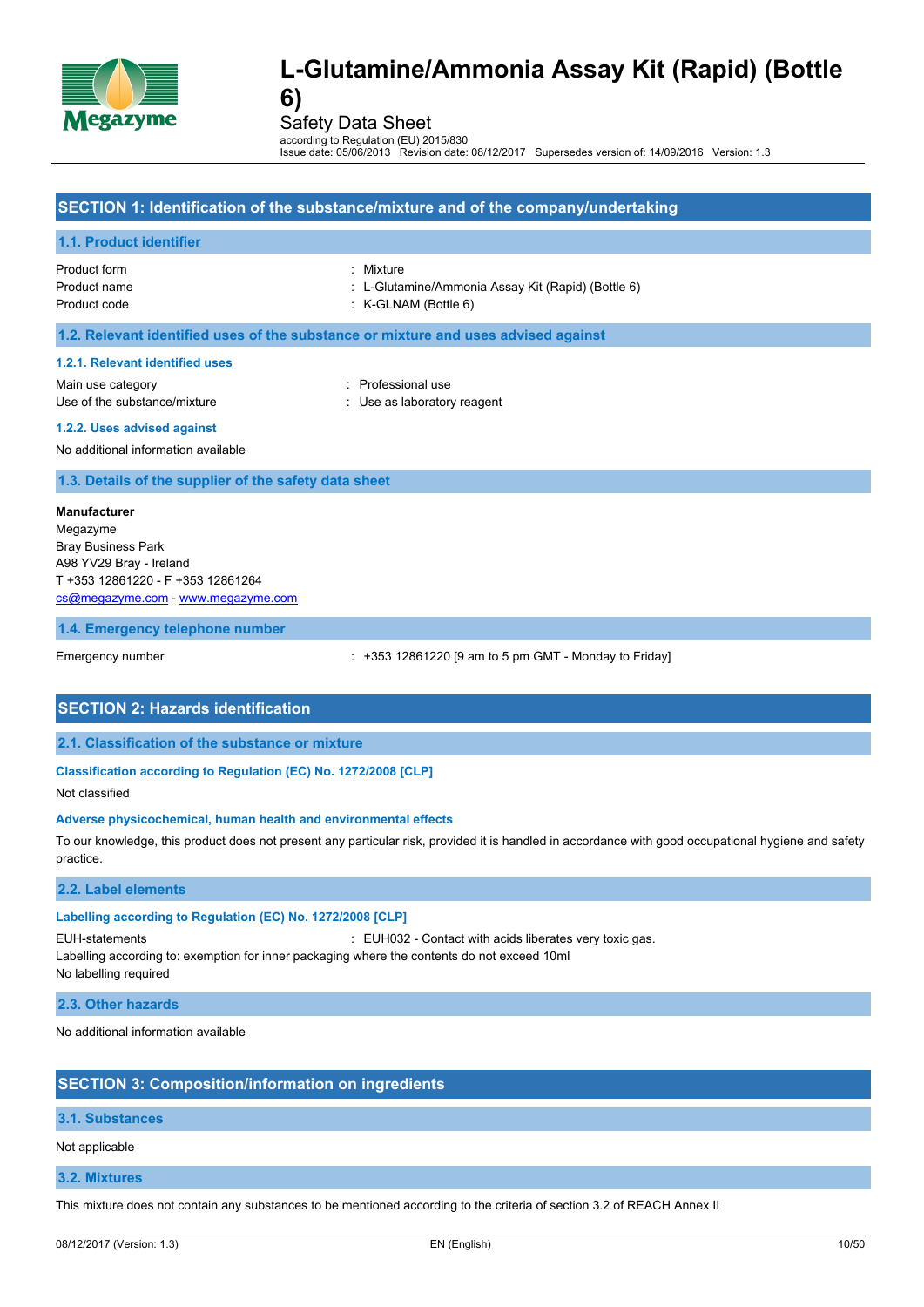Safety Data Sheet

according to Regulation (EU) 2015/830

| <b>SECTION 4: First aid measures</b>                                                                                                                       |                                                                                                                                                                                                             |  |
|------------------------------------------------------------------------------------------------------------------------------------------------------------|-------------------------------------------------------------------------------------------------------------------------------------------------------------------------------------------------------------|--|
| 4.1. Description of first aid measures                                                                                                                     |                                                                                                                                                                                                             |  |
| First-aid measures after inhalation<br>First-aid measures after skin contact<br>First-aid measures after eye contact<br>First-aid measures after ingestion | : Remove person to fresh air and keep comfortable for breathing.<br>: Wash skin with plenty of water.<br>: Rinse eyes with water as a precaution.<br>: Call a poison center or a doctor if you feel unwell. |  |
| 4.2. Most important symptoms and effects, both acute and delayed                                                                                           |                                                                                                                                                                                                             |  |
| No additional information available                                                                                                                        |                                                                                                                                                                                                             |  |
| 4.3. Indication of any immediate medical attention and special treatment needed                                                                            |                                                                                                                                                                                                             |  |
| Treat symptomatically.                                                                                                                                     |                                                                                                                                                                                                             |  |

| <b>SECTION 5: Firefighting measures</b>                    |                                                                                                                                             |  |
|------------------------------------------------------------|---------------------------------------------------------------------------------------------------------------------------------------------|--|
| 5.1. Extinguishing media                                   |                                                                                                                                             |  |
| Suitable extinguishing media                               | : Water spray. Dry powder. Foam. Carbon dioxide.                                                                                            |  |
| 5.2. Special hazards arising from the substance or mixture |                                                                                                                                             |  |
| Hazardous decomposition products in case of fire           | : Toxic fumes may be released.                                                                                                              |  |
| 5.3. Advice for firefighters                               |                                                                                                                                             |  |
| Protection during firefighting                             | : Do not attempt to take action without suitable protective equipment. Self-contained<br>breathing apparatus. Complete protective clothing. |  |

| <b>SECTION 6: Accidental release measures</b>                            |                                                                                                                                                              |  |
|--------------------------------------------------------------------------|--------------------------------------------------------------------------------------------------------------------------------------------------------------|--|
| 6.1. Personal precautions, protective equipment and emergency procedures |                                                                                                                                                              |  |
| 6.1.1. For non-emergency personnel                                       |                                                                                                                                                              |  |
| Emergency procedures                                                     | : Ventilate spillage area.                                                                                                                                   |  |
| 6.1.2. For emergency responders                                          |                                                                                                                                                              |  |
| Protective equipment                                                     | Do not attempt to take action without suitable protective equipment. For further information<br>refer to section 8: "Exposure controls/personal protection". |  |
| <b>6.2. Environmental precautions</b>                                    |                                                                                                                                                              |  |
| Avoid release to the environment.                                        |                                                                                                                                                              |  |
| 6.3. Methods and material for containment and cleaning up                |                                                                                                                                                              |  |
| Methods for cleaning up<br>Other information                             | Take up liquid spill into absorbent material.<br>Dispose of materials or solid residues at an authorized site.                                               |  |

**6.4. Reference to other sections** For further information refer to section 13.

| <b>SECTION 7: Handling and storage</b>            |                                                                                                                                                                                              |
|---------------------------------------------------|----------------------------------------------------------------------------------------------------------------------------------------------------------------------------------------------|
| 7.1. Precautions for safe handling                |                                                                                                                                                                                              |
| Precautions for safe handling<br>Hygiene measures | : Ensure good ventilation of the work station. Wear personal protective equipment.<br>: Do not eat, drink or smoke when using this product. Always wash hands after handling the<br>product. |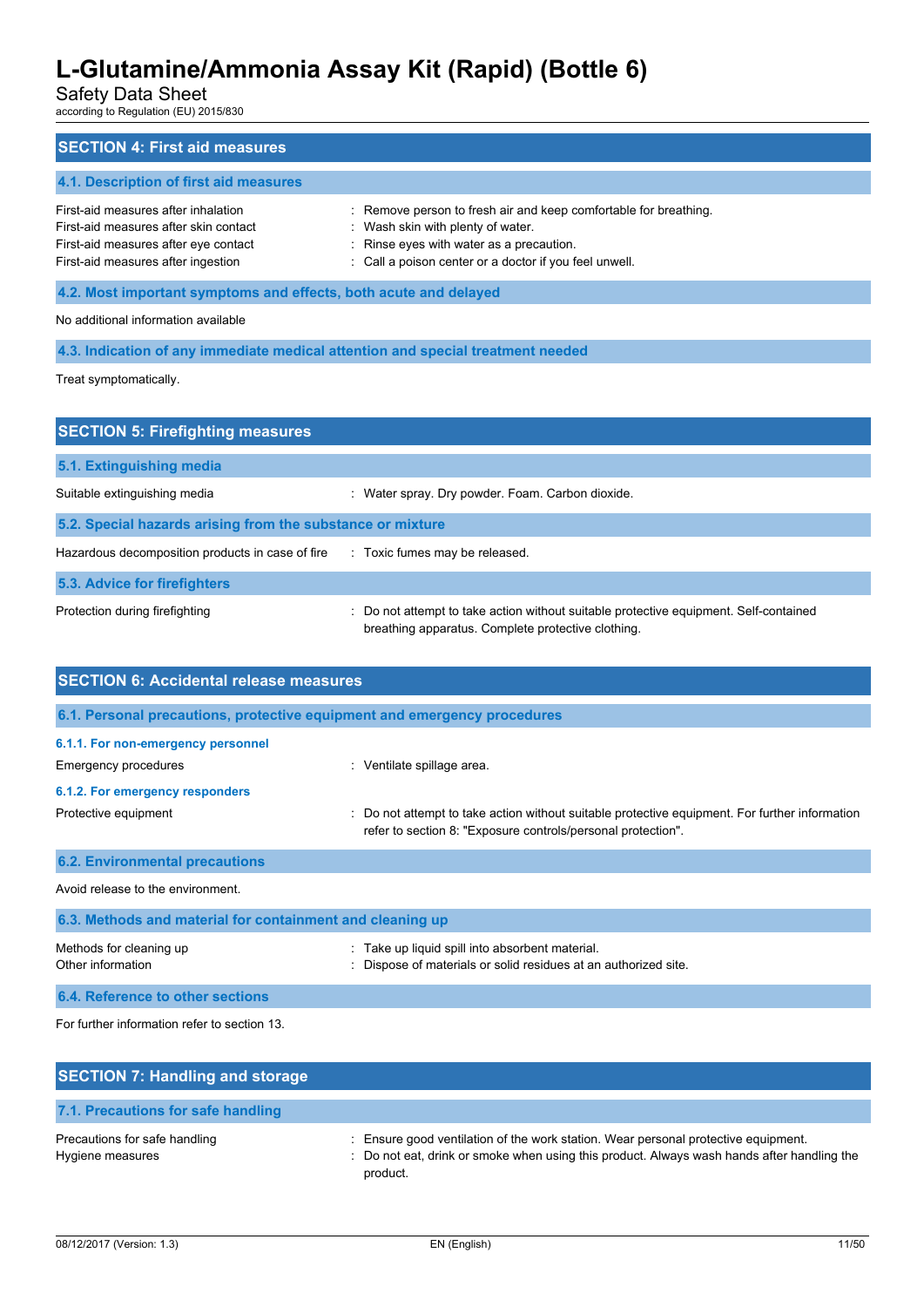Safety Data Sheet

according to Regulation (EU) 2015/830

### **7.2. Conditions for safe storage, including any incompatibilities**

Storage conditions **Storage conditions** : Store in a well-ventilated place. Keep cool.

#### **7.3. Specific end use(s)**

No additional information available

### **SECTION 8: Exposure controls/personal protection**

#### **8.1. Control parameters**

#### No additional information available

**8.2. Exposure controls**

#### **Appropriate engineering controls:**

Ensure good ventilation of the work station.

| <b>Hand protection:</b>  |                      |                       |                |             |                   |
|--------------------------|----------------------|-----------------------|----------------|-------------|-------------------|
| <b>Protective gloves</b> |                      |                       |                |             |                   |
| <b>Type</b>              | Material             | Permeation            | Thickness (mm) | Penetration | <b>Standard</b>   |
| Disposable gloves        | Nitrile rubber (NBR) | $3$ ( $> 60$ minutes) |                | 2 (< 1.5)   | <b>EN ISO 374</b> |

| <b>Eye protection:</b> |         |                        |                 |
|------------------------|---------|------------------------|-----------------|
| Safety glasses         |         |                        |                 |
| Type                   | Use     | <b>Characteristics</b> | <b>Standard</b> |
| Safety glasses         | Droplet | With side shields      | EN 166          |

| Skin and body protection:         |                 |  |
|-----------------------------------|-----------------|--|
| Wear suitable protective clothing |                 |  |
| Type                              | <b>Standard</b> |  |
| Lab coat                          |                 |  |

| <b>Respiratory protection:</b>                                             |         |                                        |                |
|----------------------------------------------------------------------------|---------|----------------------------------------|----------------|
| In case of insufficient ventilation, wear suitable respiratory equipment   |         |                                        |                |
| <b>Condition</b><br><b>Standard</b><br><b>Device</b><br><b>Filter type</b> |         |                                        |                |
| Dust mask                                                                  | Type P1 | <b>Protection for Liquid particles</b> | EN 143, EN 149 |

#### **Personal protective equipment symbol(s):**



**Environmental exposure controls:** Avoid release to the environment.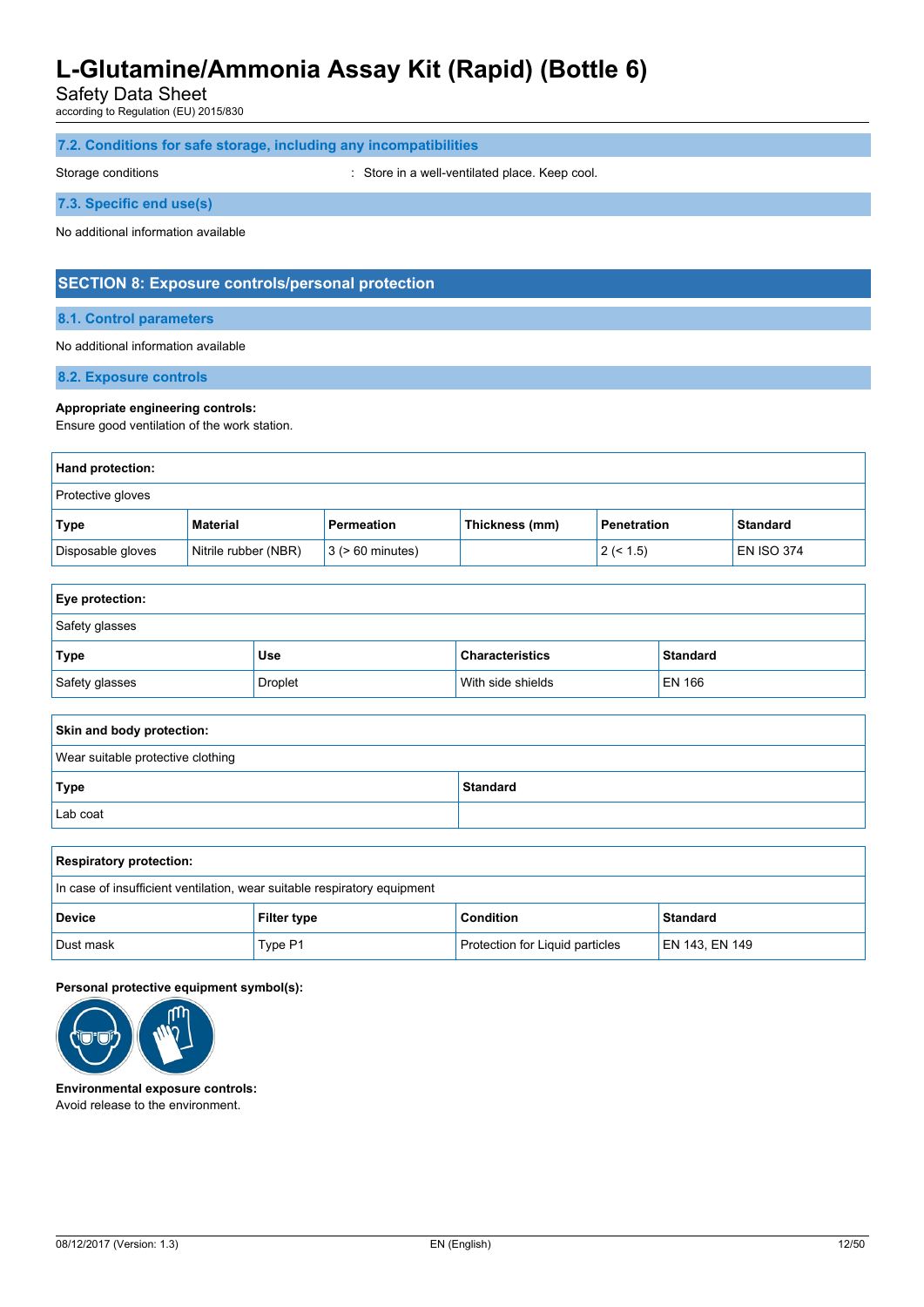Safety Data Sheet according to Regulation (EU) 2015/830

# **SECTION 9: Physical and chemical properties**

### **9.1. Information on basic physical and chemical properties**

| Physical state                                  | : Liquid            |
|-------------------------------------------------|---------------------|
| Colour                                          | : No data available |
| Odour                                           | No data available   |
| Odour threshold                                 | : No data available |
| pH                                              | No data available   |
| Relative evaporation rate (butylacetate=1)      | No data available   |
| Melting point                                   | : Not applicable    |
| Freezing point                                  | No data available   |
| Boiling point                                   | : No data available |
| Flash point                                     | No data available   |
| Auto-ignition temperature                       | : No data available |
| Decomposition temperature                       | : No data available |
| Flammability (solid, gas)                       | : Not applicable    |
| Vapour pressure                                 | : No data available |
| Relative vapour density at 20 °C                | : No data available |
| Relative density                                | No data available   |
| Solubility                                      | No data available   |
| Partition coefficient n-octanol/water (Log Pow) | No data available   |
| Viscosity, kinematic                            | No data available   |
| Viscosity, dynamic                              | No data available   |
| <b>Explosive properties</b>                     | No data available   |
| Oxidising properties                            | No data available   |
| <b>Explosive limits</b>                         |                     |
|                                                 |                     |

### **9.2. Other information**

No additional information available

### **SECTION 10: Stability and reactivity**

**10.1. Reactivity**

The product is non-reactive under normal conditions of use, storage and transport.

#### **10.2. Chemical stability**

Stable under normal conditions.

**10.3. Possibility of hazardous reactions**

Contact with acids liberates very toxic gas.

**10.4. Conditions to avoid**

None under recommended storage and handling conditions (see section 7).

**10.5. Incompatible materials**

Acids.

**10.6. Hazardous decomposition products**

Under normal conditions of storage and use, hazardous decomposition products should not be produced.

| <b>SECTION 11: Toxicological information</b>                                    |                                                          |  |  |
|---------------------------------------------------------------------------------|----------------------------------------------------------|--|--|
| 11.1. Information on toxicological effects                                      |                                                          |  |  |
| Acute toxicity (oral)<br>Acute toxicity (dermal)<br>Acute toxicity (inhalation) | : Not classified<br>: Not classified<br>: Not classified |  |  |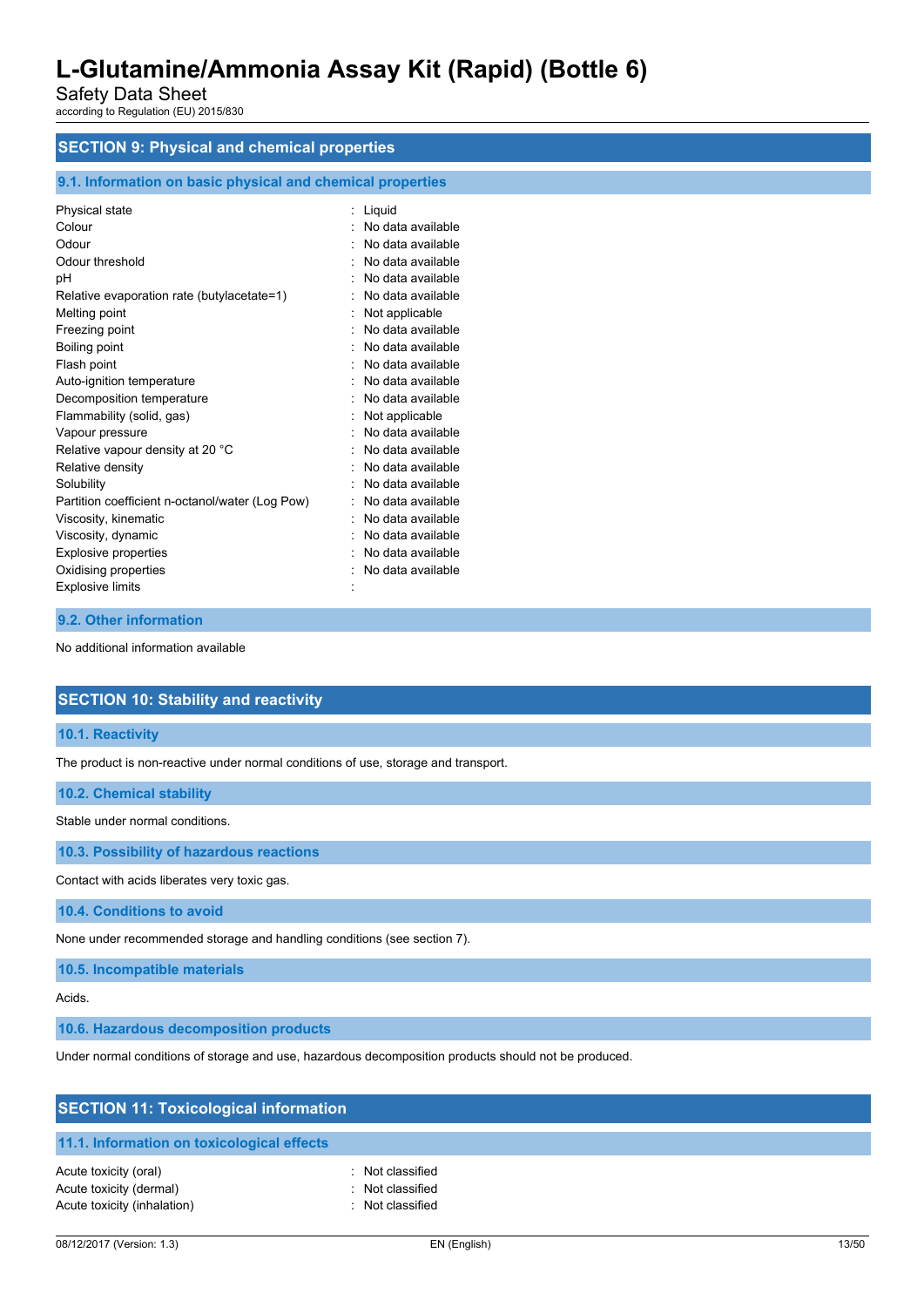### Safety Data Sheet

according to Regulation (EU) 2015/830

| Skin corrosion/irritation         | : Not classified       |
|-----------------------------------|------------------------|
| Serious eye damage/irritation     | : Not classified       |
| Respiratory or skin sensitisation | $\cdot$ Not classified |
| Germ cell mutagenicity            | : Not classified       |
| Carcinogenicity                   | : Not classified       |
|                                   |                        |
| Reproductive toxicity             | : Not classified       |
| STOT-single exposure              | · Not classified       |
|                                   |                        |
| STOT-repeated exposure            | · Not classified       |
|                                   |                        |
| Aspiration hazard                 | : Not classified       |
|                                   |                        |

| <b>SECTION 12: Ecological information</b>                                                                                                        |                                                                                                                                                                    |
|--------------------------------------------------------------------------------------------------------------------------------------------------|--------------------------------------------------------------------------------------------------------------------------------------------------------------------|
| 12.1. Toxicity                                                                                                                                   |                                                                                                                                                                    |
| Ecology - general<br>Hazardous to the aquatic environment, short-term<br>(acute)<br>Hazardous to the aquatic environment, long-term<br>(chronic) | : The product is not considered harmful to aquatic organisms nor to cause long-term adverse<br>effects in the environment.<br>: Not classified<br>: Not classified |
| 12.2. Persistence and degradability                                                                                                              |                                                                                                                                                                    |
| No additional information available                                                                                                              |                                                                                                                                                                    |
| 12.3. Bioaccumulative potential                                                                                                                  |                                                                                                                                                                    |
| No additional information available                                                                                                              |                                                                                                                                                                    |
| 12.4. Mobility in soil                                                                                                                           |                                                                                                                                                                    |
| No additional information available                                                                                                              |                                                                                                                                                                    |
| 12.5. Results of PBT and vPvB assessment                                                                                                         |                                                                                                                                                                    |
| No additional information available                                                                                                              |                                                                                                                                                                    |
| 12.6. Other adverse effects                                                                                                                      |                                                                                                                                                                    |
| No additional information available                                                                                                              |                                                                                                                                                                    |
| <b>SECTION 13: Disposal considerations</b>                                                                                                       |                                                                                                                                                                    |
| 13.1. Waste treatment methods                                                                                                                    |                                                                                                                                                                    |

Waste treatment methods : Dispose of contents/container in accordance with licensed collector's sorting instructions.

| <b>SECTION 14: Transport information</b>         |  |  |  |  |
|--------------------------------------------------|--|--|--|--|
| In accordance with ADR / RID / IMDG / IATA / ADN |  |  |  |  |
| <b>IATA</b>                                      |  |  |  |  |
| 14.1. UN number                                  |  |  |  |  |
| Not applicable                                   |  |  |  |  |
| 14.2. UN proper shipping name                    |  |  |  |  |
| Not applicable                                   |  |  |  |  |
|                                                  |  |  |  |  |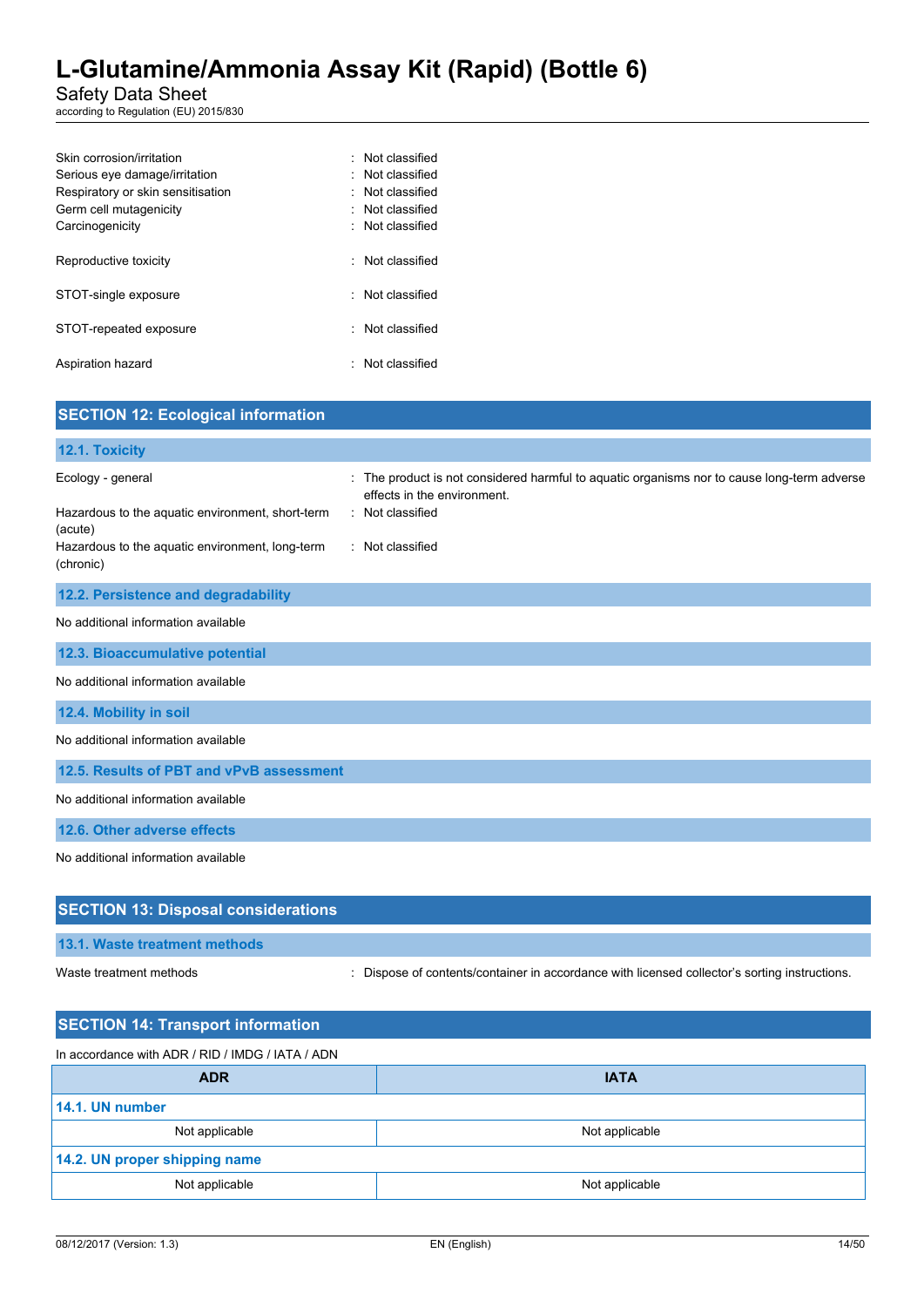# Safety Data Sheet

according to Regulation (EU) 2015/830

| 14.3. Transport hazard class(es)       |                |  |  |
|----------------------------------------|----------------|--|--|
| Not applicable                         | Not applicable |  |  |
| 14.4. Packing group                    |                |  |  |
| Not applicable                         | Not applicable |  |  |
| <b>14.5. Environmental hazards</b>     |                |  |  |
| Not applicable                         | Not applicable |  |  |
| No supplementary information available |                |  |  |

# **14.6. Special precautions for user**

#### **Overland transport**

Not applicable

**Air transport**

Not applicable

**14.7. Transport in bulk according to Annex II of Marpol and the IBC Code**

#### Not applicable

# **SECTION 15: Regulatory information**

**15.1. Safety, health and environmental regulations/legislation specific for the substance or mixture**

#### **15.1.1. EU-Regulations**

Contains no REACH substances with Annex XVII restrictions

Contains no substance on the REACH candidate list

Contains no REACH Annex XIV substances

Contains no substance subject to Regulation (EU) No 649/2012 of the European Parliament and of the Council of 4 July 2012 concerning the export and import of hazardous chemicals.

Contains no substance subject to Regulation (EU) No 2019/1021 of the European Parliament and of the Council of 20 June 2019 on persistent organic pollutants

#### **15.1.2. National regulations**

No additional information available

**15.2. Chemical safety assessment**

No chemical safety assessment has been carried out

### **SECTION 16: Other information**

| Full text of H- and EUH-statements: |                                              |
|-------------------------------------|----------------------------------------------|
| <b>EUH032</b>                       | Contact with acids liberates very toxic gas. |
|                                     |                                              |

SDS EU (REACH Annex II)

This information is based on our current knowledge and is intended to describe the product for the purposes of health, safety and environmental requirements only. It should not therefore be construed as guaranteeing any specific property of the product.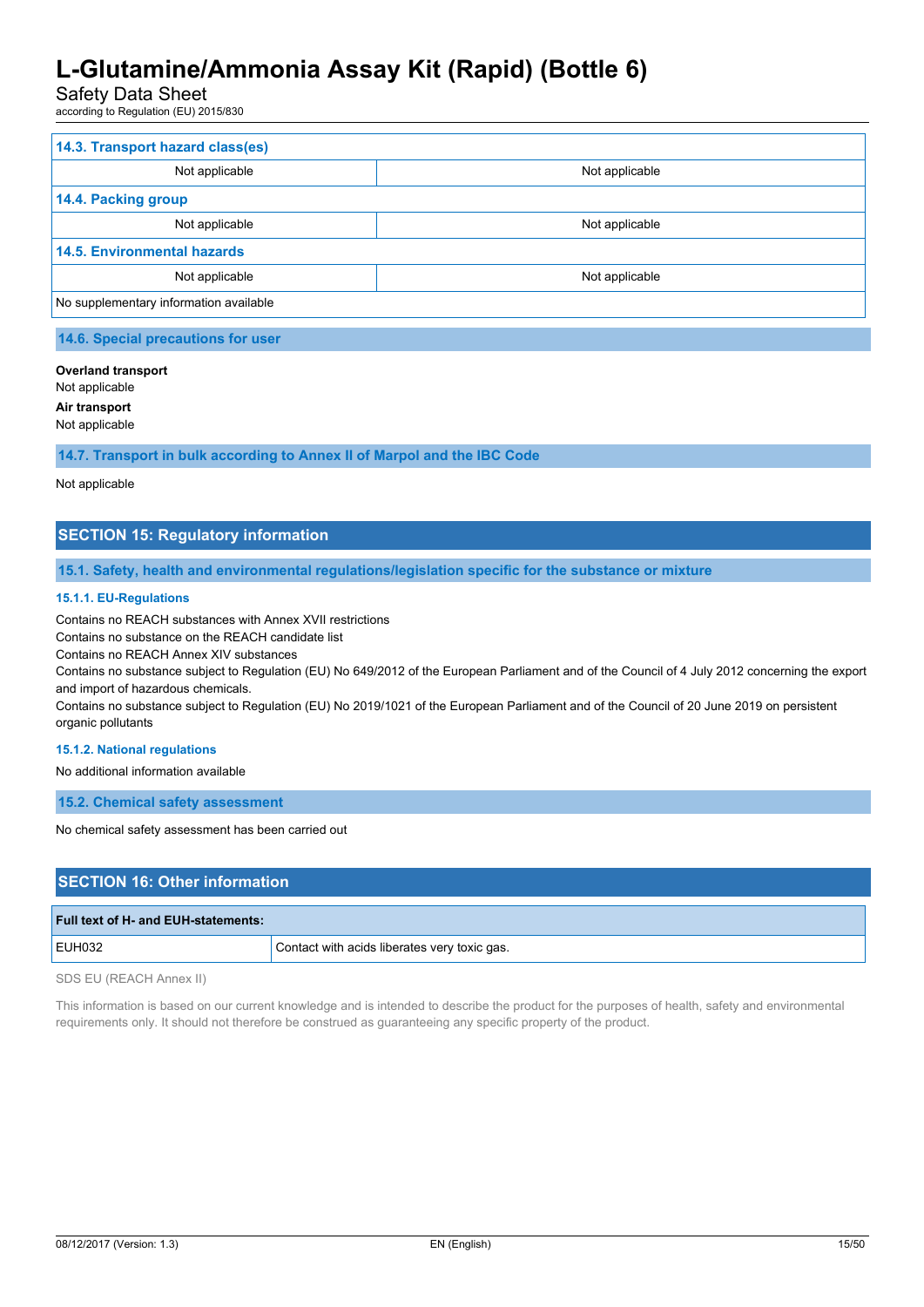

Safety Data Sheet

according to Regulation (EU) 2015/830 Issue date: 05/06/2013 Revision date: 11/12/2017 Supersedes version of: 14/09/2016 Version: 1.3

| SECTION 1: Identification of the substance/mixture and of the company/undertaking |  |
|-----------------------------------------------------------------------------------|--|
| 1.1. Product identifier                                                           |  |

Product form : Mixture Product code : K-GLNAM (Bottle 4)

- Product name **in the state of the state of the state of the state of the state of the state and the state and the state 4)** C-Glutamine/Ammonia Assay Kit (Rapid) (Bottle 4)
	-

### **1.2. Relevant identified uses of the substance or mixture and uses advised against**

#### **1.2.1. Relevant identified uses**

Main use category **Example 20** and the Professional use Use of the substance/mixture in the substance/mixture in the substance of the substance in the substance of the substance of the substance of the substance of the substance of the substance of the substance of the substanc

- 
- **1.2.2. Uses advised against**

### No additional information available

### **1.3. Details of the supplier of the safety data sheet**

#### **Manufacturer**

Megazyme Bray Business Park A98 YV29 Bray - Ireland T +353 12861220 - F +353 12861264 [cs@megazyme.com](mailto:cs@megazyme.com) - <www.megazyme.com>

**1.4. Emergency telephone number**

Emergency number : +353 12861220 [9 am to 5 pm GMT - Monday to Friday]

| <b>SECTION 2: Hazards identification</b>                                                    |                                                                                                                                                                                                                                                                                                                                                                                                                                       |
|---------------------------------------------------------------------------------------------|---------------------------------------------------------------------------------------------------------------------------------------------------------------------------------------------------------------------------------------------------------------------------------------------------------------------------------------------------------------------------------------------------------------------------------------|
| 2.1. Classification of the substance or mixture                                             |                                                                                                                                                                                                                                                                                                                                                                                                                                       |
| Classification according to Regulation (EC) No. 1272/2008 [CLP]                             |                                                                                                                                                                                                                                                                                                                                                                                                                                       |
| Serious eye damage/eye irritation, Category 2<br>Full text of H statements : see section 16 | H319                                                                                                                                                                                                                                                                                                                                                                                                                                  |
| Adverse physicochemical, human health and environmental effects                             |                                                                                                                                                                                                                                                                                                                                                                                                                                       |
| Causes serious eye irritation.                                                              |                                                                                                                                                                                                                                                                                                                                                                                                                                       |
| 2.2. Label elements                                                                         |                                                                                                                                                                                                                                                                                                                                                                                                                                       |
| Labelling according to Regulation (EC) No. 1272/2008 [CLP]<br>Hazard pictograms (CLP)       | GHS07                                                                                                                                                                                                                                                                                                                                                                                                                                 |
| Signal word (CLP)                                                                           | : Warning                                                                                                                                                                                                                                                                                                                                                                                                                             |
| Hazard statements (CLP)<br>Precautionary statements (CLP)                                   | : H319 - Causes serious eye irritation.<br>: P264 - Wash hands thoroughly after handling.<br>P280 - Wear protective gloves/protective clothing/eye protection/face protection/hearing<br>protection.<br>P305+P351+P338 - IF IN EYES: Rinse cautiously with water for several minutes. Remove<br>contact lenses, if present and easy to do. Continue rinsing.<br>P337+P313 - If eye irritation persists: Get medical advice/attention. |
| <b>EUH-statements</b>                                                                       | EUH032 - Contact with acids liberates very toxic gas.<br>EUH208 - Contains Glutaminase, L-Glutamine amidohydrolase. May produce an allergic<br>reaction.                                                                                                                                                                                                                                                                              |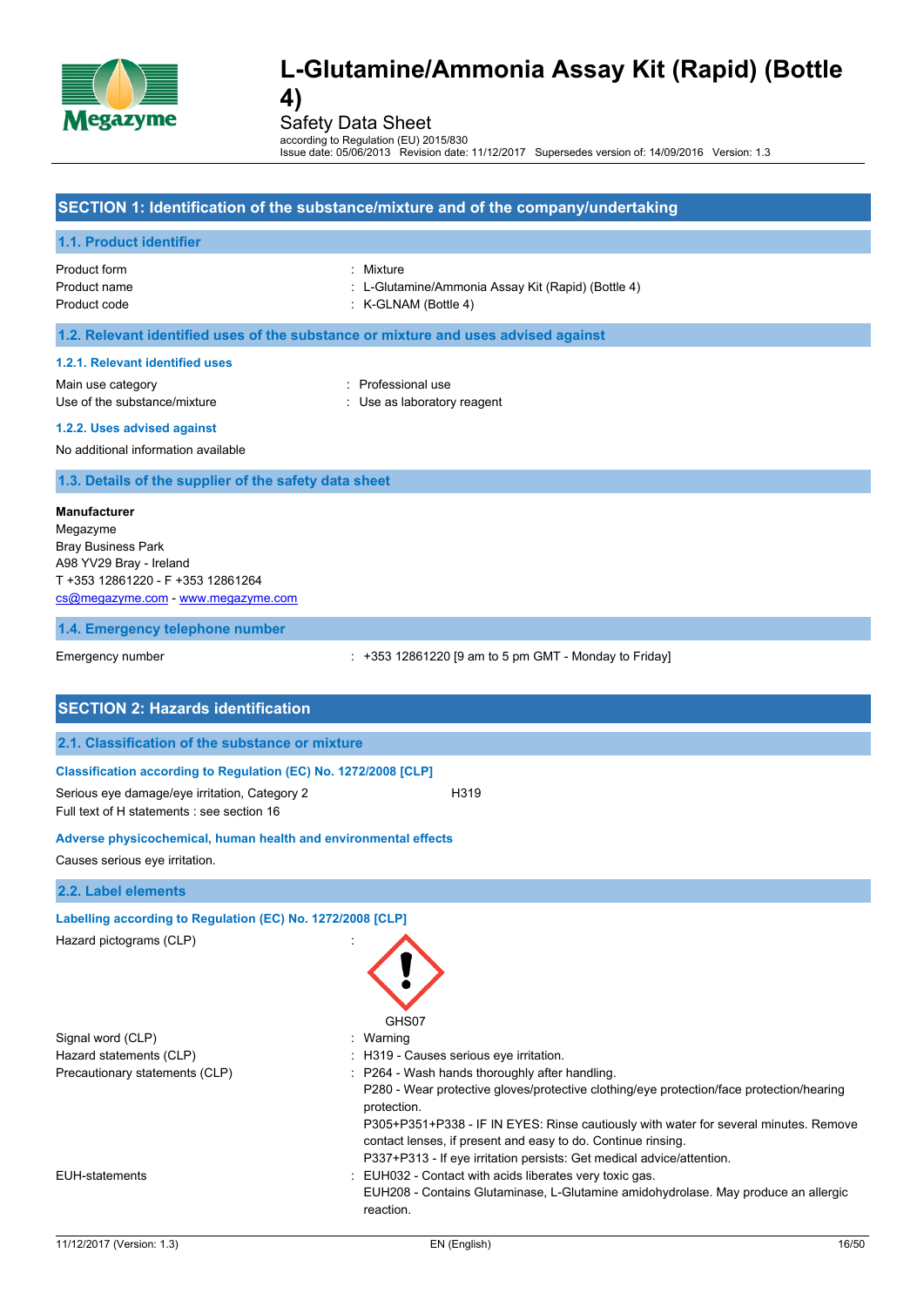Safety Data Sheet

according to Regulation (EU) 2015/830

Labelling according to: exemption for inner packaging where the contents do not exceed 10ml No labelling required

#### **2.3. Other hazards**

No additional information available

# **SECTION 3: Composition/information on ingredients**

#### **3.1. Substances**

#### Not applicable

**3.2. Mixtures**

| <b>Name</b>                                                         | <b>Product identifier</b>                                                 | $\frac{9}{6}$ | <b>Classification according to</b><br><b>Regulation (EC) No.</b><br>1272/2008 [CLP] |
|---------------------------------------------------------------------|---------------------------------------------------------------------------|---------------|-------------------------------------------------------------------------------------|
| lithium sulfate                                                     | (CAS-No.) 10377-48-7<br>(EC-No.) 233-820-4                                | $20 - 30$     | Acute Tox. 4 (Oral), H302<br>Eye Irrit. 2, H319                                     |
| Glutaminase, L-Glutamine amidohydrolase                             | (CAS-No.) 9001-47-2<br>(EC-No.) 618-332-5                                 | $0.1 - 1$     | Resp. Sens. 1, H334                                                                 |
| sodium azide<br>substance with a Community workplace exposure limit | (CAS-No.) 26628-22-8<br>(EC-No.) 247-852-1<br>(EC Index-No.) 011-004-00-7 | < 0.1         | Acute Tox. 2 (Oral), H300<br>Aquatic Acute 1, H400<br>Aquatic Chronic 1, H410       |

Full text of H-statements: see section 16

| <b>SECTION 4: First aid measures</b>                                                                                 |                                                                                                                                                                                                                                                                                              |  |  |  |
|----------------------------------------------------------------------------------------------------------------------|----------------------------------------------------------------------------------------------------------------------------------------------------------------------------------------------------------------------------------------------------------------------------------------------|--|--|--|
| 4.1. Description of first aid measures                                                                               |                                                                                                                                                                                                                                                                                              |  |  |  |
| First-aid measures after inhalation<br>First-aid measures after skin contact<br>First-aid measures after eye contact | : Remove person to fresh air and keep comfortable for breathing.<br>: Wash skin with plenty of water.<br>: Rinse cautiously with water for several minutes. Remove contact lenses, if present and easy<br>to do. Continue rinsing. If eye irritation persists: Get medical advice/attention. |  |  |  |
| First-aid measures after ingestion                                                                                   | : Call a poison center or a doctor if you feel unwell.                                                                                                                                                                                                                                       |  |  |  |
| 4.2. Most important symptoms and effects, both acute and delayed                                                     |                                                                                                                                                                                                                                                                                              |  |  |  |
| Symptoms/effects after eye contact                                                                                   | $\therefore$ Eve irritation.                                                                                                                                                                                                                                                                 |  |  |  |
| 4.3. Indication of any immediate medical attention and special treatment needed                                      |                                                                                                                                                                                                                                                                                              |  |  |  |

Treat symptomatically.

| <b>SECTION 5: Firefighting measures</b>                    |                                                                                                                                           |  |  |  |
|------------------------------------------------------------|-------------------------------------------------------------------------------------------------------------------------------------------|--|--|--|
| 5.1. Extinguishing media                                   |                                                                                                                                           |  |  |  |
| Suitable extinguishing media                               | Water spray. Dry powder. Foam. Carbon dioxide.                                                                                            |  |  |  |
| 5.2. Special hazards arising from the substance or mixture |                                                                                                                                           |  |  |  |
| Hazardous decomposition products in case of fire           | : Toxic fumes may be released.                                                                                                            |  |  |  |
| 5.3. Advice for firefighters                               |                                                                                                                                           |  |  |  |
| Protection during firefighting                             | Do not attempt to take action without suitable protective equipment. Self-contained<br>breathing apparatus. Complete protective clothing. |  |  |  |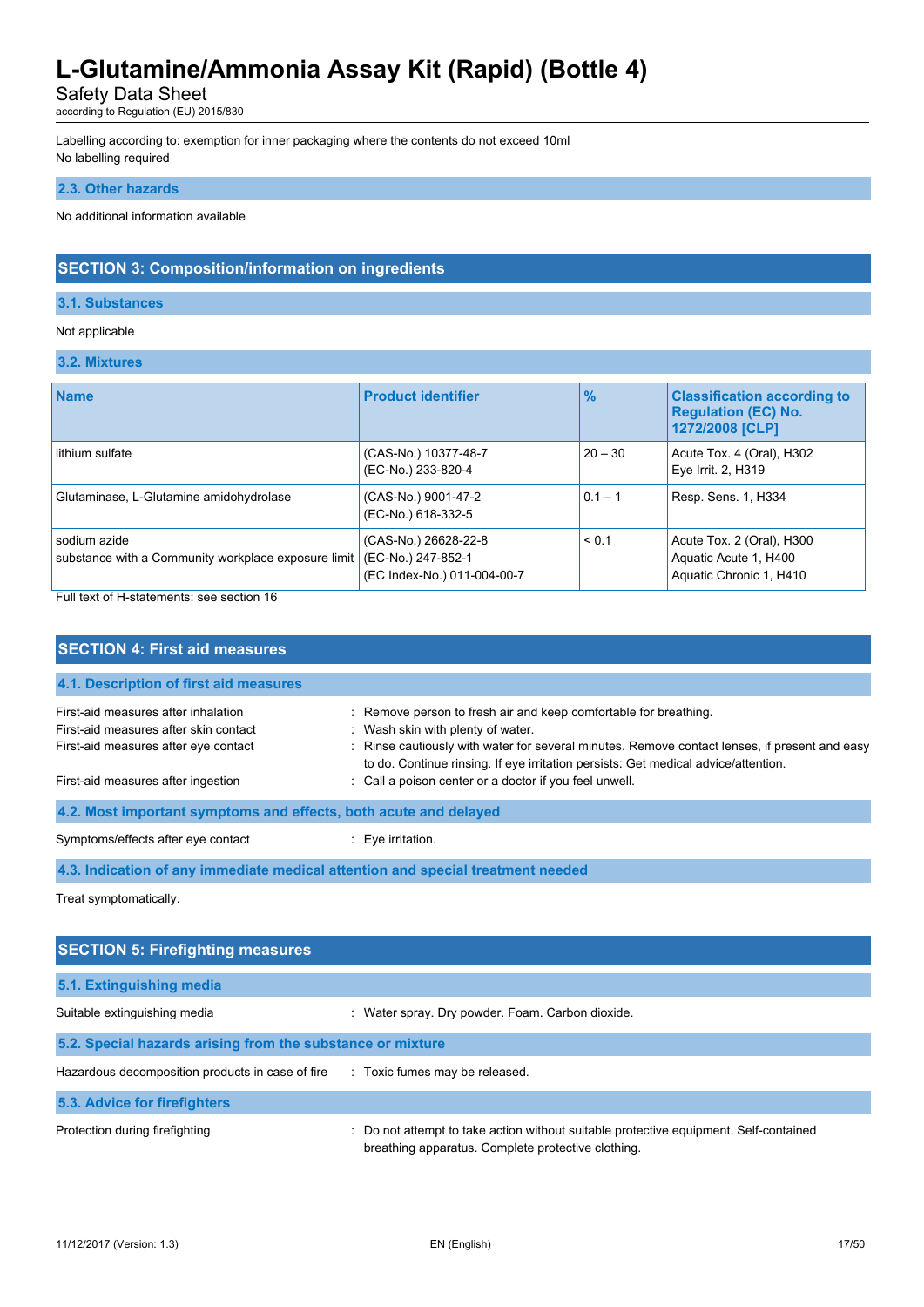Safety Data Sheet

according to Regulation (EU) 2015/830

| <b>SECTION 6: Accidental release measures</b>                            |                                                                                                                                                                |  |  |  |  |
|--------------------------------------------------------------------------|----------------------------------------------------------------------------------------------------------------------------------------------------------------|--|--|--|--|
| 6.1. Personal precautions, protective equipment and emergency procedures |                                                                                                                                                                |  |  |  |  |
| 6.1.1. For non-emergency personnel<br>Emergency procedures               | : Ventilate spillage area. Avoid contact with skin and eyes.                                                                                                   |  |  |  |  |
| 6.1.2. For emergency responders<br>Protective equipment                  | : Do not attempt to take action without suitable protective equipment. For further information<br>refer to section 8: "Exposure controls/personal protection". |  |  |  |  |
| <b>6.2. Environmental precautions</b>                                    |                                                                                                                                                                |  |  |  |  |
| Avoid release to the environment.                                        |                                                                                                                                                                |  |  |  |  |
| 6.3. Methods and material for containment and cleaning up                |                                                                                                                                                                |  |  |  |  |
| Methods for cleaning up<br>Other information                             | : Take up liquid spill into absorbent material.<br>: Dispose of materials or solid residues at an authorized site.                                             |  |  |  |  |
| 6.4. Reference to other sections                                         |                                                                                                                                                                |  |  |  |  |

For further information refer to section 13.

| <b>SECTION 7: Handling and storage</b>                            |                                                                                                                         |
|-------------------------------------------------------------------|-------------------------------------------------------------------------------------------------------------------------|
| 7.1. Precautions for safe handling                                |                                                                                                                         |
| Precautions for safe handling                                     | : Ensure good ventilation of the work station. Avoid contact with skin and eyes. Wear<br>personal protective equipment. |
| Hygiene measures                                                  | : Do not eat, drink or smoke when using this product. Always wash hands after handling the<br>product.                  |
| 7.2. Conditions for safe storage, including any incompatibilities |                                                                                                                         |
| Storage conditions                                                | : Store in a well-ventilated place. Keep cool.                                                                          |
| 7.3. Specific end use(s)                                          |                                                                                                                         |

No additional information available

# **SECTION 8: Exposure controls/personal protection**

#### **8.1. Control parameters**

| sodium azide (26628-22-8)                |                                 |  |  |
|------------------------------------------|---------------------------------|--|--|
| <b>EU - Occupational Exposure Limits</b> |                                 |  |  |
| Local name                               | Sodium azide                    |  |  |
| IOELV TWA (mg/m <sup>3</sup> )           | $0.1 \text{ mg/m}^3$            |  |  |
| IOELV STEL (mg/m <sup>3</sup> )          | $0.3$ mg/m <sup>3</sup>         |  |  |
| Notes                                    | Skin                            |  |  |
| Regulatory reference                     | COMMISSION DIRECTIVE 2000/39/EC |  |  |

**8.2. Exposure controls**

#### **Appropriate engineering controls:**

Ensure good ventilation of the work station.

# **Hand protection:** Protective gloves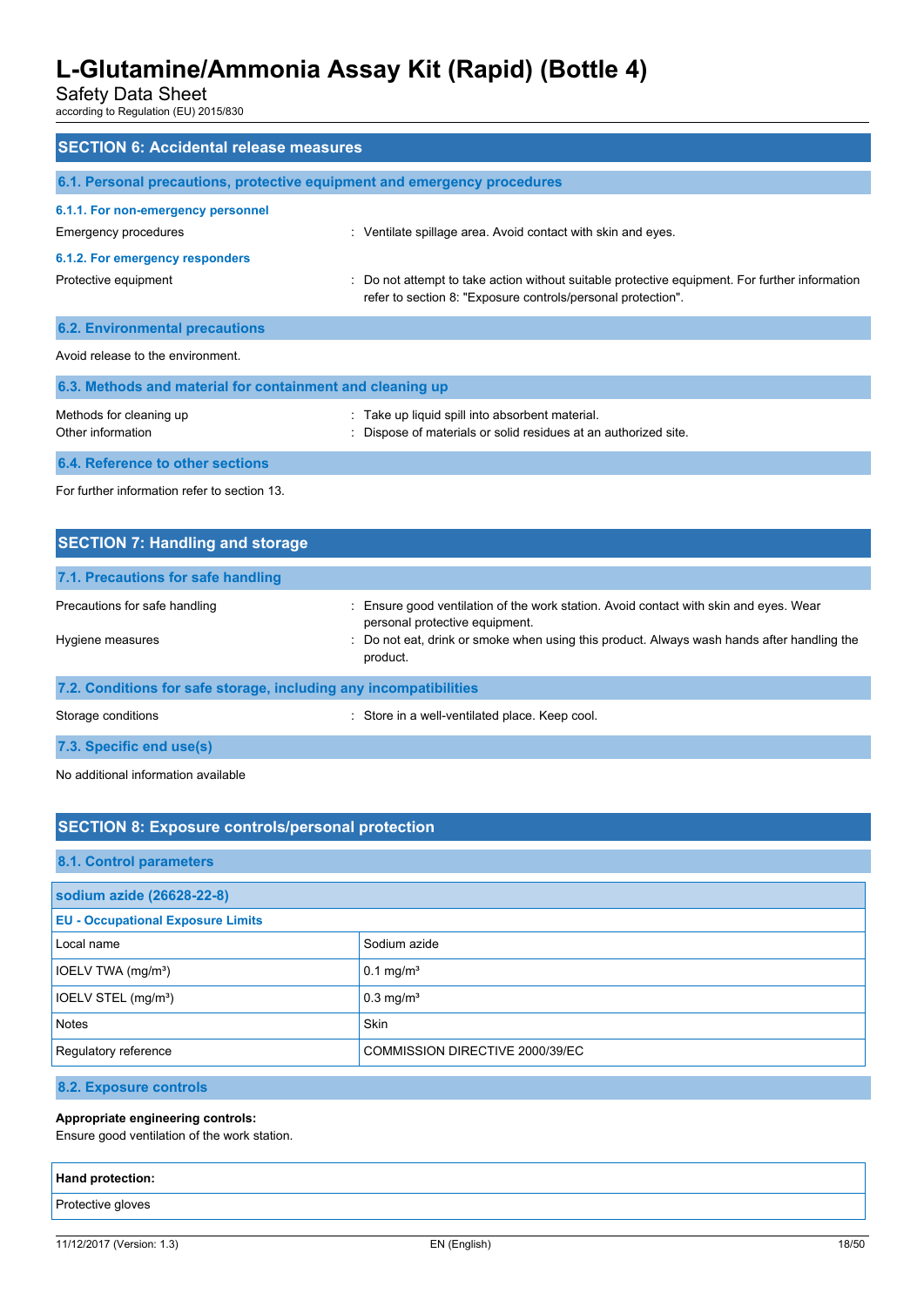Safety Data Sheet

according to Regulation (EU) 2015/830

| <b>Type</b>       | <b>Material</b>      | Permeation            | Thickness (mm) | <b>Penetration</b> | <b>Standard</b>   |
|-------------------|----------------------|-----------------------|----------------|--------------------|-------------------|
| Disposable gloves | Nitrile rubber (NBR) | $3$ ( $> 60$ minutes) |                | $.5^{\circ}$<br>_  | <b>EN ISO 374</b> |

| <b>Eye protection:</b> |                |                        |                 |
|------------------------|----------------|------------------------|-----------------|
| Safety glasses         |                |                        |                 |
| <b>Type</b>            | <b>Use</b>     | <b>Characteristics</b> | <b>Standard</b> |
| Safety glasses         | <b>Droplet</b> | With side shields      | EN 166          |

| Skin and body protection:         |                 |
|-----------------------------------|-----------------|
| Wear suitable protective clothing |                 |
| Type                              | <b>Standard</b> |
| Lab coat                          |                 |

| <b>Respiratory protection:</b>                                           |                    |                                        |                 |
|--------------------------------------------------------------------------|--------------------|----------------------------------------|-----------------|
| In case of insufficient ventilation, wear suitable respiratory equipment |                    |                                        |                 |
| <b>Device</b>                                                            | <b>Filter type</b> | <b>Condition</b>                       | <b>Standard</b> |
| Dust mask                                                                | Type P1            | <b>Protection for Liquid particles</b> | EN 143, EN 149  |

#### **Personal protective equipment symbol(s):**



#### **Environmental exposure controls:**

Avoid release to the environment.

### **SECTION 9: Physical and chemical properties 9.1. Information on basic physical and chemical properties** Physical state : Liquid Colour **Colour Colour Colour Colour Colour Colour Colour Colour Colour Colour** Odour : No data available : No data available Odour threshold **in the set of the set of the set of the set of the set of the set of the set of the set of the set of the set of the set of the set of the set of the set of the set of the set of the set of the set of the** pH : No data available Relative evaporation rate (butylacetate=1) : No data available Melting point and the state of the state of the Melting point and the Melting point of the Melting Solid State State State State State State State State State State State State State State State State State State State Sta Freezing point **in the case of the case of the case of the case of the case of the case of the case of the case of the case of the case of the case of the case of the case of the case of the case of the case of the case of** Boiling point : No data available Flash point **in the case of the case of the case of the case of the case of the case of the case of the case of the case of the case of the case of the case of the case of the case of the case of the case of the case of th** Auto-ignition temperature in the state of the state of the No data available Decomposition temperature **interest and the Composition temperature** : No data available Flammability (solid, gas)  $\blacksquare$  : Not applicable Vapour pressure in the same state of the state of the No data available in the Vapour pressure Relative vapour density at 20 °C : No data available Relative density **EXECUTE:** No data available Solubility : No data available : No data available

Partition coefficient n-octanol/water (Log Pow) : No data available Viscosity, kinematic **intervalse in the Contract of Contract August** 2012 : No data available Viscosity, dynamic **intervalse in the Contract of Contract August** 2012 : No data available Explosive properties **in the explosive properties** in the set of the set of the set of the set of the set of the set of the set of the set of the set of the set of the set of the set of the set of the set of the set of the Oxidising properties : No data available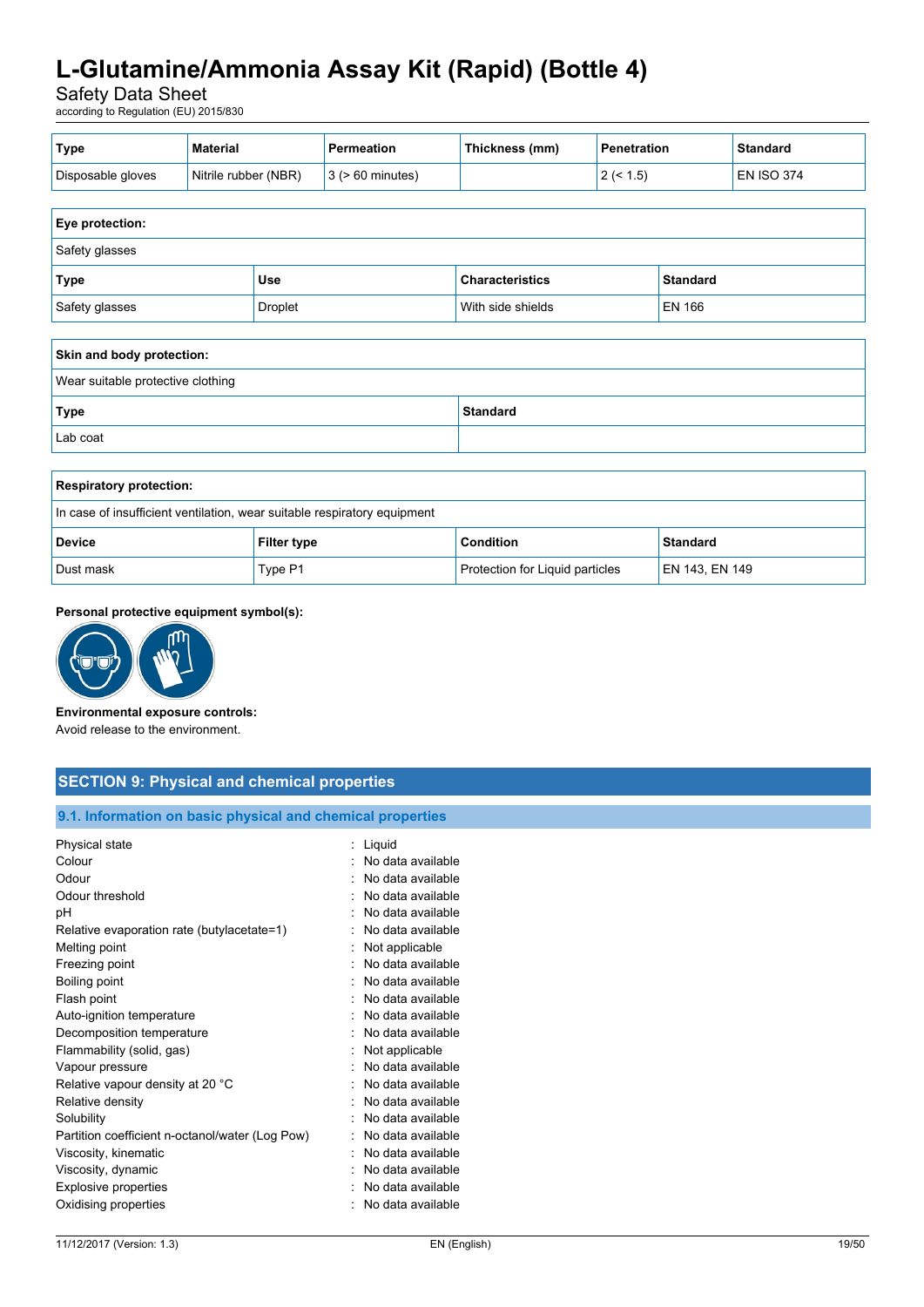Safety Data Sheet

according to Regulation (EU) 2015/830

Explosive limits **Explosive Limits Explosive Limits Explosive Limits Explosive Limits Explosive Limits EXPLOSIVE 2018** 

**9.2. Other information**

No additional information available

# **SECTION 10: Stability and reactivity**

#### **10.1. Reactivity**

The product is non-reactive under normal conditions of use, storage and transport.

**10.2. Chemical stability**

Stable under normal conditions.

**10.3. Possibility of hazardous reactions**

Contact with acids liberates very toxic gas.

**10.4. Conditions to avoid**

None under recommended storage and handling conditions (see section 7).

**10.5. Incompatible materials**

Acids.

**10.6. Hazardous decomposition products**

Under normal conditions of storage and use, hazardous decomposition products should not be produced.

| <b>SECTION 11: Toxicological information</b>                                                                                                                                                  |                                                                                                                                                       |  |
|-----------------------------------------------------------------------------------------------------------------------------------------------------------------------------------------------|-------------------------------------------------------------------------------------------------------------------------------------------------------|--|
| 11.1. Information on toxicological effects                                                                                                                                                    |                                                                                                                                                       |  |
| Acute toxicity (oral)<br>Acute toxicity (dermal)<br>Acute toxicity (inhalation)                                                                                                               | Not classified<br>٠<br>Not classified<br>Not classified                                                                                               |  |
| lithium sulfate (10377-48-7)                                                                                                                                                                  |                                                                                                                                                       |  |
| LD50 oral rat                                                                                                                                                                                 | 580 mg/kg rat                                                                                                                                         |  |
| Skin corrosion/irritation<br>Serious eye damage/irritation<br>Respiratory or skin sensitisation<br>Germ cell mutagenicity<br>Carcinogenicity<br>Reproductive toxicity<br>STOT-single exposure | Not classified<br>۰.<br>Causes serious eye irritation.<br>Not classified<br>Not classified<br>Not classified<br>Not classified<br>٠<br>Not classified |  |
| STOT-repeated exposure                                                                                                                                                                        | Not classified<br>$\bullet$                                                                                                                           |  |
| Aspiration hazard                                                                                                                                                                             | Not classified                                                                                                                                        |  |
| <b>OFOTION 40. Factorized information</b>                                                                                                                                                     |                                                                                                                                                       |  |

| <b>SECTION 12: Ecological information</b> |                                                                                                                            |
|-------------------------------------------|----------------------------------------------------------------------------------------------------------------------------|
| <b>12.1. Toxicity</b>                     |                                                                                                                            |
| Ecology - general                         | : The product is not considered harmful to aguatic organisms nor to cause long-term adverse<br>effects in the environment. |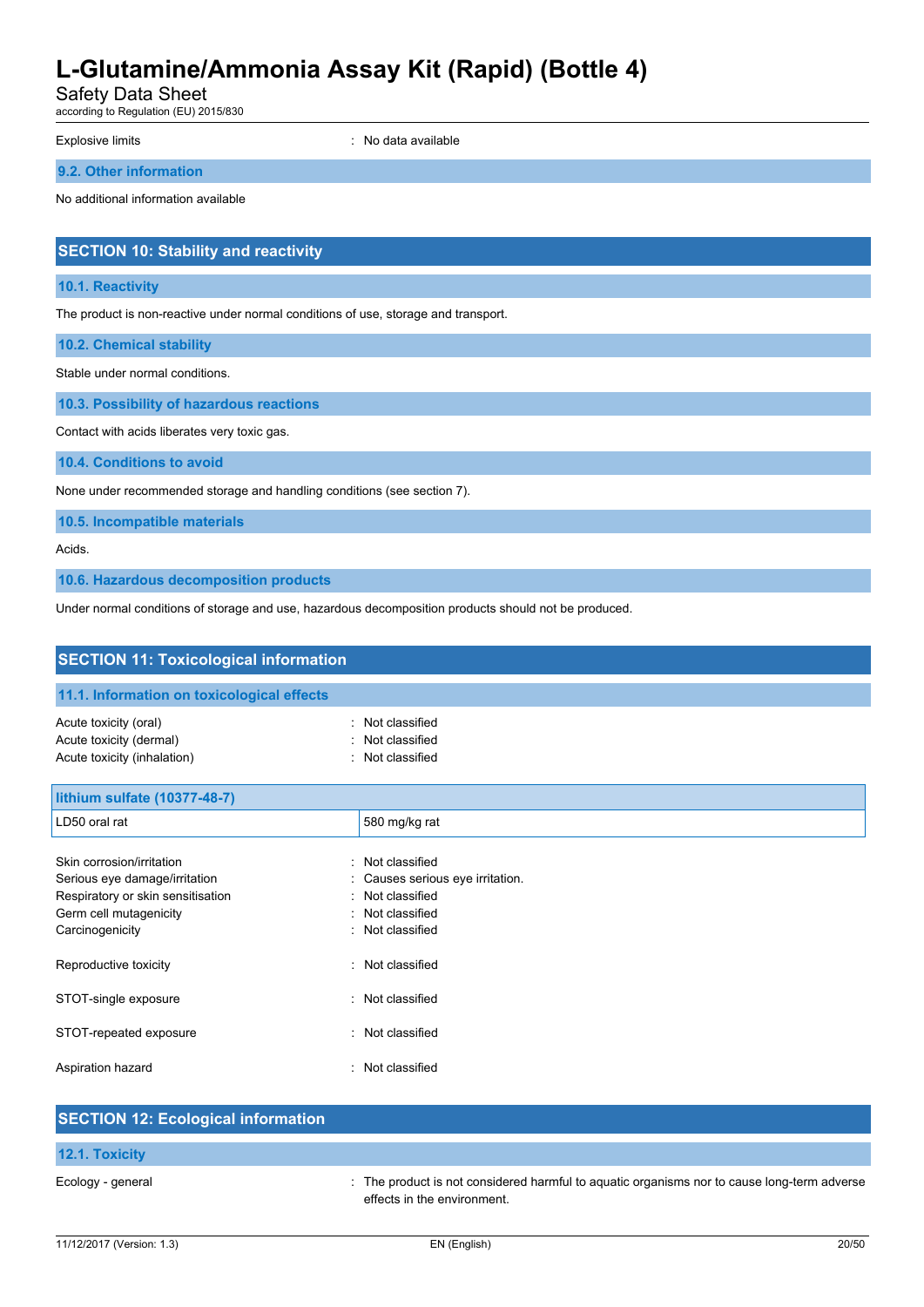Safety Data Sheet according to Regulation (EU) 2015/830

| Hazardous to the aguatic environment, short-term | : Not classified |
|--------------------------------------------------|------------------|
| (acute)                                          |                  |
| Hazardous to the aquatic environment, long-term  | : Not classified |
| (chronic)                                        |                  |

# **12.2. Persistence and degradability**

| lithium sulfate (10377-48-7)    |                                   |  |
|---------------------------------|-----------------------------------|--|
| Persistence and degradability   | Biodegradability: Not applicable. |  |
| Biochemical oxygen demand (BOD) | Not applicable                    |  |
| Chemical oxygen demand (COD)    | Not applicable                    |  |
| <b>ThOD</b>                     | Not applicable                    |  |
| BOD (% of ThOD)                 | Not applicable                    |  |
| 12.3. Bioaccumulative potential |                                   |  |
| lithium sulfate (10377-48-7)    |                                   |  |
| Bioaccumulative potential       | Not established.                  |  |

# **12.4. Mobility in soil**

No additional information available

**12.5. Results of PBT and vPvB assessment**

No additional information available

**12.6. Other adverse effects**

No additional information available

### **SECTION 13: Disposal considerations**

**13.1. Waste treatment methods**

Waste treatment methods : Dispose of contents/container in accordance with licensed collector's sorting instructions.

# **SECTION 14: Transport information** In accordance with ADR / RID / IMDG / IATA / ADN **ADR IATA 14.1. UN number** Not applicable Not applicable Not applicable **14.2. UN proper shipping name** Not applicable **Not applicable** Not applicable **14.3. Transport hazard class(es)** Not applicable **Not** applicable **Not** applicable **14.4. Packing group** Not applicable Not applicable Not applicable **14.5. Environmental hazards** Not applicable Not applicable Not applicable No supplementary information available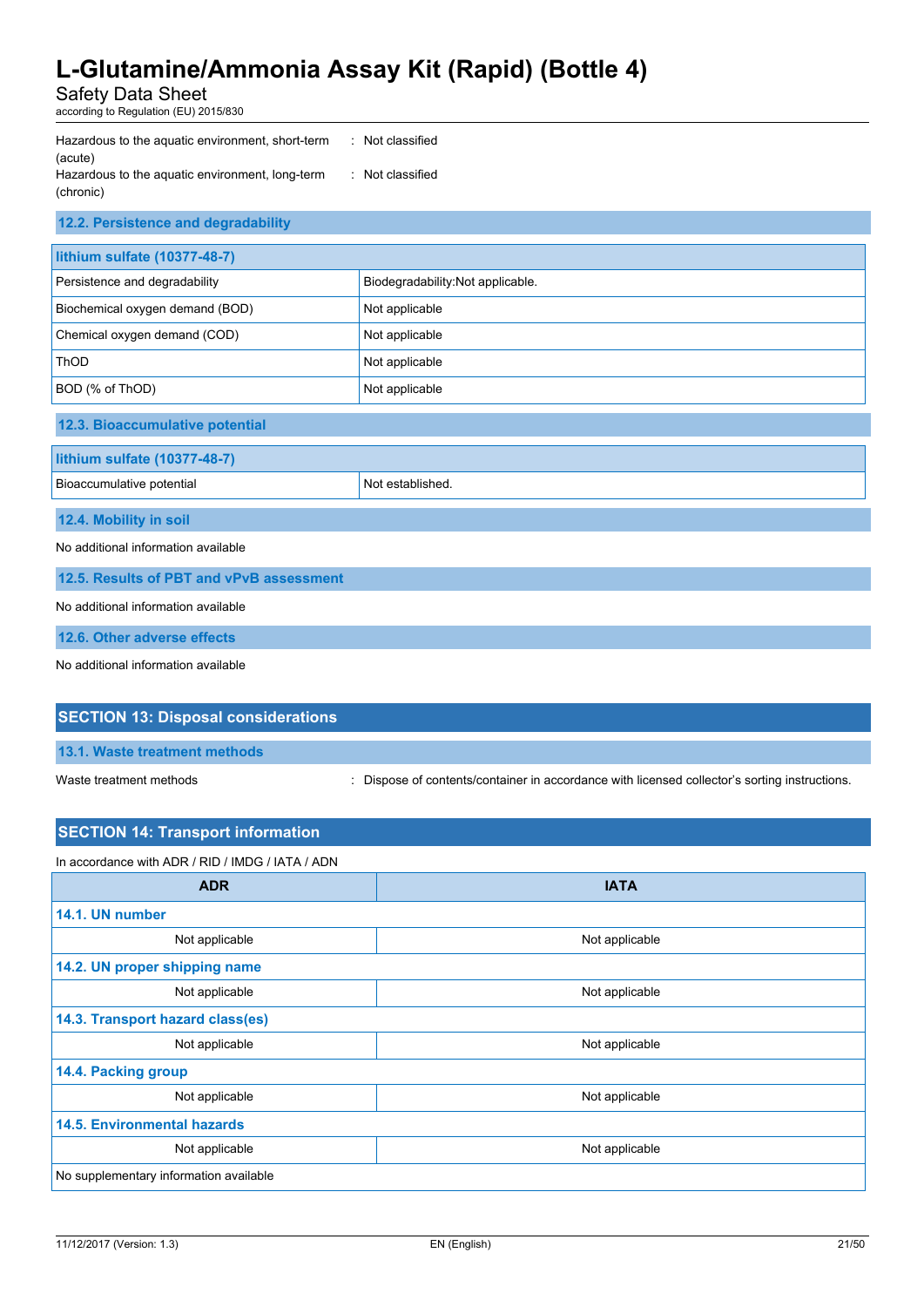Safety Data Sheet

according to Regulation (EU) 2015/830

**14.6. Special precautions for user**

#### **Overland transport**

Not applicable

#### **Air transport** Not applicable

**14.7. Transport in bulk according to Annex II of Marpol and the IBC Code**

Not applicable

### **SECTION 15: Regulatory information**

**15.1. Safety, health and environmental regulations/legislation specific for the substance or mixture**

#### **15.1.1. EU-Regulations**

Contains no REACH substances with Annex XVII restrictions

Contains no substance on the REACH candidate list

Contains no REACH Annex XIV substances

Contains no substance subject to Regulation (EU) No 649/2012 of the European Parliament and of the Council of 4 July 2012 concerning the export and import of hazardous chemicals.

Contains no substance subject to Regulation (EU) No 2019/1021 of the European Parliament and of the Council of 20 June 2019 on persistent organic pollutants

#### **15.1.2. National regulations**

No additional information available

**15.2. Chemical safety assessment**

No chemical safety assessment has been carried out

### **SECTION 16: Other information**

| Full text of H- and EUH-statements: |                                                                                     |
|-------------------------------------|-------------------------------------------------------------------------------------|
| Acute Tox. 2 (Oral)                 | Acute toxicity (oral), Category 2                                                   |
| Acute Tox. 4 (Oral)                 | Acute toxicity (oral), Category 4                                                   |
| Aquatic Acute 1                     | Hazardous to the aquatic environment - Acute Hazard, Category 1                     |
| Aquatic Chronic 1                   | Hazardous to the aquatic environment — Chronic Hazard, Category 1                   |
| Eye Irrit. 2                        | Serious eye damage/eye irritation, Category 2                                       |
| Resp. Sens. 1                       | Respiratory sensitisation, Category 1                                               |
| H300                                | Fatal if swallowed.                                                                 |
| H302                                | Harmful if swallowed.                                                               |
| H319                                | Causes serious eye irritation                                                       |
| H334                                | May cause allergy or asthma symptoms or breathing difficulties if inhaled.          |
| H400                                | Very toxic to aquatic life.                                                         |
| H410                                | Very toxic to aquatic life with long lasting effects.                               |
| <b>EUH032</b>                       | Contact with acids liberates very toxic gas.                                        |
| <b>EUH208</b>                       | Contains Glutaminase, L-Glutamine amidohydrolase. May produce an allergic reaction. |

SDS EU (REACH Annex II)

This information is based on our current knowledge and is intended to describe the product for the purposes of health, safety and environmental requirements only. It should not therefore be construed as guaranteeing any specific property of the product.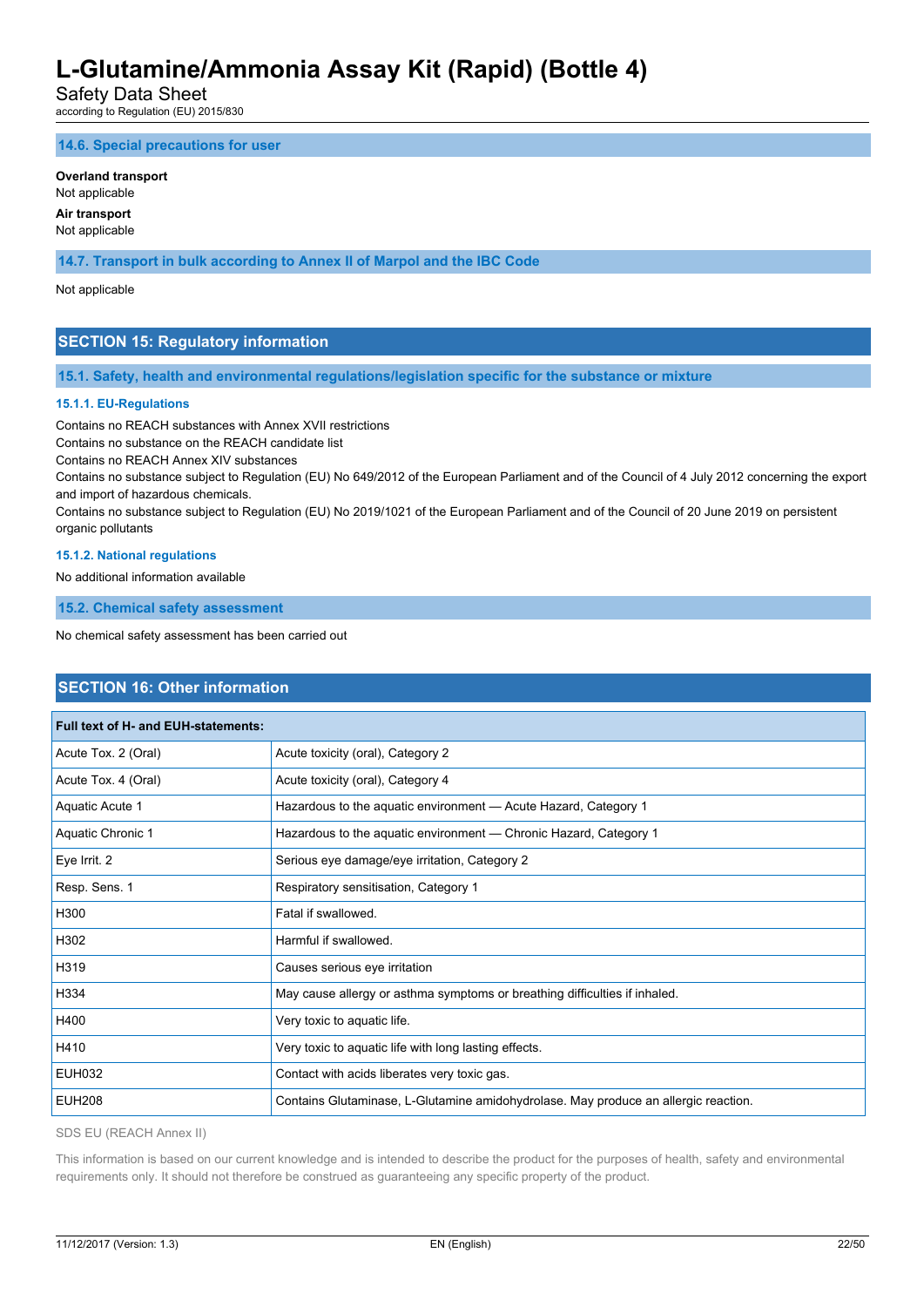

Safety Data Sheet

according to Regulation (EU) 2015/830 Issue date: 05/06/2013 Revision date: 08/12/2017 Supersedes version of: 14/09/2016 Version: 1.3

### **SECTION 1: Identification of the substance/mixture and of the company/undertaking**

#### **1.1. Product identifier**

Product form : Mixture

- Product name : L-Glutamine/Ammonia Assay Kit (Rapid) (Bottle 3)
- Product code : K-GLNAM (Bottle 3)

#### **1.2. Relevant identified uses of the substance or mixture and uses advised against**

#### **1.2.1. Relevant identified uses**

Main use category **in the set of the COV** and Main use the Professional use Use of the substance/mixture in the substance/mixture in the substance of the substance in the substance of the substance of the substance of the substance of the substance of the substance of the substance of the substanc

- 
- **1.2.2. Uses advised against**

#### No additional information available

#### **1.3. Details of the supplier of the safety data sheet**

#### **Manufacturer**

Megazyme Bray Business Park A98 YV29 Bray - Ireland T +353 12861220 - F +353 12861264 [cs@megazyme.com](mailto:cs@megazyme.com) - <www.megazyme.com>

#### **1.4. Emergency telephone number**

Emergency number : +353 12861220 [9 am to 5 pm GMT - Monday to Friday]

### **SECTION 2: Hazards identification**

#### **2.1. Classification of the substance or mixture**

#### **Classification according to Regulation (EC) No. 1272/2008 [CLP]**

Acute toxicity (oral), Category 4 H302 Hazardous to the aquatic environment — Chronic Hazard, Category 3 H412 Full text of H statements : see section 16

#### **Adverse physicochemical, human health and environmental effects**

Harmful if swallowed. Harmful to aquatic life with long lasting effects.

#### **2.2. Label elements**

# **Labelling according to Regulation (EC) No. 1272/2008 [CLP]**

Hazard pictograms (CLP) :

Signal word (CLP) : Warning



- Contains : 3-cyclohexylaminopropane-1-sulphonic acid, CAPS buffer; sodium azide Hazard statements (CLP) : H302 - Harmful if swallowed.
	- H412 Harmful to aquatic life with long lasting effects.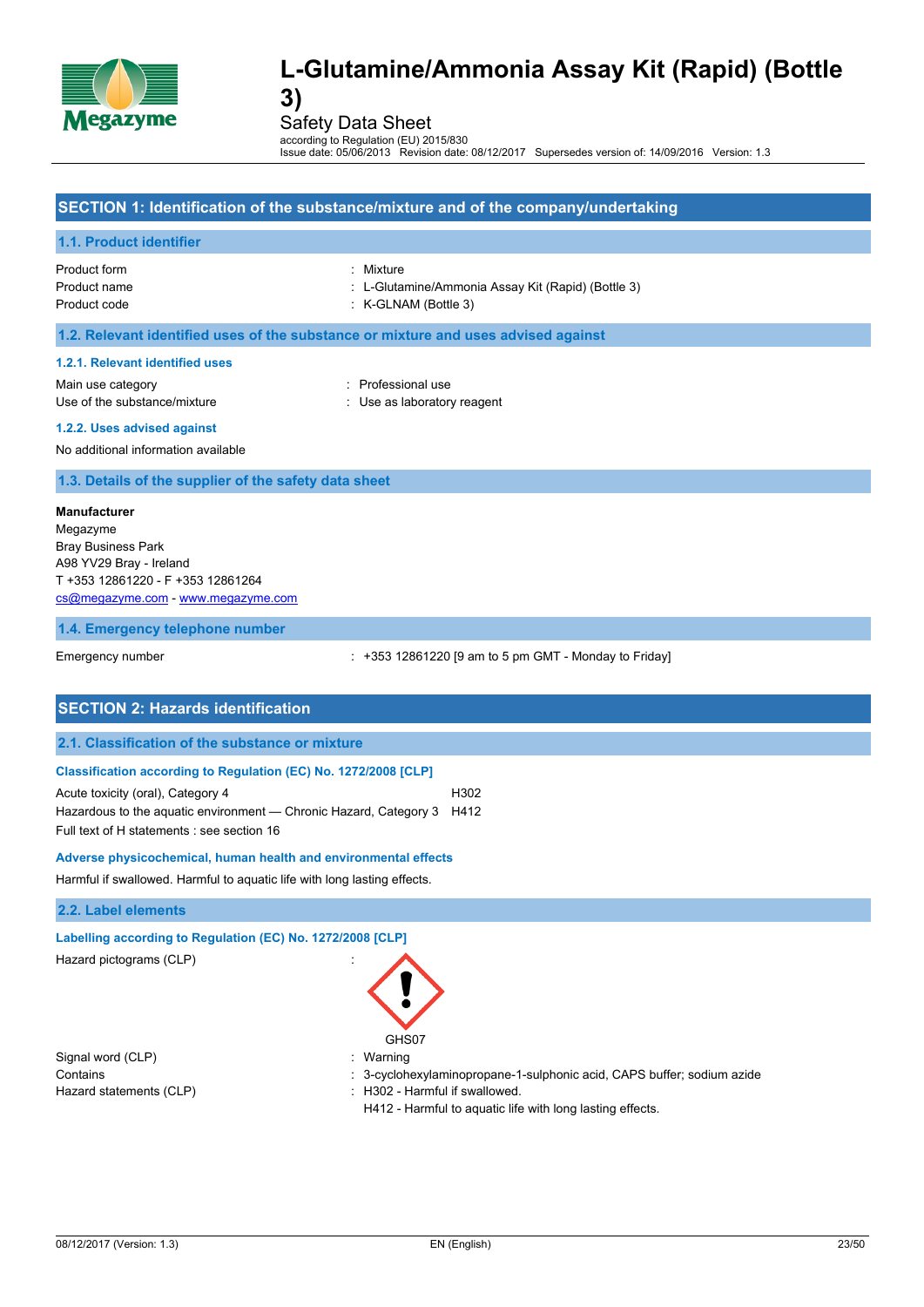Safety Data Sheet

according to Regulation (EU) 2015/830

| Precautionary statements (CLP)                                                              | : P264 - Wash hands thoroughly after handling.                                          |
|---------------------------------------------------------------------------------------------|-----------------------------------------------------------------------------------------|
|                                                                                             | P270 - Do not eat, drink or smoke when using this product.                              |
|                                                                                             | P273 - Avoid release to the environment.                                                |
|                                                                                             | P301+P312 - IF SWALLOWED: Call a doctor, a POISON CENTER if you feel unwell.            |
|                                                                                             | P330 - Rinse mouth.                                                                     |
|                                                                                             | P501 - Dispose of contents/container to hazardous or special waste collection point, in |
|                                                                                             | accordance with local, regional, national and/or international regulation.              |
| EUH-statements                                                                              | : EUH032 - Contact with acids liberates very toxic gas.                                 |
| Labelling according to: exemption for inner packaging where the contents do not exceed 10ml |                                                                                         |
| Hazardous ingredients                                                                       | : 3-cyclohexylaminopropane-1-sulphonic acid, CAPS buffer: sodium azide                  |
|                                                                                             |                                                                                         |

| 2.3. Other hazards |  |
|--------------------|--|
|--------------------|--|

No additional information available

### **SECTION 3: Composition/information on ingredients**

#### **3.1. Substances**

#### Not applicable

#### **3.2. Mixtures**

| <b>Name</b>                                               | <b>Product identifier</b>                                                 | $\frac{9}{6}$ | <b>Classification according to</b><br><b>Regulation (EC) No.</b><br>1272/2008 [CLP] |
|-----------------------------------------------------------|---------------------------------------------------------------------------|---------------|-------------------------------------------------------------------------------------|
| 3-cyclohexylaminopropane-1-sulphonic acid, CAPS<br>buffer | (CAS-No.) 1135-40-6<br>(EC-No.) 214-492-1                                 | $20 - 30$     | Acute Tox. 4 (Oral), H302<br>Acute Tox. 4 (Dermal), H312                            |
| sodium azide                                              | (CAS-No.) 26628-22-8<br>(EC-No.) 247-852-1<br>(EC Index-No.) 011-004-00-7 | $0.1 - 1$     | Acute Tox. 2 (Oral), H300<br>Aquatic Acute 1, H400<br>Aquatic Chronic 1, H410       |

Full text of H-statements: see section 16

| <b>SECTION 4: First aid measures</b>                                                                                                                                                     |                                                                                                                                                                                                                                                                                    |  |
|------------------------------------------------------------------------------------------------------------------------------------------------------------------------------------------|------------------------------------------------------------------------------------------------------------------------------------------------------------------------------------------------------------------------------------------------------------------------------------|--|
| 4.1. Description of first aid measures                                                                                                                                                   |                                                                                                                                                                                                                                                                                    |  |
| First-aid measures general<br>First-aid measures after inhalation<br>First-aid measures after skin contact<br>First-aid measures after eye contact<br>First-aid measures after ingestion | : Call a poison center or a doctor if you feel unwell.<br>: Remove person to fresh air and keep comfortable for breathing.<br>: Wash skin with plenty of water.<br>: Rinse eyes with water as a precaution.<br>: Call a poison center or a doctor if you feel unwell. Rinse mouth. |  |
| 4.2. Most important symptoms and effects, both acute and delayed                                                                                                                         |                                                                                                                                                                                                                                                                                    |  |

#### No additional information available

**4.3. Indication of any immediate medical attention and special treatment needed**

Treat symptomatically.

| <b>SECTION 5: Firefighting measures</b>                    |                                        |  |
|------------------------------------------------------------|----------------------------------------|--|
| 5.1. Extinguishing media                                   |                                        |  |
| Suitable extinguishing media                               | : Water spray. Dry powder. Foam.       |  |
| 5.2. Special hazards arising from the substance or mixture |                                        |  |
| Hazardous decomposition products in case of fire           | Toxic fumes may be released.<br>in the |  |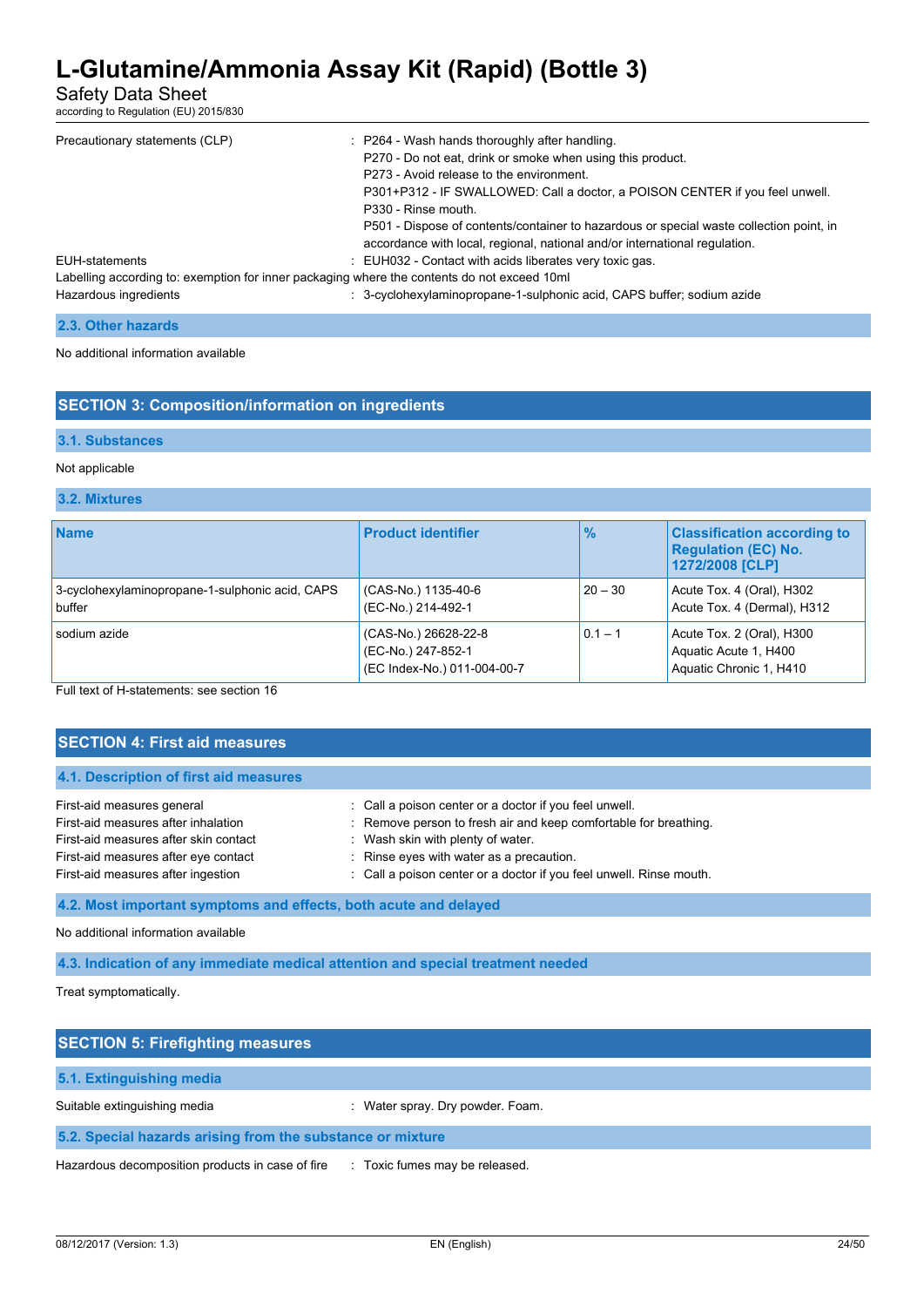Safety Data Sheet

according to Regulation (EU) 2015/830

#### **5.3. Advice for firefighters**

Protection during firefighting  $\cdot$  Do not attempt to take action without suitable protective equipment. Self-contained breathing apparatus. Complete protective clothing.

| <b>SECTION 6: Accidental release measures</b>             |                                                                                                                                                                |  |  |
|-----------------------------------------------------------|----------------------------------------------------------------------------------------------------------------------------------------------------------------|--|--|
|                                                           | 6.1. Personal precautions, protective equipment and emergency procedures                                                                                       |  |  |
| 6.1.1. For non-emergency personnel                        |                                                                                                                                                                |  |  |
| <b>Emergency procedures</b>                               | : Ventilate spillage area.                                                                                                                                     |  |  |
| 6.1.2. For emergency responders                           |                                                                                                                                                                |  |  |
| Protective equipment                                      | : Do not attempt to take action without suitable protective equipment. For further information<br>refer to section 8: "Exposure controls/personal protection". |  |  |
| <b>6.2. Environmental precautions</b>                     |                                                                                                                                                                |  |  |
| Avoid release to the environment.                         |                                                                                                                                                                |  |  |
| 6.3. Methods and material for containment and cleaning up |                                                                                                                                                                |  |  |

| Methods for cleaning up          | : Mechanically recover the product.                             |
|----------------------------------|-----------------------------------------------------------------|
| Other information                | : Dispose of materials or solid residues at an authorized site. |
| 6.4. Reference to other sections |                                                                 |

For further information refer to section 13.

| <b>SECTION 7: Handling and storage</b>                            |                                                                                                                                                                                              |  |  |  |
|-------------------------------------------------------------------|----------------------------------------------------------------------------------------------------------------------------------------------------------------------------------------------|--|--|--|
| 7.1. Precautions for safe handling                                |                                                                                                                                                                                              |  |  |  |
| Precautions for safe handling<br>Hygiene measures                 | : Ensure good ventilation of the work station. Wear personal protective equipment.<br>: Do not eat, drink or smoke when using this product. Always wash hands after handling the<br>product. |  |  |  |
| 7.2. Conditions for safe storage, including any incompatibilities |                                                                                                                                                                                              |  |  |  |
| Storage conditions                                                | Store in a well-ventilated place. Keep cool.                                                                                                                                                 |  |  |  |
| 7.3. Specific end use(s)                                          |                                                                                                                                                                                              |  |  |  |

No additional information available

# **SECTION 8: Exposure controls/personal protection**

| 8.1. Control parameters                  |                                 |  |
|------------------------------------------|---------------------------------|--|
| sodium azide (26628-22-8)                |                                 |  |
| <b>EU - Occupational Exposure Limits</b> |                                 |  |
| Local name                               | Sodium azide                    |  |
| IOELV TWA (mg/m <sup>3</sup> )           | $0.1 \text{ mg/m}^3$            |  |
| IOELV STEL (mg/m <sup>3</sup> )          | $0.3$ mg/m <sup>3</sup>         |  |
| <b>Notes</b>                             | Skin                            |  |
| Regulatory reference                     | COMMISSION DIRECTIVE 2000/39/EC |  |
|                                          |                                 |  |

**8.2. Exposure controls**

### **Appropriate engineering controls:**

Ensure good ventilation of the work station.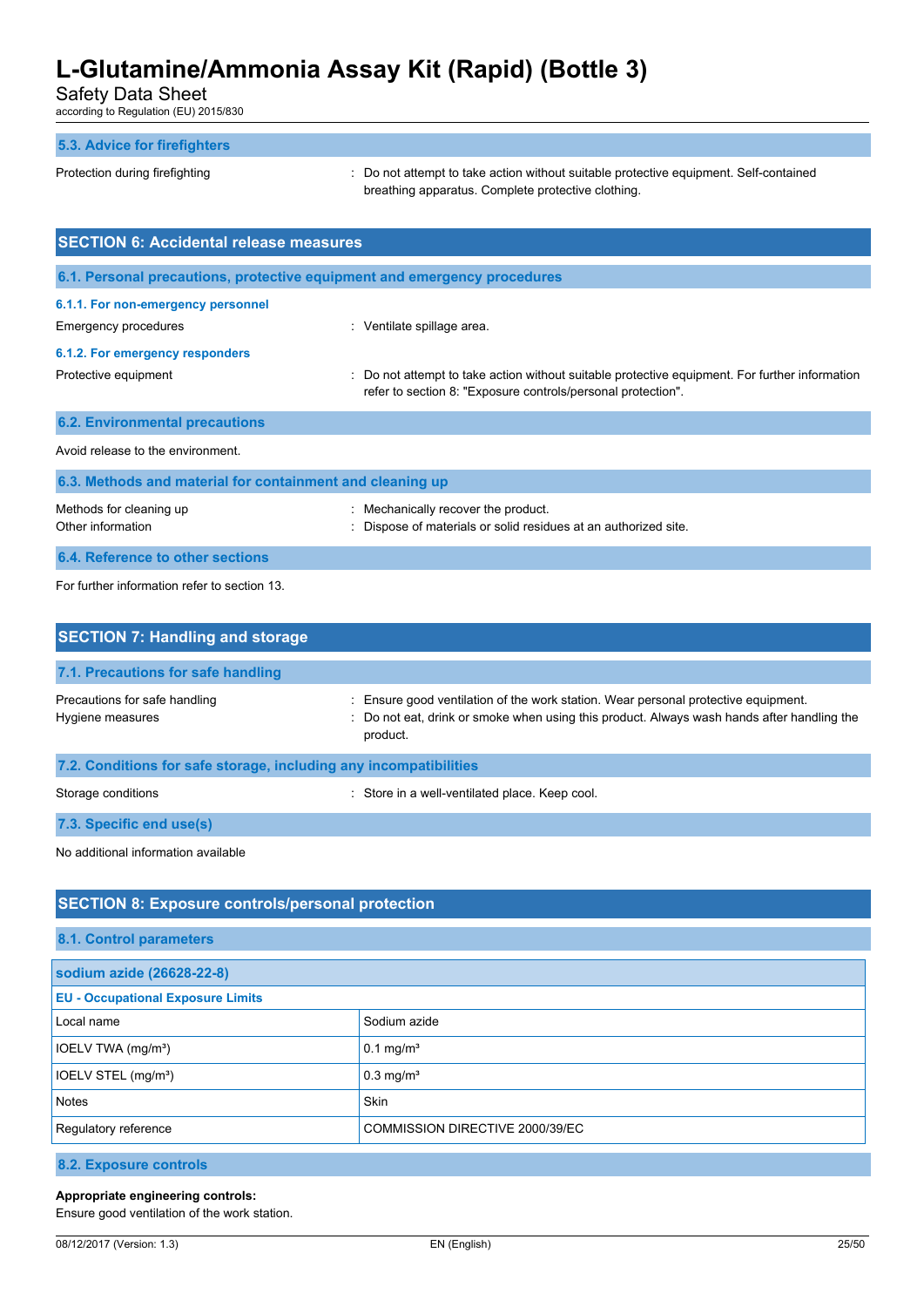Safety Data Sheet

according to Regulation (EU) 2015/830

| Hand protection:                  |                      |      |                       |                                           |                                |        |                   |
|-----------------------------------|----------------------|------|-----------------------|-------------------------------------------|--------------------------------|--------|-------------------|
| Protective gloves                 |                      |      |                       |                                           |                                |        |                   |
| <b>Type</b>                       | <b>Material</b>      |      | Permeation            | Thickness (mm)                            | Penetration<br><b>Standard</b> |        |                   |
| Disposable gloves                 | Nitrile rubber (NBR) |      | $3$ ( $> 60$ minutes) |                                           | 2 (< 1.5)                      |        | <b>EN ISO 374</b> |
|                                   |                      |      |                       |                                           |                                |        |                   |
| Eye protection:                   |                      |      |                       |                                           |                                |        |                   |
| Safety glasses                    |                      |      |                       |                                           |                                |        |                   |
| Type                              |                      | Use  |                       | <b>Characteristics</b><br><b>Standard</b> |                                |        |                   |
| Safety glasses                    |                      | Dust |                       | With side shields                         |                                | EN 166 |                   |
|                                   |                      |      |                       |                                           |                                |        |                   |
| Skin and body protection:         |                      |      |                       |                                           |                                |        |                   |
| Wear suitable protective clothing |                      |      |                       |                                           |                                |        |                   |
| <b>Standard</b><br><b>Type</b>    |                      |      |                       |                                           |                                |        |                   |
| Lab coat                          |                      |      |                       |                                           |                                |        |                   |
|                                   |                      |      |                       |                                           |                                |        |                   |

| <b>Respiratory protection:</b>                                           |                    |                                |                |
|--------------------------------------------------------------------------|--------------------|--------------------------------|----------------|
| In case of insufficient ventilation, wear suitable respiratory equipment |                    |                                |                |
| <b>Device</b>                                                            | <b>Filter type</b> | Condition                      | Standard       |
| Dust mask                                                                | Type P1            | Protection for Solid particles | EN 143, EN 149 |

### **Personal protective equipment symbol(s):**



**Environmental exposure controls:** Avoid release to the environment.

# **SECTION 9: Physical and chemical properties**

# **9.1. Information on basic physical and chemical properties**

| Physical state                                  | : Solid           |
|-------------------------------------------------|-------------------|
| Colour                                          | No data available |
| Odour                                           | No data available |
| Odour threshold                                 | No data available |
| рH                                              | No data available |
| Relative evaporation rate (butylacetate=1)      | No data available |
| Melting point                                   | No data available |
| Freezing point                                  | Not applicable    |
| Boiling point                                   | No data available |
| Flash point                                     | Not applicable    |
| Auto-ignition temperature                       | Not applicable    |
| Decomposition temperature                       | No data available |
| Flammability (solid, gas)                       | Non flammable.    |
| Vapour pressure                                 | No data available |
| Relative vapour density at 20 °C                | No data available |
| Relative density                                | Not applicable    |
| Solubility                                      | No data available |
| Partition coefficient n-octanol/water (Log Pow) | No data available |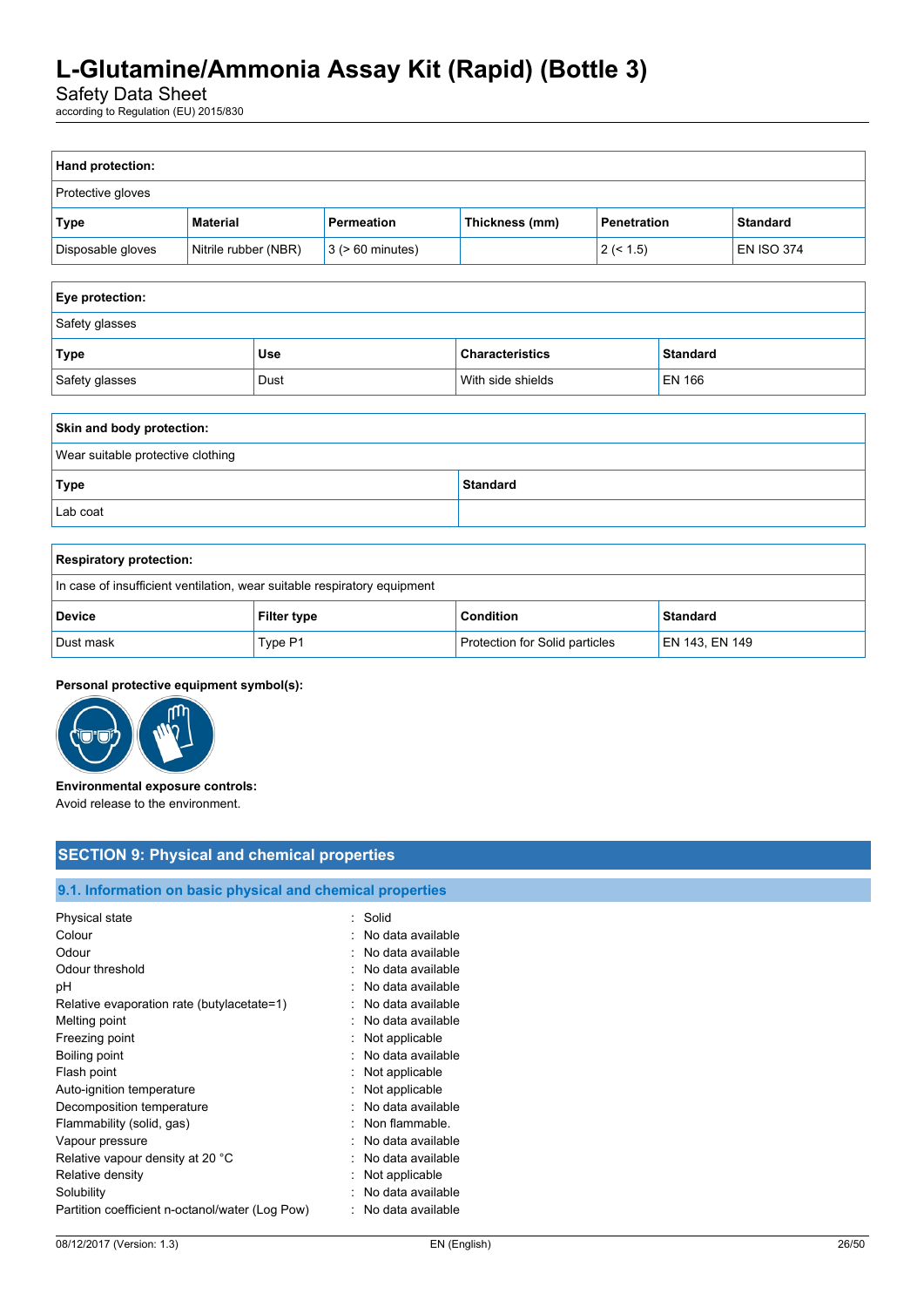# Safety Data Sheet

according to Regulation (EU) 2015/830

| Viscosity, kinematic    | : No data available |
|-------------------------|---------------------|
| Viscosity, dynamic      | : No data available |
| Explosive properties    | : No data available |
| Oxidising properties    | : No data available |
| <b>Explosive limits</b> | : Not applicable    |
|                         |                     |

#### **9.2. Other information**

No additional information available

### **SECTION 10: Stability and reactivity**

#### **10.1. Reactivity**

The product is non-reactive under normal conditions of use, storage and transport.

**10.2. Chemical stability**

Stable under normal conditions.

**10.3. Possibility of hazardous reactions**

Contact with acids liberates very toxic gas.

**10.4. Conditions to avoid**

None under recommended storage and handling conditions (see section 7).

**10.5. Incompatible materials**

Acids.

**10.6. Hazardous decomposition products**

Under normal conditions of storage and use, hazardous decomposition products should not be produced.

| <b>SECTION 11: Toxicological information</b>                                                                                                                |                                                                                        |  |  |
|-------------------------------------------------------------------------------------------------------------------------------------------------------------|----------------------------------------------------------------------------------------|--|--|
|                                                                                                                                                             |                                                                                        |  |  |
| 11.1. Information on toxicological effects                                                                                                                  |                                                                                        |  |  |
| Acute toxicity (oral)<br>٠<br>Acute toxicity (dermal)<br>Acute toxicity (inhalation)                                                                        | Harmful if swallowed.<br>Not classified<br>Not classified                              |  |  |
| L-Glutamine/Ammonia Assay Kit (Rapid) (Bottle 3)                                                                                                            |                                                                                        |  |  |
| ATE CLP (oral)                                                                                                                                              | 526.648 mg/kg bodyweight                                                               |  |  |
| Skin corrosion/irritation<br>٠<br>Serious eye damage/irritation<br>Respiratory or skin sensitisation<br>٠<br>Germ cell mutagenicity<br>٠<br>Carcinogenicity | Not classified<br>Not classified<br>Not classified<br>Not classified<br>Not classified |  |  |
| Reproductive toxicity<br>٠                                                                                                                                  | Not classified                                                                         |  |  |
| STOT-single exposure<br>٠                                                                                                                                   | Not classified                                                                         |  |  |

STOT-repeated exposure in the state of the STOT-repeated exposure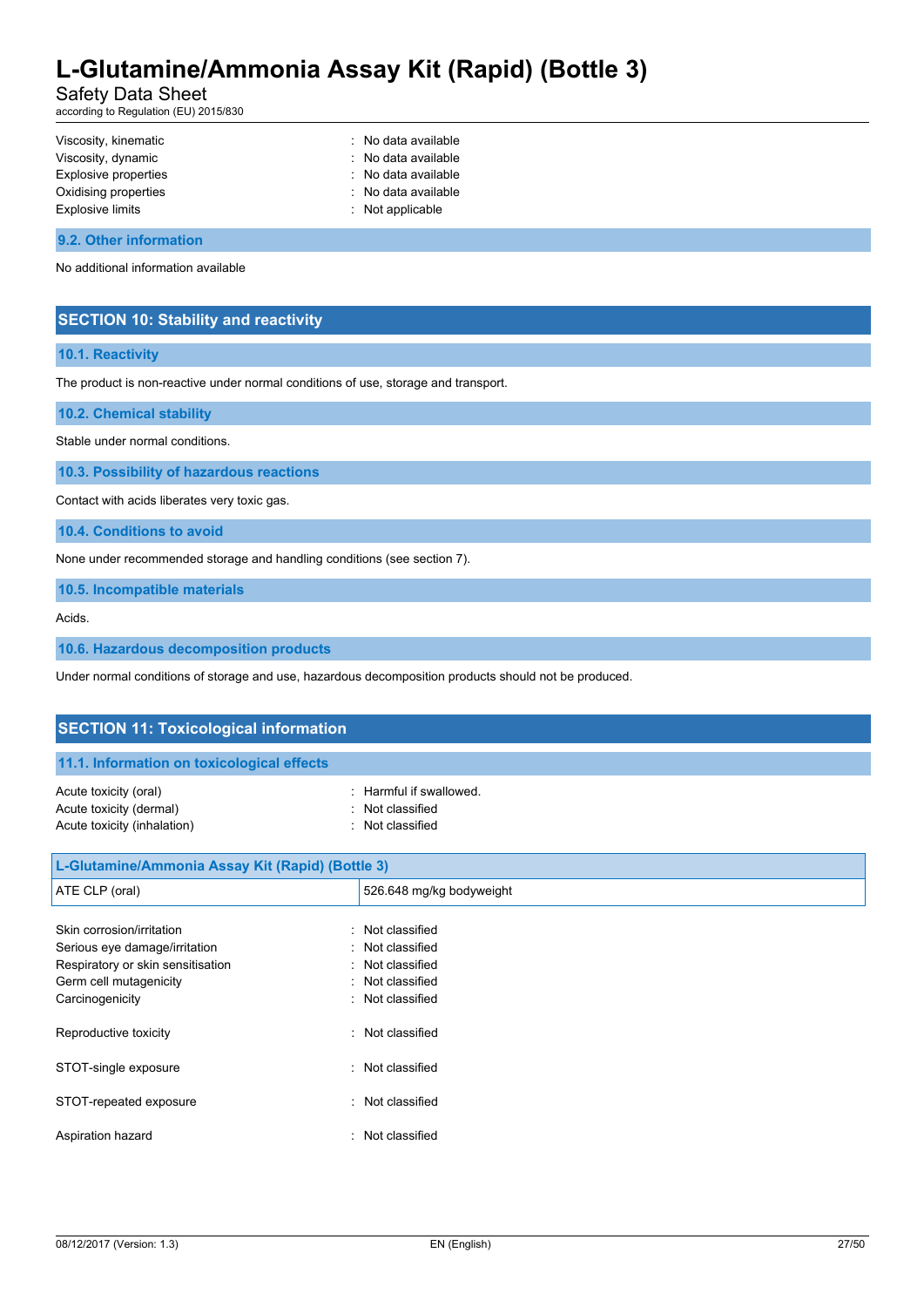Safety Data Sheet

according to Regulation (EU) 2015/830

| <b>SECTION 12: Ecological information</b>                                                                                                                                                                                                                                                                        |
|------------------------------------------------------------------------------------------------------------------------------------------------------------------------------------------------------------------------------------------------------------------------------------------------------------------|
| 12.1. Toxicity                                                                                                                                                                                                                                                                                                   |
| : Harmful to aquatic life with long lasting effects. Harmful to aquatic life.<br>Ecology - general<br>Not classified<br>Hazardous to the aquatic environment, short-term<br>÷<br>(acute)<br>Hazardous to the aquatic environment, long-term<br>: Harmful to aquatic life with long lasting effects.<br>(chronic) |
| 12.2. Persistence and degradability                                                                                                                                                                                                                                                                              |
| No additional information available                                                                                                                                                                                                                                                                              |
| 12.3. Bioaccumulative potential                                                                                                                                                                                                                                                                                  |
| No additional information available                                                                                                                                                                                                                                                                              |
| 12.4. Mobility in soil                                                                                                                                                                                                                                                                                           |
| No additional information available                                                                                                                                                                                                                                                                              |
| 12.5. Results of PBT and vPvB assessment                                                                                                                                                                                                                                                                         |
| No additional information available                                                                                                                                                                                                                                                                              |
| 12.6. Other adverse effects                                                                                                                                                                                                                                                                                      |
| No additional information available                                                                                                                                                                                                                                                                              |

| <b>SECTION 13: Disposal considerations</b> |                                                                                             |  |  |
|--------------------------------------------|---------------------------------------------------------------------------------------------|--|--|
| 13.1. Waste treatment methods              |                                                                                             |  |  |
| Waste treatment methods                    | Dispose of contents/container in accordance with licensed collector's sorting instructions. |  |  |

# **SECTION 14: Transport information**

In accordance with ADR / RID / IMDG / IATA / ADN

| <b>ADR</b>                             | <b>IATA</b>    |  |  |
|----------------------------------------|----------------|--|--|
| 14.1. UN number                        |                |  |  |
| Not applicable                         | Not applicable |  |  |
| 14.2. UN proper shipping name          |                |  |  |
| Not applicable                         | Not applicable |  |  |
| 14.3. Transport hazard class(es)       |                |  |  |
| Not applicable                         | Not applicable |  |  |
| 14.4. Packing group                    |                |  |  |
| Not applicable                         | Not applicable |  |  |
| <b>14.5. Environmental hazards</b>     |                |  |  |
| Not applicable                         | Not applicable |  |  |
| No supplementary information available |                |  |  |

### **14.6. Special precautions for user**

**Overland transport** Not applicable **Air transport** Not applicable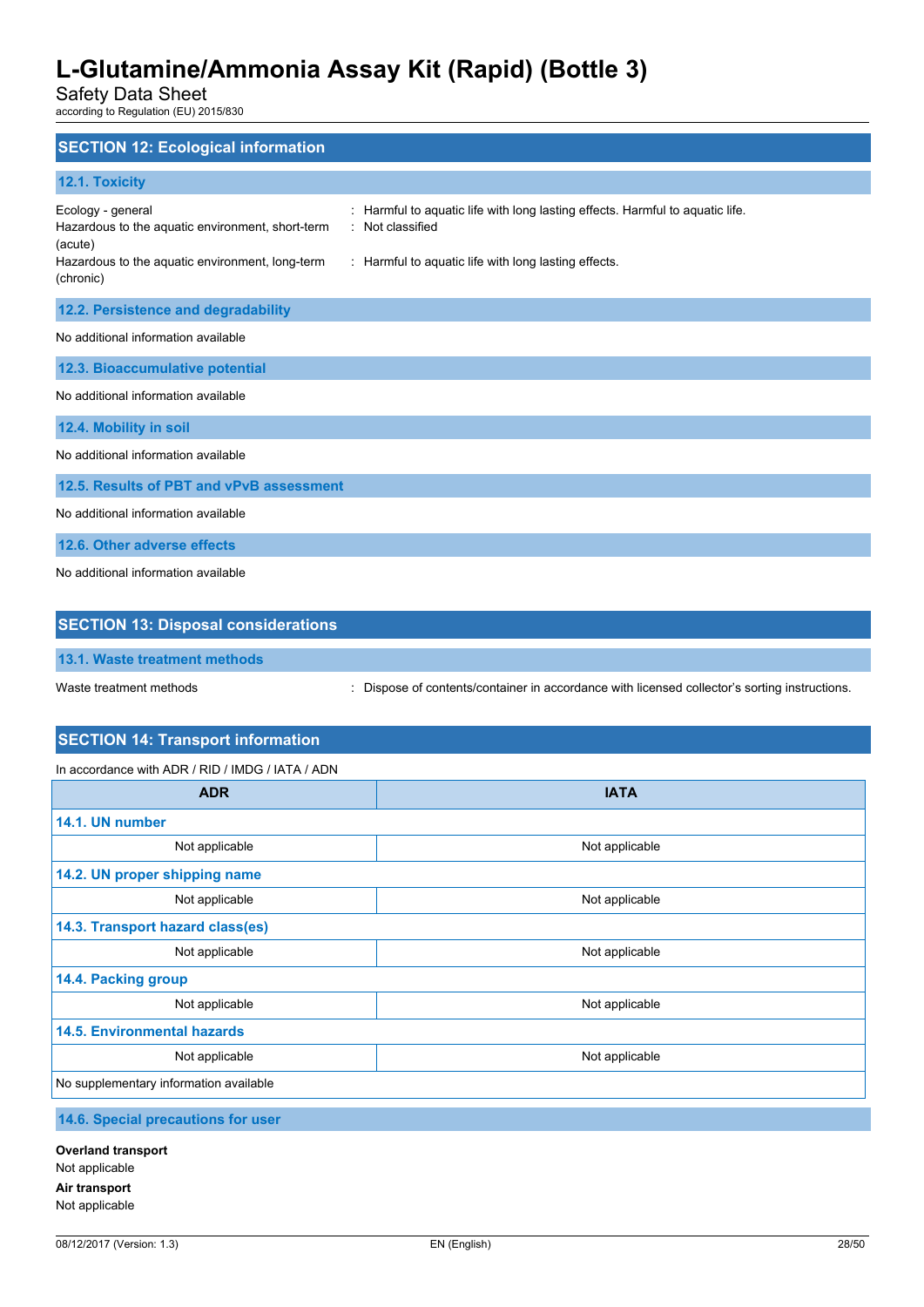Safety Data Sheet

according to Regulation (EU) 2015/830

#### **14.7. Transport in bulk according to Annex II of Marpol and the IBC Code**

#### Not applicable

### **SECTION 15: Regulatory information**

**15.1. Safety, health and environmental regulations/legislation specific for the substance or mixture**

#### **15.1.1. EU-Regulations**

Contains no REACH substances with Annex XVII restrictions

Contains no substance on the REACH candidate list

Contains no REACH Annex XIV substances

Contains no substance subject to Regulation (EU) No 649/2012 of the European Parliament and of the Council of 4 July 2012 concerning the export and import of hazardous chemicals.

Contains no substance subject to Regulation (EU) No 2019/1021 of the European Parliament and of the Council of 20 June 2019 on persistent organic pollutants

#### **15.1.2. National regulations**

No additional information available

**15.2. Chemical safety assessment**

No chemical safety assessment has been carried out

# **SECTION 16: Other information**

| <b>Full text of H- and EUH-statements:</b> |                                                                   |  |
|--------------------------------------------|-------------------------------------------------------------------|--|
| Acute Tox. 2 (Oral)                        | Acute toxicity (oral), Category 2                                 |  |
| Acute Tox. 4 (Dermal)                      | Acute toxicity (dermal), Category 4                               |  |
| Acute Tox. 4 (Oral)                        | Acute toxicity (oral), Category 4                                 |  |
| Aquatic Acute 1                            | Hazardous to the aquatic environment - Acute Hazard, Category 1   |  |
| <b>Aquatic Chronic 1</b>                   | Hazardous to the aquatic environment — Chronic Hazard, Category 1 |  |
| H300                                       | Fatal if swallowed.                                               |  |
| H302                                       | Harmful if swallowed.                                             |  |
| H312                                       | Harmful in contact with skin.                                     |  |
| H400                                       | Very toxic to aquatic life.                                       |  |
| H410                                       | Very toxic to aquatic life with long lasting effects.             |  |
| H412                                       | Harmful to aquatic life with long lasting effects.                |  |
| <b>EUH032</b>                              | Contact with acids liberates very toxic gas.                      |  |

SDS EU (REACH Annex II)

This information is based on our current knowledge and is intended to describe the product for the purposes of health, safety and environmental requirements only. It should not therefore be construed as guaranteeing any specific property of the product.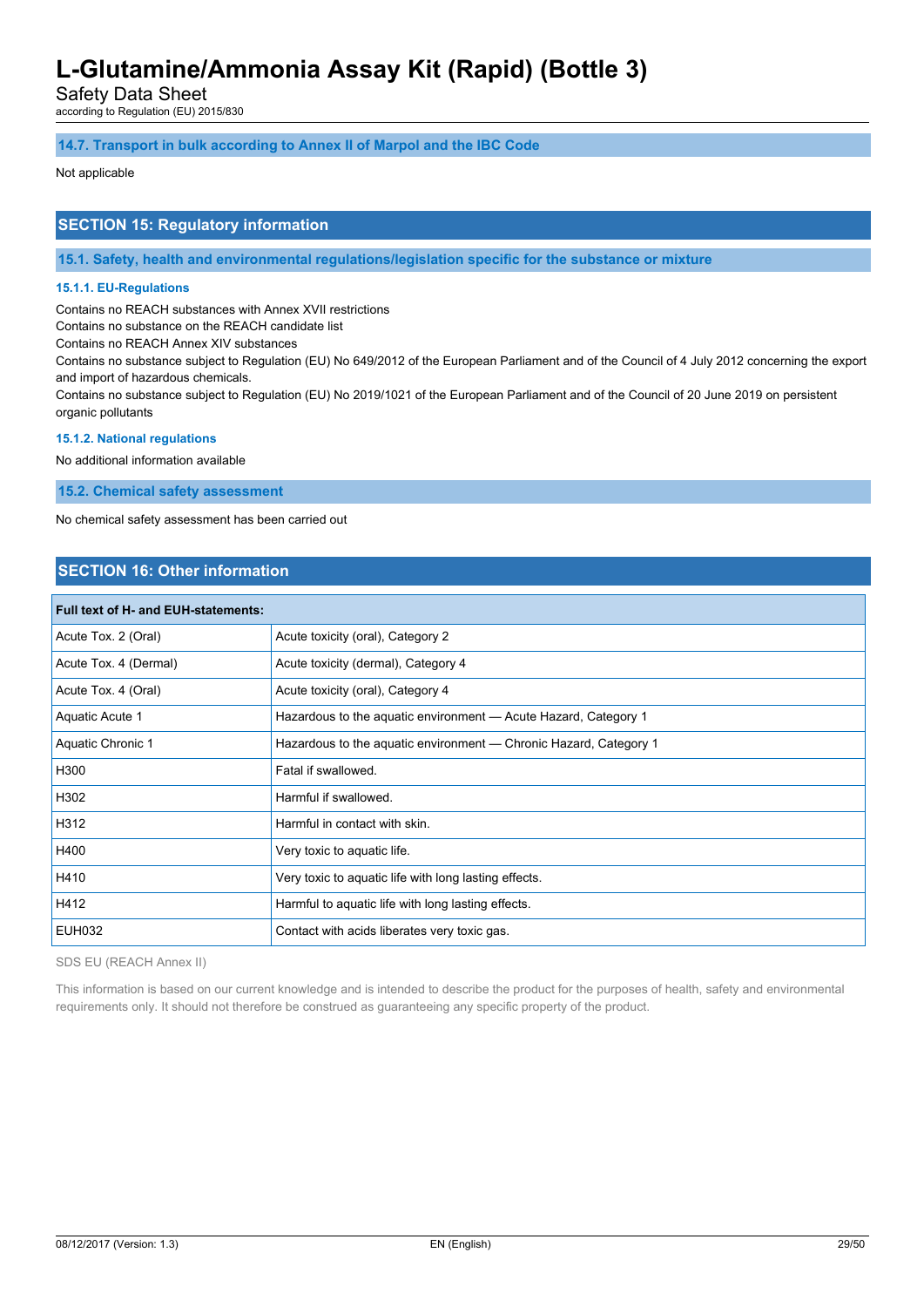

Safety Data Sheet

according to Regulation (EU) 2015/830 Issue date: 05/06/2013 Revision date: 08/12/2017 Supersedes version of: 14/09/2016 Version: 1.3

### **SECTION 1: Identification of the substance/mixture and of the company/undertaking**

#### **1.1. Product identifier**

Product form : Mixture

- Product name : L-Glutamine/Ammonia Assay Kit (Rapid) (Bottle 2)
- Product code : K-GLNAM (Bottle 2)

#### **1.2. Relevant identified uses of the substance or mixture and uses advised against**

#### **1.2.1. Relevant identified uses**

Main use category **in the set of the COV** and Main use the Professional use Use of the substance/mixture in the substance/mixture in the substance of the substance in the substance of the substance of the substance of the substance of the substance of the substance of the substance of the substanc

### **1.2.2. Uses advised against**

No additional information available

#### **1.3. Details of the supplier of the safety data sheet**

#### **Manufacturer**

Megazyme Bray Business Park A98 YV29 Bray - Ireland T +353 12861220 - F +353 12861264 [cs@megazyme.com](mailto:cs@megazyme.com) - <www.megazyme.com>

#### **1.4. Emergency telephone number**

Emergency number : +353 12861220 [9 am to 5 pm GMT - Monday to Friday]

| <b>SECTION 2: Hazards identification</b>                               |      |  |
|------------------------------------------------------------------------|------|--|
| 2.1. Classification of the substance or mixture                        |      |  |
| <b>Classification according to Regulation (EC) No. 1272/2008 [CLP]</b> |      |  |
| Skin corrosion/irritation, Category 2                                  | H315 |  |
| Serious eye damage/eye irritation, Category 2                          | H319 |  |
| Reproductive toxicity, Category 1B                                     | H360 |  |
| Full text of H statements : see section 16                             |      |  |

#### **Adverse physicochemical, human health and environmental effects**

May damage fertility or the unborn child. Causes skin irritation. Causes serious eye irritation.

#### **2.2. Label elements**

| Labelling according to Regulation (EC) No. 1272/2008 [CLP] |                                                  |
|------------------------------------------------------------|--------------------------------------------------|
| Hazard pictograms (CLP)                                    |                                                  |
|                                                            | GHS07<br>GHS08                                   |
| Signal word (CLP)                                          | Danger                                           |
| Contains                                                   | imidazole                                        |
| Hazard statements (CLP)                                    | : H315 - Causes skin irritation.                 |
|                                                            | H319 - Causes serious eye irritation.            |
|                                                            | H360 - May damage fertility or the unborn child. |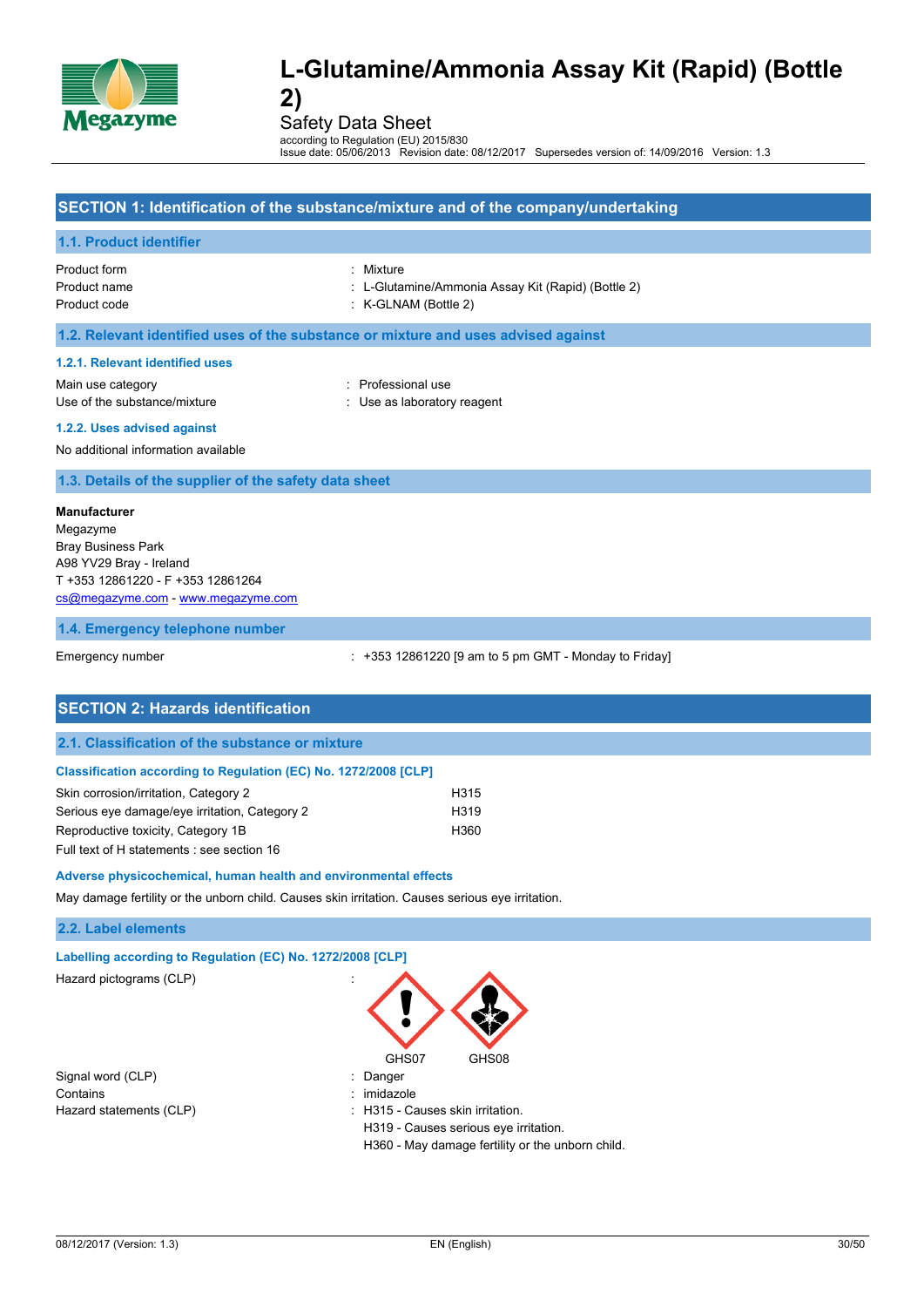# Safety Data Sheet

according to Regulation (EU) 2015/830

| Precautionary statements (CLP)<br><b>EUH-statements</b>                       | : P201 - Obtain special instructions before use.<br>P202 - Do not handle until all safety precautions have been read and understood.<br>P264 - Wash hands thoroughly after handling.<br>P280 - Wear eye protection, protective clothing, protective gloves.<br>P302+P352 - IF ON SKIN: Wash with plenty of water.<br>P305+P351+P338 - IF IN EYES: Rinse cautiously with water for several minutes. Remove<br>contact lenses, if present and easy to do. Continue rinsing.<br>: EUH032 - Contact with acids liberates very toxic gas. |
|-------------------------------------------------------------------------------|--------------------------------------------------------------------------------------------------------------------------------------------------------------------------------------------------------------------------------------------------------------------------------------------------------------------------------------------------------------------------------------------------------------------------------------------------------------------------------------------------------------------------------------|
| Labelling according to: exemption for packages of a capacity of 125ml or less |                                                                                                                                                                                                                                                                                                                                                                                                                                                                                                                                      |
| Hazard pictograms (CLP)                                                       | GHS07<br>GHS08                                                                                                                                                                                                                                                                                                                                                                                                                                                                                                                       |
|                                                                               |                                                                                                                                                                                                                                                                                                                                                                                                                                                                                                                                      |
| Signal word (CLP)                                                             | : Danger                                                                                                                                                                                                                                                                                                                                                                                                                                                                                                                             |
| Hazardous ingredients                                                         | : imidazole                                                                                                                                                                                                                                                                                                                                                                                                                                                                                                                          |
| Hazard statements (CLP)                                                       | : H360 - May damage fertility or the unborn child.                                                                                                                                                                                                                                                                                                                                                                                                                                                                                   |
| Precautionary statements (CLP)                                                | : P201 - Obtain special instructions before use.<br>P202 - Do not handle until all safety precautions have been read and understood.<br>P280 - Wear protective gloves/protective clothing/eye protection/face protection/hearing<br>protection.                                                                                                                                                                                                                                                                                      |
| <b>EUH-statements</b>                                                         | : EUH032 - Contact with acids liberates very toxic gas.                                                                                                                                                                                                                                                                                                                                                                                                                                                                              |
| 2.3. Other hazards                                                            |                                                                                                                                                                                                                                                                                                                                                                                                                                                                                                                                      |
|                                                                               |                                                                                                                                                                                                                                                                                                                                                                                                                                                                                                                                      |

No additional information available

# **SECTION 3: Composition/information on ingredients**

# **3.1. Substances**

#### Not applicable

### **3.2. Mixtures**

| <b>Name</b>                                                                    | <b>Product identifier</b>                                                 | $\frac{9}{6}$ | <b>Classification according to</b><br><b>Regulation (EC) No.</b><br>1272/2008 [CLP] |
|--------------------------------------------------------------------------------|---------------------------------------------------------------------------|---------------|-------------------------------------------------------------------------------------|
| Triethanolamine<br>substance with national workplace exposure limit(s)<br>(IE) | (CAS-No.) 102-71-6<br>(EC-No.) 203-049-8<br>(REACH-no) 01-2119486482-31   | $5 - 10$      | Not classified                                                                      |
| imidazole                                                                      | (CAS-No.) 288-32-4<br>(EC-No.) 206-019-2<br>(EC Index-No.) 613-319-00-0   | $1 - 5$       | Acute Tox. 4 (Oral), H302<br>Skin Corr. 1C, H314<br>Repr. 1B, H360D                 |
| sodium azide<br>substance with a Community workplace exposure limit            | (CAS-No.) 26628-22-8<br>(EC-No.) 247-852-1<br>(EC Index-No.) 011-004-00-7 | < 0.1         | Acute Tox. 2 (Oral), H300<br>Aquatic Acute 1, H400<br>Aquatic Chronic 1, H410       |

Full text of H-statements: see section 16

# **SECTION 4: First aid measures**

| 4.1. Description of first aid measures |                                                                                                                                                                                     |       |
|----------------------------------------|-------------------------------------------------------------------------------------------------------------------------------------------------------------------------------------|-------|
| First-aid measures general             | : IF exposed or concerned: Get medical advice/attention.                                                                                                                            |       |
| First-aid measures after inhalation    | : Remove person to fresh air and keep comfortable for breathing.                                                                                                                    |       |
| First-aid measures after skin contact  | : Wash skin with plenty of water. Take off contaminated clothing. If skin irritation occurs: Get<br>medical advice/attention.                                                       |       |
| First-aid measures after eye contact   | : Rinse cautiously with water for several minutes. Remove contact lenses, if present and easy<br>to do. Continue rinsing. If eye irritation persists: Get medical advice/attention. |       |
| First-aid measures after ingestion     | : Call a poison center or a doctor if you feel unwell.                                                                                                                              |       |
| 08/12/2017 (Version: 1.3)              | EN (English)                                                                                                                                                                        | 31/50 |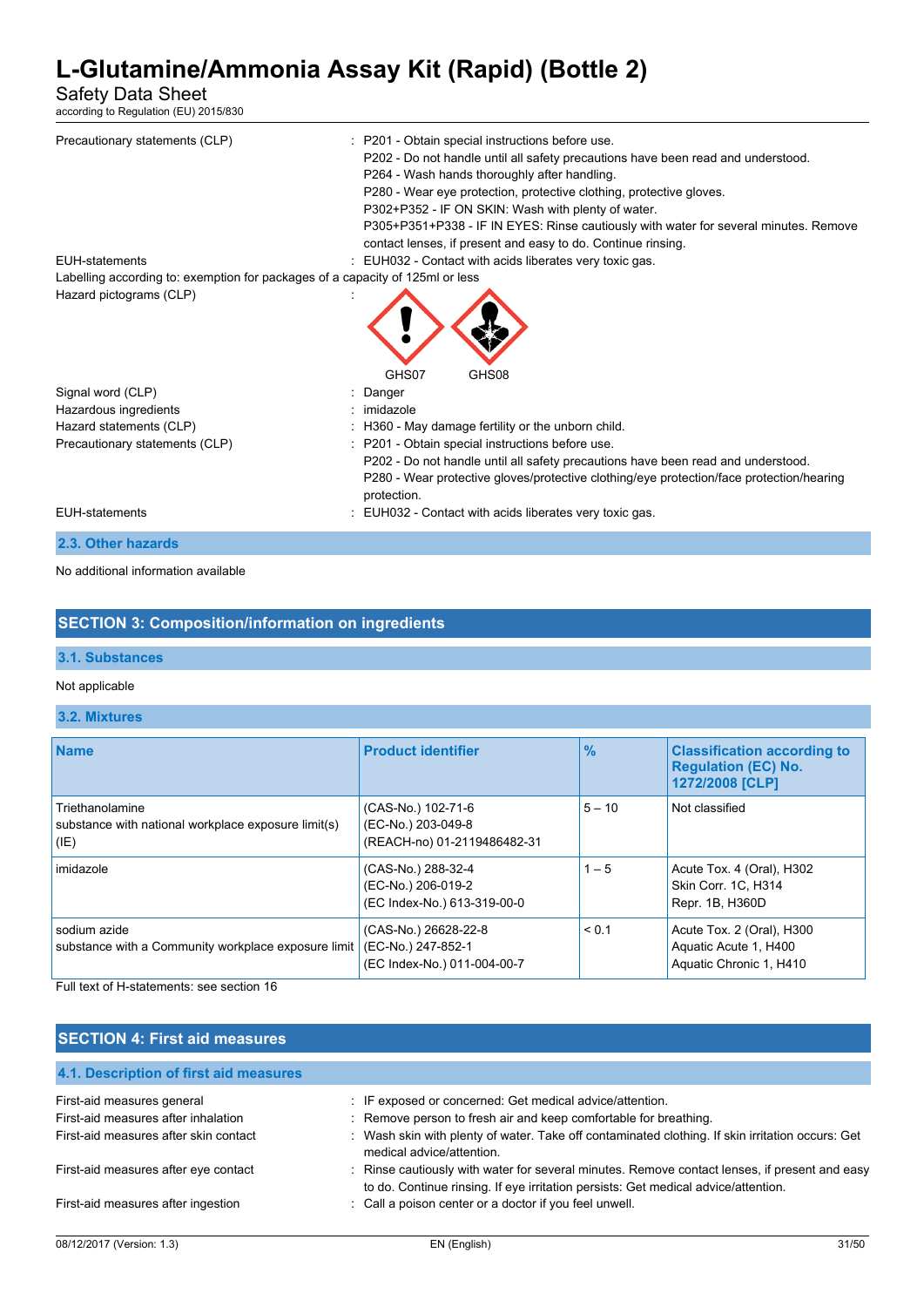Safety Data Sheet

according to Regulation (EU) 2015/830

| 4.2. Most important symptoms and effects, both acute and delayed                |                                                  |  |  |
|---------------------------------------------------------------------------------|--------------------------------------------------|--|--|
| Symptoms/effects after skin contact<br>Symptoms/effects after eye contact       | $:$ Irritation.<br>$\therefore$ Eve irritation.  |  |  |
| 4.3. Indication of any immediate medical attention and special treatment needed |                                                  |  |  |
| Treat symptomatically.                                                          |                                                  |  |  |
|                                                                                 |                                                  |  |  |
|                                                                                 |                                                  |  |  |
| <b>SECTION 5: Firefighting measures</b>                                         |                                                  |  |  |
| 5.1. Extinguishing media                                                        |                                                  |  |  |
| Suitable extinguishing media                                                    | : Water spray. Dry powder. Foam. Carbon dioxide. |  |  |
| 5.2. Special hazards arising from the substance or mixture                      |                                                  |  |  |

**5.3. Advice for firefighters**

Protection during firefighting  $\qquad \qquad \qquad$ : Do not attempt to take action without suitable protective equipment. Self-contained breathing apparatus. Complete protective clothing.

| <b>SECTION 6: Accidental release measures</b>                            |                                                                                                                                                                |  |
|--------------------------------------------------------------------------|----------------------------------------------------------------------------------------------------------------------------------------------------------------|--|
| 6.1. Personal precautions, protective equipment and emergency procedures |                                                                                                                                                                |  |
| 6.1.1. For non-emergency personnel                                       |                                                                                                                                                                |  |
| Emergency procedures                                                     | : Only qualified personnel equipped with suitable protective equipment may intervene.                                                                          |  |
| 6.1.2. For emergency responders                                          |                                                                                                                                                                |  |
| Protective equipment                                                     | : Do not attempt to take action without suitable protective equipment. For further information<br>refer to section 8: "Exposure controls/personal protection". |  |

#### **6.2. Environmental precautions**

Avoid release to the environment. Notify authorities if product enters sewers or public waters.

| 6.3. Methods and material for containment and cleaning up |                                                                                                                  |  |  |
|-----------------------------------------------------------|------------------------------------------------------------------------------------------------------------------|--|--|
| Methods for cleaning up                                   | : Take up liquid spill into absorbent material. Notify authorities if product enters sewers or<br>public waters. |  |  |
| Other information                                         | : Dispose of materials or solid residues at an authorized site.                                                  |  |  |
| 6.4. Reference to other sections                          |                                                                                                                  |  |  |

For further information refer to section 13.

| <b>SECTION 7: Handling and storage</b>                            |                                                                                                                                                                                                                                                                                                                                                                                                                                                                    |
|-------------------------------------------------------------------|--------------------------------------------------------------------------------------------------------------------------------------------------------------------------------------------------------------------------------------------------------------------------------------------------------------------------------------------------------------------------------------------------------------------------------------------------------------------|
| 7.1. Precautions for safe handling                                |                                                                                                                                                                                                                                                                                                                                                                                                                                                                    |
| Precautions for safe handling<br>Hygiene measures                 | : Ensure good ventilation of the work station. Wear personal protective equipment. Obtain<br>special instructions before use. Do not handle until all safety precautions have been read<br>and understood. Avoid contact with skin and eyes.<br>: Do not eat, drink or smoke when using this product. Always wash hands after handling the<br>product. Separate working clothes from town clothes. Launder separately. Wash<br>contaminated clothing before reuse. |
| 7.2. Conditions for safe storage, including any incompatibilities |                                                                                                                                                                                                                                                                                                                                                                                                                                                                    |

Storage conditions **in a metally conditions** : Store in a well-ventilated place. Keep cool. Store locked up.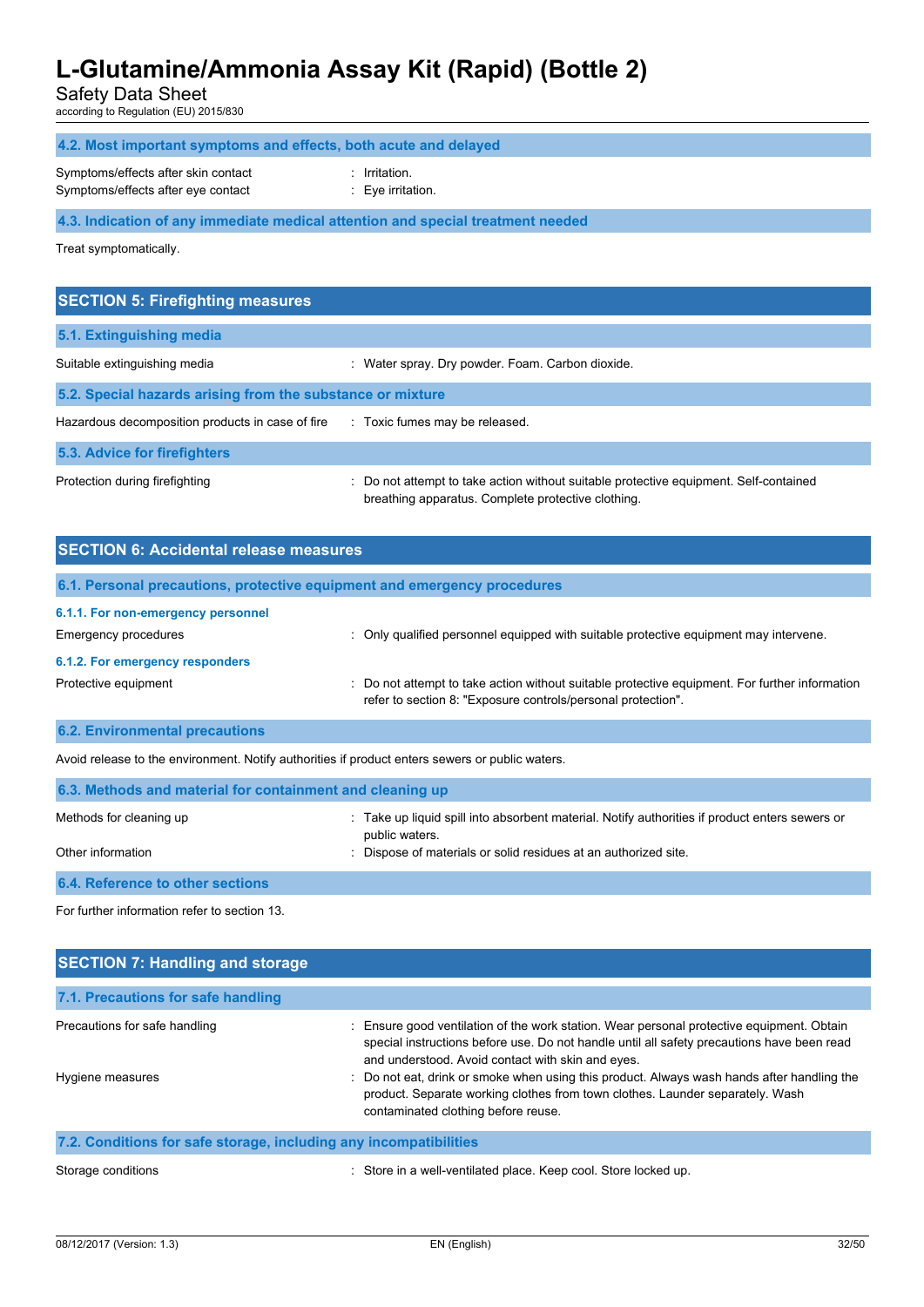Safety Data Sheet

according to Regulation (EU) 2015/830

### **7.3. Specific end use(s)**

No additional information available

| <b>SECTION 8: Exposure controls/personal protection</b> |                    |  |
|---------------------------------------------------------|--------------------|--|
| 8.1. Control parameters                                 |                    |  |
| Triethanolamine (102-71-6)                              |                    |  |
| <b>Ireland - Occupational Exposure Limits</b>           |                    |  |
| Local name                                              | Triethanolamine    |  |
| OEL (8 hours ref) $(mg/m3)$                             | $5 \text{ mg/m}^3$ |  |
|                                                         |                    |  |
| sodium azide (26628-22-8)                               |                    |  |

| $\sim$                                   |                                 |
|------------------------------------------|---------------------------------|
| <b>EU - Occupational Exposure Limits</b> |                                 |
| Local name                               | Sodium azide                    |
| IOELV TWA (mg/m <sup>3</sup> )           | $0.1 \text{ mg/m}^3$            |
| IOELV STEL (mg/m <sup>3</sup> )          | $0.3 \text{ mg/m}^3$            |
| <b>Notes</b>                             | Skin                            |
| Regulatory reference                     | COMMISSION DIRECTIVE 2000/39/EC |

**8.2. Exposure controls**

# **Appropriate engineering controls:**

Ensure good ventilation of the work station.

| Hand protection:  |                      |                       |                |                    |                 |
|-------------------|----------------------|-----------------------|----------------|--------------------|-----------------|
| Protective gloves |                      |                       |                |                    |                 |
| Type              | <b>Material</b>      | Permeation            | Thickness (mm) | <b>Penetration</b> | <b>Standard</b> |
| Disposable gloves | Nitrile rubber (NBR) | $3$ ( $> 60$ minutes) |                | 2 (< 1.5)          | EN ISO 374      |

| Eye protection: |                |                        |                 |
|-----------------|----------------|------------------------|-----------------|
| Safety glasses  |                |                        |                 |
| Type            | <b>Use</b>     | <b>Characteristics</b> | <b>Standard</b> |
| Safety glasses  | <b>Droplet</b> | With side shields      | EN 166          |
|                 |                |                        |                 |

| Skin and body protection:         |                 |  |
|-----------------------------------|-----------------|--|
| Wear suitable protective clothing |                 |  |
| Type                              | <b>Standard</b> |  |
| Lab coat                          |                 |  |

| <b>Respiratory protection:</b>                                   |                    |                                        |                |
|------------------------------------------------------------------|--------------------|----------------------------------------|----------------|
| [In case of inadequate ventilation] wear respiratory protection. |                    |                                        |                |
| <b>Device</b>                                                    | <b>Filter type</b> | <b>Condition</b>                       | Standard       |
| Dust mask                                                        | Type P1            | <b>Protection for Liguid particles</b> | EN 143, EN 149 |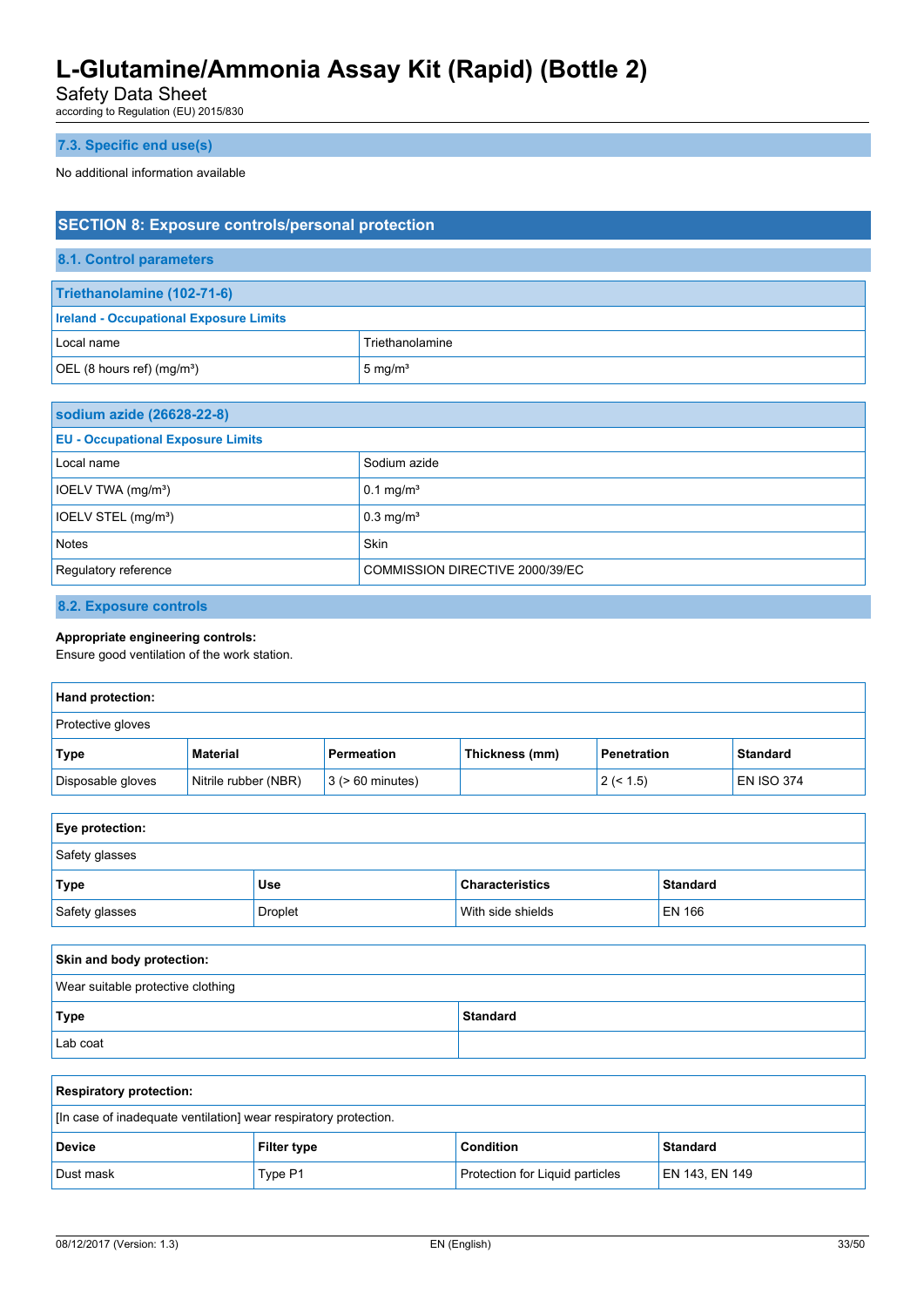Safety Data Sheet according to Regulation (EU) 2015/830

**Personal protective equipment symbol(s):**



### **Environmental exposure controls:**

Avoid release to the environment.

# **SECTION 9: Physical and chemical properties**

#### **9.1. Information on basic physical and chemical properties**

| Physical state                                  | Liquid            |
|-------------------------------------------------|-------------------|
| Colour                                          | No data available |
| Odour                                           | No data available |
| Odour threshold                                 | No data available |
| pH                                              | No data available |
| Relative evaporation rate (butylacetate=1)      | No data available |
| Melting point                                   | Not applicable    |
| Freezing point                                  | No data available |
| Boiling point                                   | No data available |
| Flash point                                     | No data available |
| Auto-ignition temperature                       | No data available |
| Decomposition temperature                       | No data available |
| Flammability (solid, gas)                       | Not applicable    |
| Vapour pressure                                 | No data available |
| Relative vapour density at 20 °C                | No data available |
| Relative density                                | No data available |
| Solubility                                      | No data available |
| Partition coefficient n-octanol/water (Log Pow) | No data available |
| Viscosity, kinematic                            | No data available |
| Viscosity, dynamic                              | No data available |
| <b>Explosive properties</b>                     | No data available |
| Oxidising properties                            | No data available |
| <b>Explosive limits</b>                         |                   |

#### **9.2. Other information**

No additional information available

#### **SECTION 10: Stability and reactivity**

#### **10.1. Reactivity**

The product is non-reactive under normal conditions of use, storage and transport.

#### **10.2. Chemical stability**

Stable under normal conditions.

**10.3. Possibility of hazardous reactions**

Contact with acids liberates very toxic gas.

**10.4. Conditions to avoid**

None under recommended storage and handling conditions (see section 7).

**10.5. Incompatible materials**

Acids.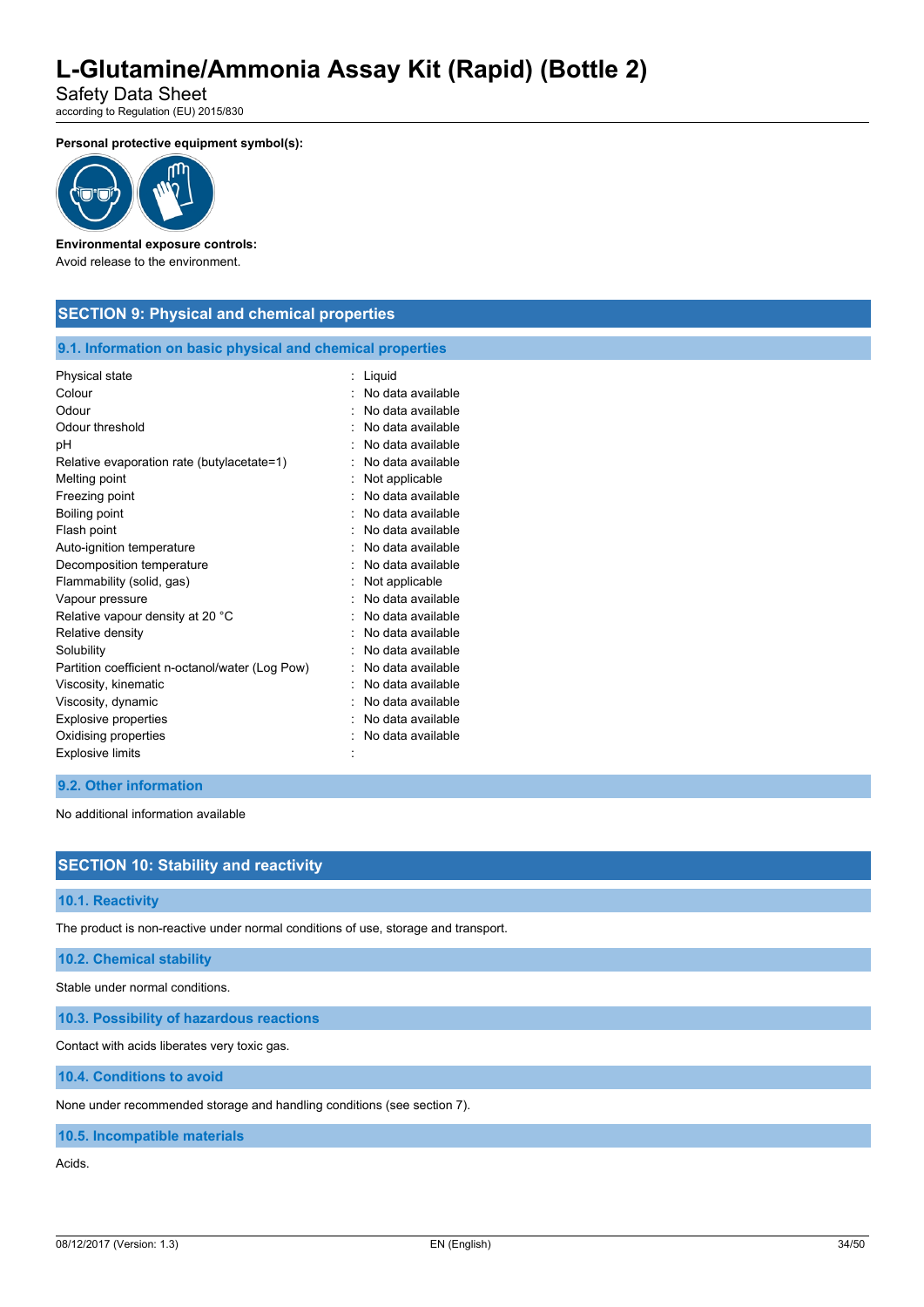Safety Data Sheet

according to Regulation (EU) 2015/830

### **10.6. Hazardous decomposition products**

Under normal conditions of storage and use, hazardous decomposition products should not be produced.

| <b>SECTION 11: Toxicological information</b>                                                                                                 |                                                                                                                  |
|----------------------------------------------------------------------------------------------------------------------------------------------|------------------------------------------------------------------------------------------------------------------|
| 11.1. Information on toxicological effects                                                                                                   |                                                                                                                  |
| Acute toxicity (oral)<br>Acute toxicity (dermal)<br>Acute toxicity (inhalation)                                                              | Not classified<br>Not classified<br>Not classified                                                               |
| Triethanolamine (102-71-6)                                                                                                                   |                                                                                                                  |
| LD50 oral rat                                                                                                                                | > 5000 mg/kg (Rat; Equivalent or similar to OECD 401; Experimental value; 6400 mg/kg<br>bodyweight; Rat)         |
| LD50 oral                                                                                                                                    | 8000 mg/kg bodyweight                                                                                            |
| LD50 dermal rat                                                                                                                              | > 5000 mg/kg (Rat)                                                                                               |
| LD50 dermal rabbit                                                                                                                           | > 10000 mg/kg (Rabbit; Experimental value; Equivalent or similar to OECD 402; >2000<br>mg/kg bodyweight; Rabbit) |
| LD50 dermal                                                                                                                                  | > 10000 mg/kg bodyweight                                                                                         |
| LC50 inhalation rat (Dust/Mist - mg/l/4h)                                                                                                    | $> 1.8$ mg/l                                                                                                     |
| Skin corrosion/irritation<br>Serious eye damage/irritation<br>Respiratory or skin sensitisation<br>Germ cell mutagenicity<br>Carcinogenicity | Causes skin irritation.<br>Causes serious eye irritation.<br>Not classified<br>Not classified<br>Not classified  |
| Triethanolamine (102-71-6)                                                                                                                   |                                                                                                                  |
| IARC group                                                                                                                                   | 3 - Not classifiable                                                                                             |
| Reproductive toxicity                                                                                                                        | May damage fertility or the unborn child.                                                                        |
| STOT-single exposure                                                                                                                         | Not classified                                                                                                   |
| STOT-repeated exposure                                                                                                                       | Not classified                                                                                                   |
| Aspiration hazard                                                                                                                            | : Not classified                                                                                                 |

| <b>SECTION 12: Ecological information</b>                    |                                                                                                                            |
|--------------------------------------------------------------|----------------------------------------------------------------------------------------------------------------------------|
| 12.1. Toxicity                                               |                                                                                                                            |
| Ecology - general                                            | : The product is not considered harmful to aguatic organisms nor to cause long-term adverse<br>effects in the environment. |
| Hazardous to the aquatic environment, short-term<br>(acute)  | : Not classified                                                                                                           |
| Hazardous to the aquatic environment, long-term<br>(chronic) | : Not classified                                                                                                           |
| Triethanolamine (102-71-6)                                   |                                                                                                                            |
| LC50 fish 1                                                  | 11800 mg/l                                                                                                                 |

| 08/12/2017<br>' /Version: | $\sim$<br>.<br>ن. ا | 35/50<br><br>:nalish<br>טטוט<br>. .<br>. |  |
|---------------------------|---------------------|------------------------------------------|--|

LC50 fish 2 450 – 1000 mg/l (LC50; 96 h; Lepomis macrochirus)

EC50 other aquatic organisms 1 2038 mg/l waterflea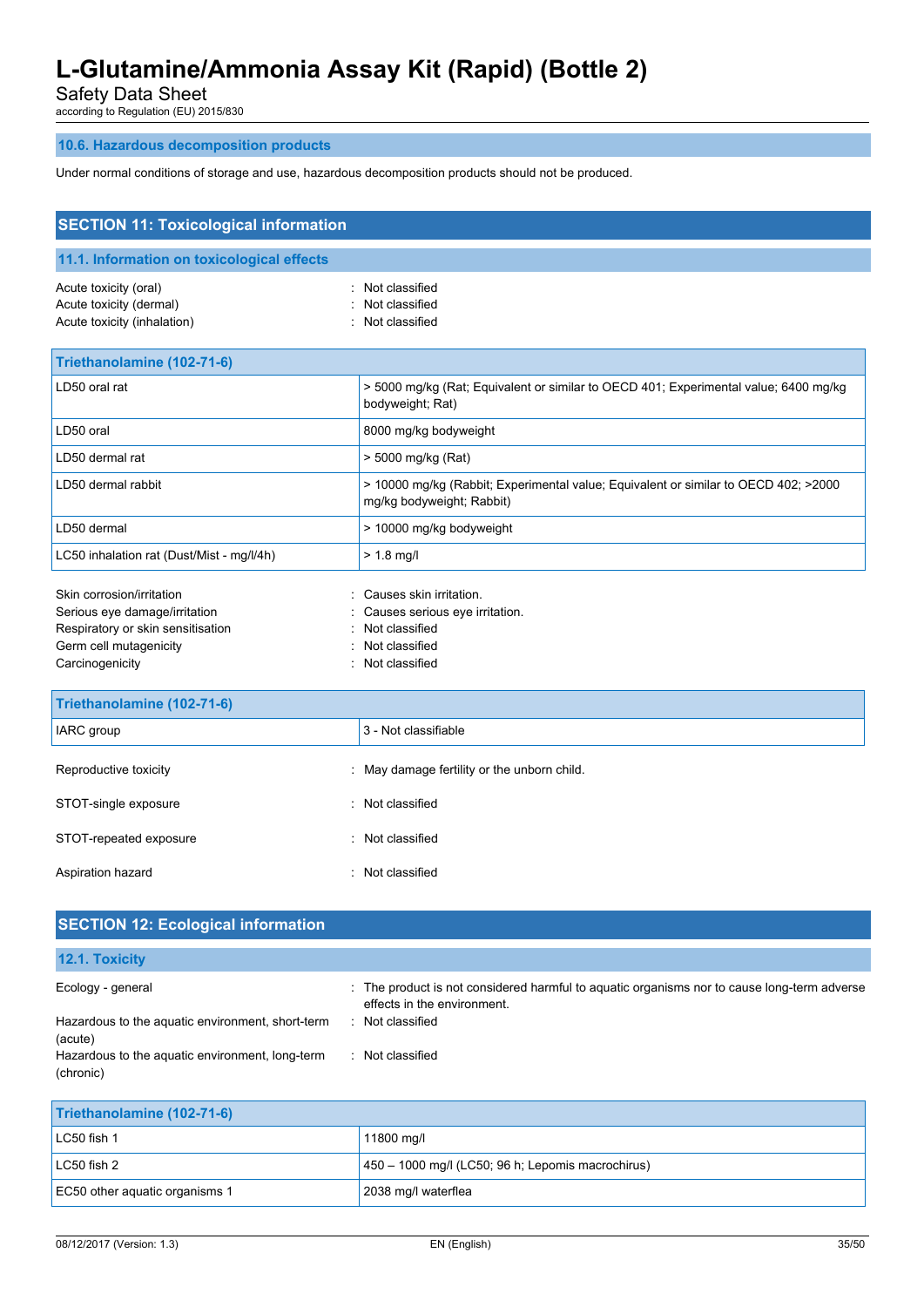Safety Data Sheet

according to Regulation (EU) 2015/830

| EC50 other aquatic organisms 2                  | 216 mg/l                                               |  |
|-------------------------------------------------|--------------------------------------------------------|--|
| 12.2. Persistence and degradability             |                                                        |  |
| Triethanolamine (102-71-6)                      |                                                        |  |
| Persistence and degradability                   | Photolysis in the air. Readily biodegradable in water. |  |
| Biochemical oxygen demand (BOD)                 | 0.02 g $O_2$ /g substance                              |  |
| Chemical oxygen demand (COD)                    | 1.5 g $O_2$ /g substance                               |  |
| ThOD                                            | 2.04 g $O2/g$ substance                                |  |
| BOD (% of ThOD)                                 | 0.02 % ThOD                                            |  |
| 12.3. Bioaccumulative potential                 |                                                        |  |
| Triethanolamine (102-71-6)                      |                                                        |  |
| BCF fish 1                                      | < 3.9 (Cyprinus carpio; TEST DURATION: 6 WEEKS)        |  |
| Partition coefficient n-octanol/water (Log Pow) | $-2.53 - -1.32$                                        |  |
| Bioaccumulative potential                       | Bioaccumulation unlikely.                              |  |
| 12.4. Mobility in soil                          |                                                        |  |
| No additional information available             |                                                        |  |
| 12.5. Results of PBT and vPvB assessment        |                                                        |  |
| No additional information available             |                                                        |  |
| 12.6. Other adverse effects                     |                                                        |  |
| No additional information available             |                                                        |  |
| <b>SECTION 13: Disposal considerations</b>      |                                                        |  |
| 13.1. Waste treatment methods                   |                                                        |  |

Waste treatment methods : Dispose of contents/container in accordance with licensed collector's sorting instructions.

# **SECTION 14: Transport information**

| In accordance with ADR / RID / IMDG / IATA / ADN |                |  |
|--------------------------------------------------|----------------|--|
| <b>ADR</b>                                       | <b>IATA</b>    |  |
| 14.1. UN number                                  |                |  |
| Not applicable                                   | Not applicable |  |
| 14.2. UN proper shipping name                    |                |  |
| Not applicable                                   | Not applicable |  |
| 14.3. Transport hazard class(es)                 |                |  |
| Not applicable                                   | Not applicable |  |
| 14.4. Packing group                              |                |  |
| Not applicable                                   | Not applicable |  |
| <b>14.5. Environmental hazards</b>               |                |  |
| Not applicable                                   | Not applicable |  |
| No supplementary information available           |                |  |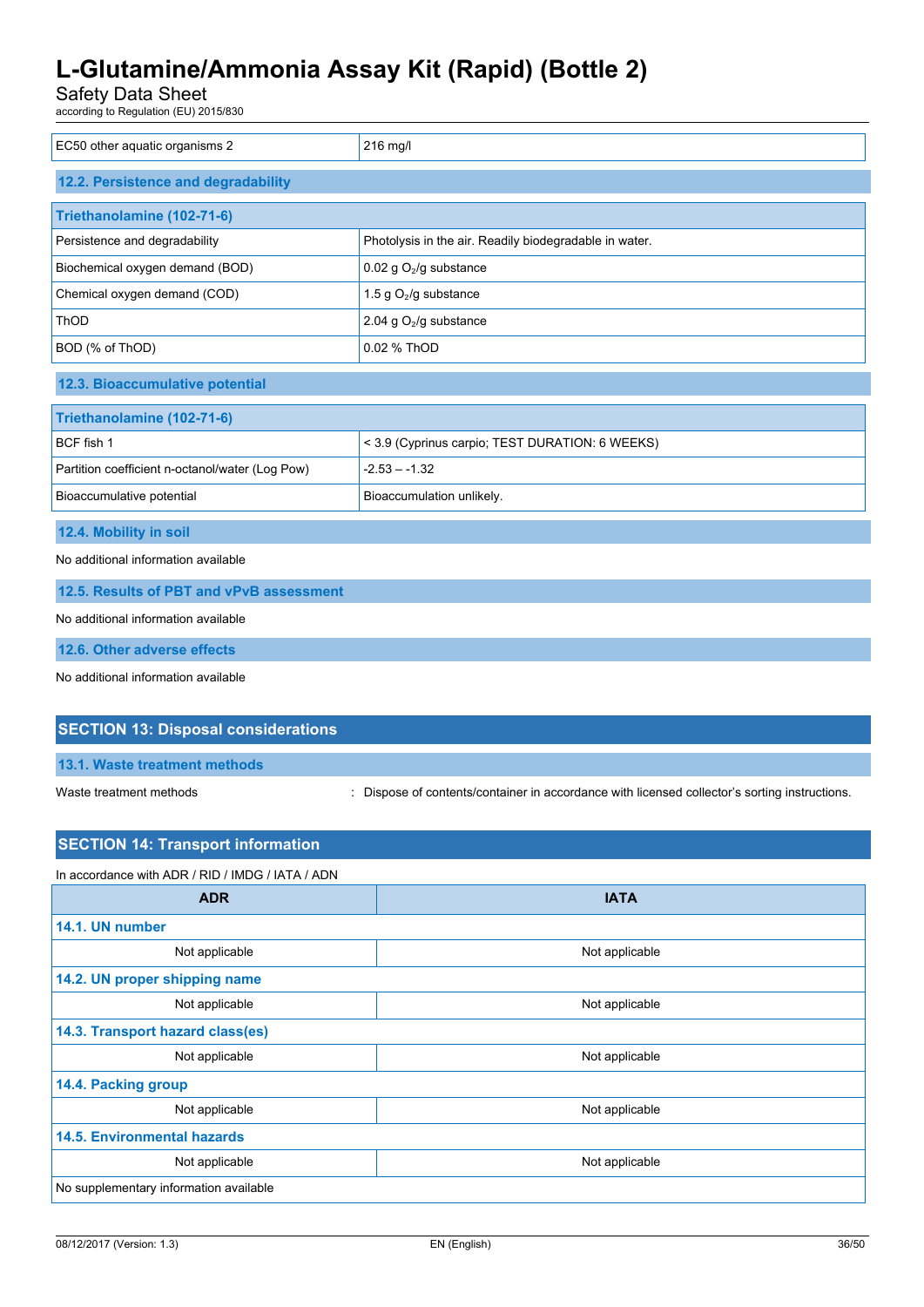Safety Data Sheet

according to Regulation (EU) 2015/830

**14.6. Special precautions for user**

#### **Overland transport**

Not applicable

#### **Air transport** Not applicable

**14.7. Transport in bulk according to Annex II of Marpol and the IBC Code**

Not applicable

# **SECTION 15: Regulatory information**

**15.1. Safety, health and environmental regulations/legislation specific for the substance or mixture**

#### **15.1.1. EU-Regulations**

Contains no REACH substances with Annex XVII restrictions

Contains no substance on the REACH candidate list

Contains no REACH Annex XIV substances

Contains no substance subject to Regulation (EU) No 649/2012 of the European Parliament and of the Council of 4 July 2012 concerning the export and import of hazardous chemicals.

Contains no substance subject to Regulation (EU) No 2019/1021 of the European Parliament and of the Council of 20 June 2019 on persistent organic pollutants

#### **15.1.2. National regulations**

No additional information available

**15.2. Chemical safety assessment**

No chemical safety assessment has been carried out

### **SECTION 16: Other information**

| <b>Full text of H- and EUH-statements:</b> |                                                                   |
|--------------------------------------------|-------------------------------------------------------------------|
| Acute Tox. 2 (Oral)                        | Acute toxicity (oral), Category 2                                 |
| Acute Tox. 4 (Oral)                        | Acute toxicity (oral), Category 4                                 |
| Aquatic Acute 1                            | Hazardous to the aquatic environment - Acute Hazard, Category 1   |
| Aquatic Chronic 1                          | Hazardous to the aquatic environment - Chronic Hazard, Category 1 |
| Repr. 1B                                   | Reproductive toxicity, Category 1B                                |
| Skin Corr. 1C                              | Skin corrosion/irritation, Category 1, Sub-Category 1C            |
| H300                                       | Fatal if swallowed.                                               |
| H302                                       | Harmful if swallowed.                                             |
| H314                                       | Causes severe skin burns and eye damage.                          |
| H315                                       | Causes skin irritation.                                           |
| H319                                       | Causes serious eye irritation                                     |
| H360                                       | May damage fertility or the unborn child.                         |
| <b>H360D</b>                               | May damage the unborn child.                                      |
| H400                                       | Very toxic to aquatic life.                                       |
| H410                                       | Very toxic to aquatic life with long lasting effects.             |
| <b>EUH032</b>                              | Contact with acids liberates very toxic gas.                      |

SDS EU (REACH Annex II)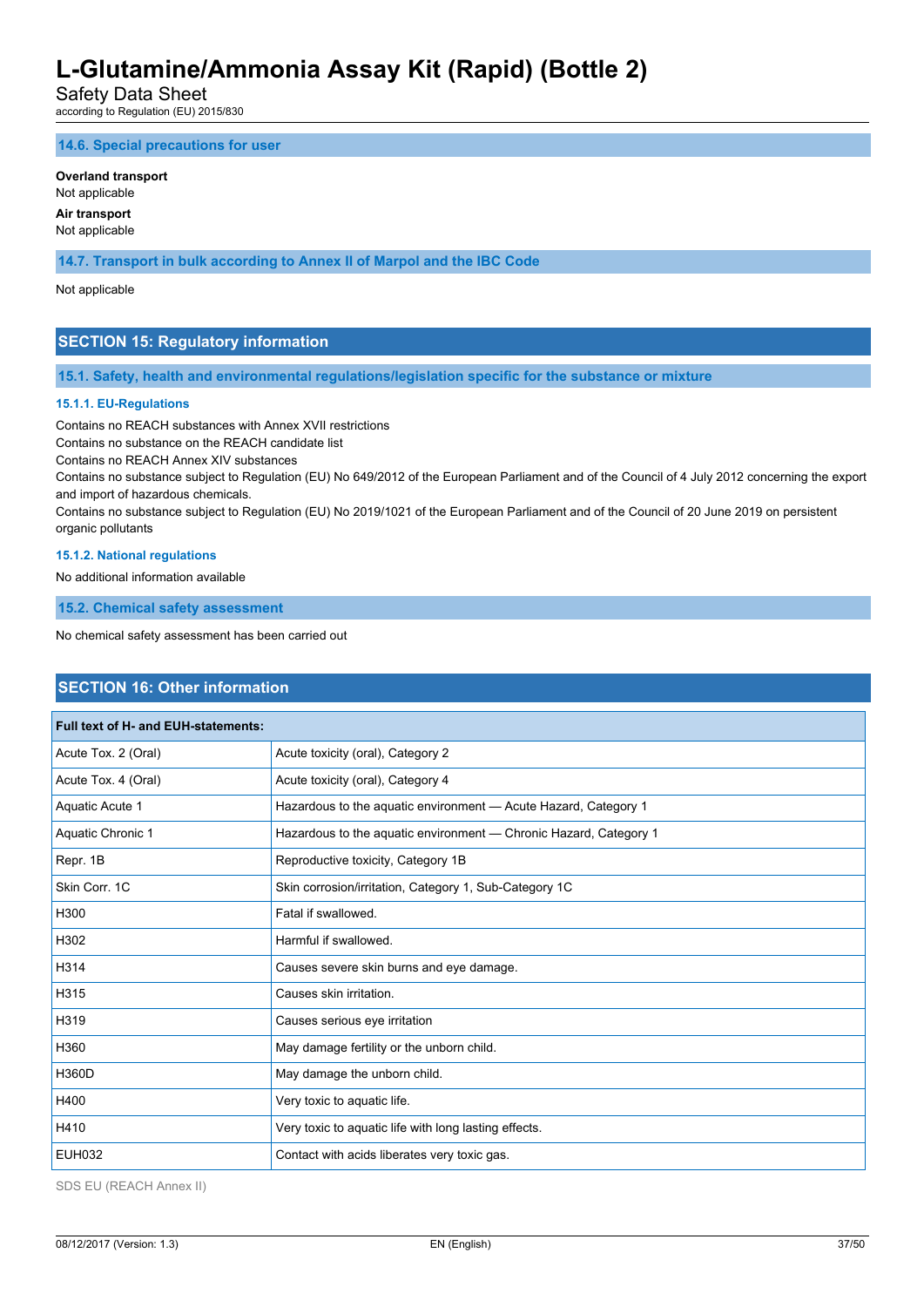# Safety Data Sheet

according to Regulation (EU) 2015/830

This information is based on our current knowledge and is intended to describe the product for the purposes of health, safety and environmental requirements only. It should not therefore be construed as guaranteeing any specific property of the product.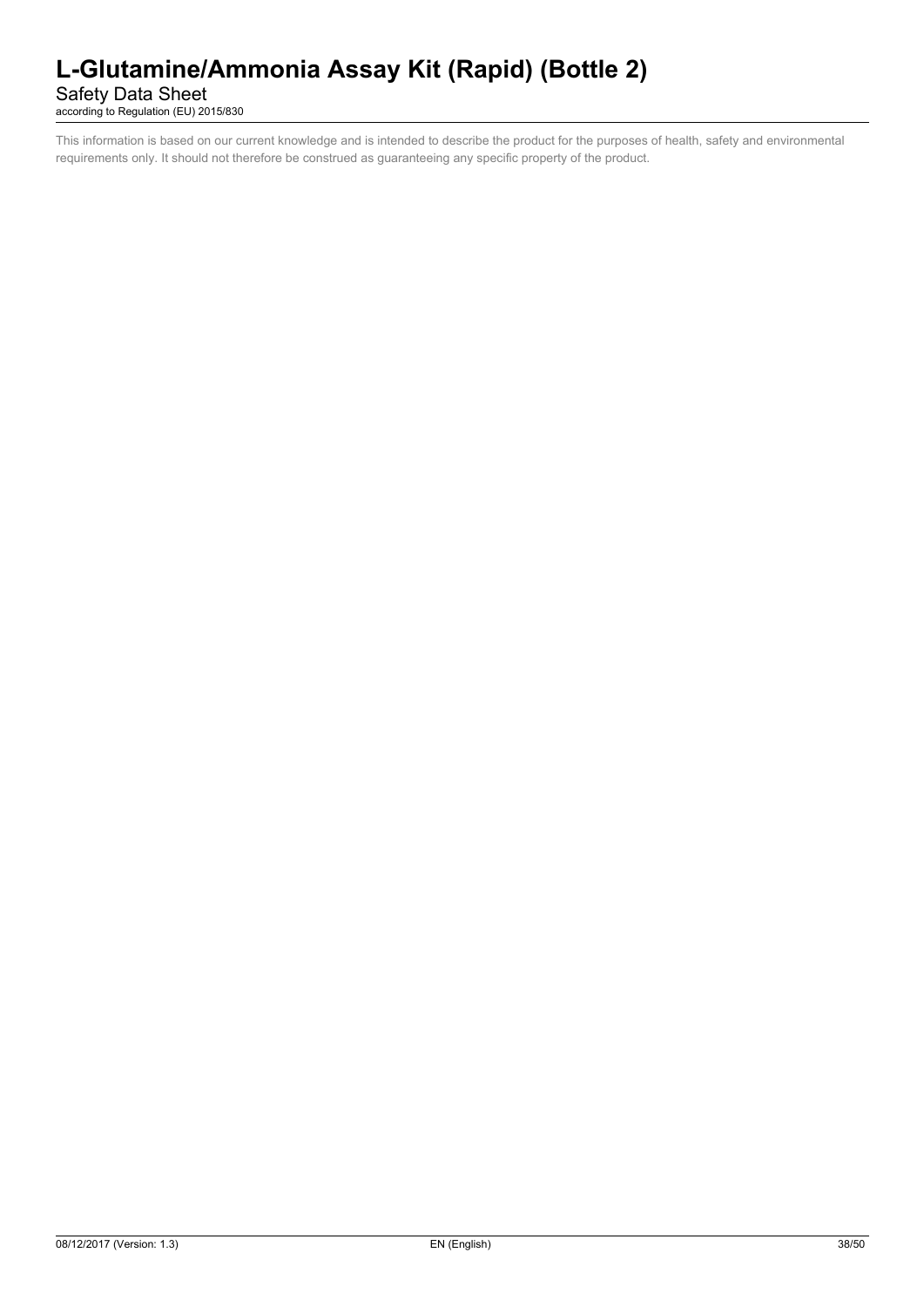

Safety Data Sheet

according to Regulation (EU) 2015/830 Issue date: 05/06/2013 Revision date: 08/12/2017 Supersedes version of: 14/09/2016 Version: 1.3

# **SECTION 1: Identification of the substance/mixture and of the company/undertaking 1.1. Product identifier** Product form : Mixture Product name : L-Glutamine/Ammonia Assay Kit (Rapid) (Bottle 1) Product code : K-GLNAM (Bottle 1) **1.2. Relevant identified uses of the substance or mixture and uses advised against 1.2.1. Relevant identified uses** Main use category **in the set of the COV** and Main use the Professional use Use of the substance/mixture in the substance/mixture in the substance of the substance in the substance of the substance of the substance of the substance of the substance of the substance of the substance of the substanc **1.2.2. Uses advised against** No additional information available **1.3. Details of the supplier of the safety data sheet 1.4. Emergency telephone number** Emergency number : +353 12861220 [9 am to 5 pm GMT - Monday to Friday] **SECTION 2: Hazards identification 2.1. Classification of the substance or mixture Classification according to Regulation (EC) No. 1272/2008 [CLP]** Not classified **Adverse physicochemical, human health and environmental effects** To our knowledge, this product does not present any particular risk, provided it is handled in accordance with good occupational hygiene and safety practice. **2.2. Label elements Labelling according to Regulation (EC) No. 1272/2008 [CLP]** EUH-statements : EUH032 - Contact with acids liberates very toxic gas. **2.3. Other hazards** No additional information available **Manufacturer** Megazyme Bray Business Park A98 YV29 Bray - Ireland T +353 12861220 - F +353 12861264 [cs@megazyme.com](mailto:cs@megazyme.com) - <www.megazyme.com>

# **SECTION 3: Composition/information on ingredients**

#### **3.1. Substances**

#### Not applicable

#### **3.2. Mixtures**

This mixture does not contain any substances to be mentioned according to the criteria of section 3.2 of REACH Annex II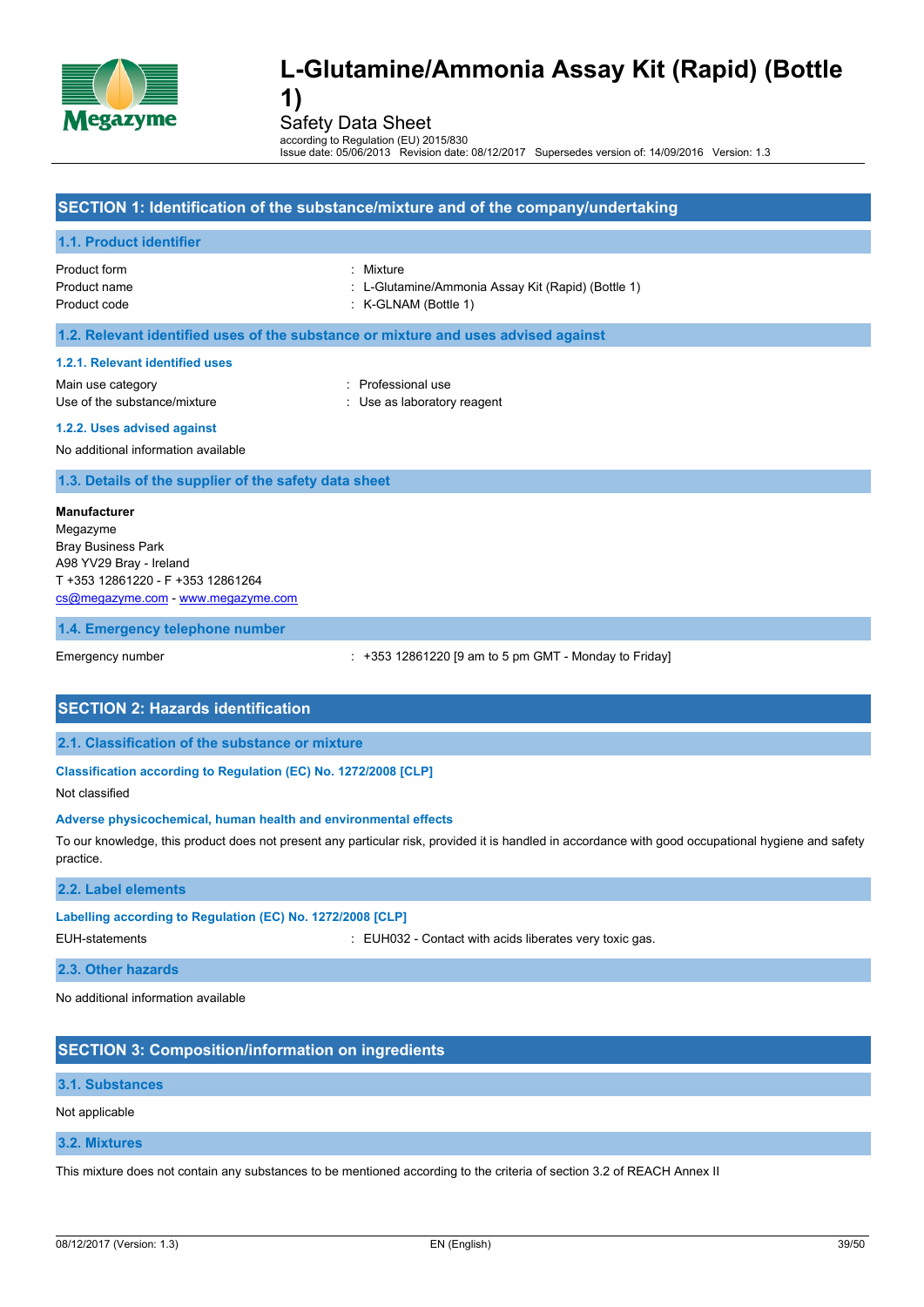Safety Data Sheet

according to Regulation (EU) 2015/830

| <b>SECTION 4: First aid measures</b>                                                                                                                       |                                                                                                                                                                                                             |  |
|------------------------------------------------------------------------------------------------------------------------------------------------------------|-------------------------------------------------------------------------------------------------------------------------------------------------------------------------------------------------------------|--|
| 4.1. Description of first aid measures                                                                                                                     |                                                                                                                                                                                                             |  |
| First-aid measures after inhalation<br>First-aid measures after skin contact<br>First-aid measures after eye contact<br>First-aid measures after ingestion | : Remove person to fresh air and keep comfortable for breathing.<br>: Wash skin with plenty of water.<br>: Rinse eyes with water as a precaution.<br>: Call a poison center or a doctor if you feel unwell. |  |
| 4.2. Most important symptoms and effects, both acute and delayed                                                                                           |                                                                                                                                                                                                             |  |
| No additional information available                                                                                                                        |                                                                                                                                                                                                             |  |
| 4.3. Indication of any immediate medical attention and special treatment needed                                                                            |                                                                                                                                                                                                             |  |
| Treat symptomatically.                                                                                                                                     |                                                                                                                                                                                                             |  |

| <b>SECTION 5: Firefighting measures</b>                    |                                                                                                                                           |  |  |  |
|------------------------------------------------------------|-------------------------------------------------------------------------------------------------------------------------------------------|--|--|--|
| 5.1. Extinguishing media                                   |                                                                                                                                           |  |  |  |
| Suitable extinguishing media                               | : Water spray. Dry powder. Foam. Carbon dioxide.                                                                                          |  |  |  |
| 5.2. Special hazards arising from the substance or mixture |                                                                                                                                           |  |  |  |
| Hazardous decomposition products in case of fire           | : Toxic fumes may be released.                                                                                                            |  |  |  |
| 5.3. Advice for firefighters                               |                                                                                                                                           |  |  |  |
| Protection during firefighting                             | Do not attempt to take action without suitable protective equipment. Self-contained<br>breathing apparatus. Complete protective clothing. |  |  |  |

| <b>SECTION 6: Accidental release measures</b>                            |                                                                                                                                                              |  |
|--------------------------------------------------------------------------|--------------------------------------------------------------------------------------------------------------------------------------------------------------|--|
| 6.1. Personal precautions, protective equipment and emergency procedures |                                                                                                                                                              |  |
| 6.1.1. For non-emergency personnel                                       |                                                                                                                                                              |  |
| Emergency procedures                                                     | : Ventilate spillage area.                                                                                                                                   |  |
| 6.1.2. For emergency responders                                          |                                                                                                                                                              |  |
| Protective equipment                                                     | Do not attempt to take action without suitable protective equipment. For further information<br>refer to section 8: "Exposure controls/personal protection". |  |
| <b>6.2. Environmental precautions</b>                                    |                                                                                                                                                              |  |
| Avoid release to the environment.                                        |                                                                                                                                                              |  |
| 6.3. Methods and material for containment and cleaning up                |                                                                                                                                                              |  |
| Methods for cleaning up<br>Other information                             | Take up liquid spill into absorbent material.<br>Dispose of materials or solid residues at an authorized site.                                               |  |

**6.4. Reference to other sections** For further information refer to section 13.

| <b>SECTION 7: Handling and storage</b>            |                                                                                                                                                                                              |
|---------------------------------------------------|----------------------------------------------------------------------------------------------------------------------------------------------------------------------------------------------|
| 7.1. Precautions for safe handling                |                                                                                                                                                                                              |
| Precautions for safe handling<br>Hygiene measures | : Ensure good ventilation of the work station. Wear personal protective equipment.<br>: Do not eat, drink or smoke when using this product. Always wash hands after handling the<br>product. |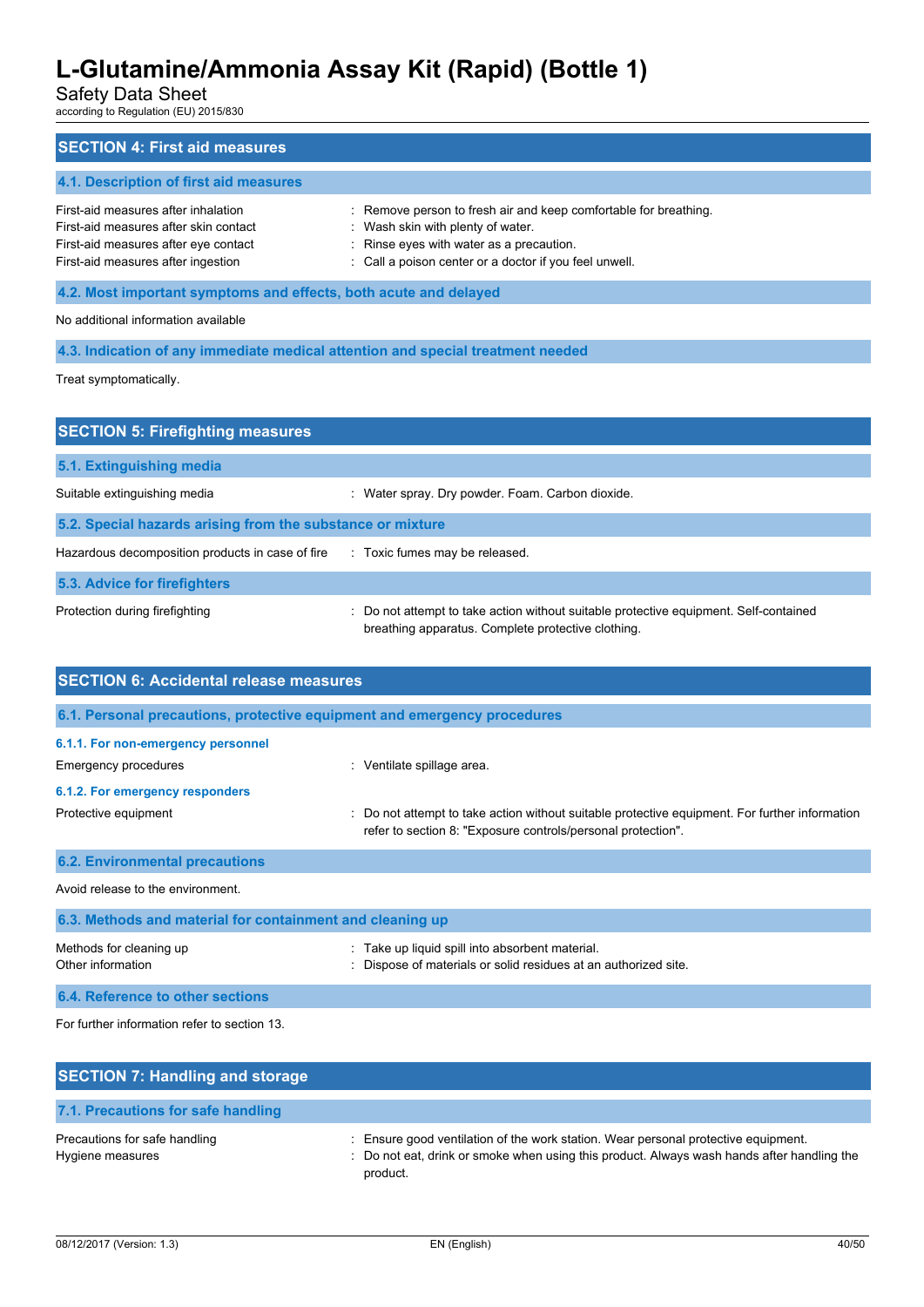Safety Data Sheet

according to Regulation (EU) 2015/830

### **7.2. Conditions for safe storage, including any incompatibilities**

Storage conditions **Storage conditions** : Store in a well-ventilated place. Keep cool.

#### **7.3. Specific end use(s)**

No additional information available

### **SECTION 8: Exposure controls/personal protection**

#### **8.1. Control parameters**

#### No additional information available

**8.2. Exposure controls**

#### **Appropriate engineering controls:**

Ensure good ventilation of the work station.

| <b>Hand protection:</b>  |                      |                       |                |             |                   |
|--------------------------|----------------------|-----------------------|----------------|-------------|-------------------|
| <b>Protective gloves</b> |                      |                       |                |             |                   |
| <b>Type</b>              | Material             | Permeation            | Thickness (mm) | Penetration | <b>Standard</b>   |
| Disposable gloves        | Nitrile rubber (NBR) | $3$ ( $> 60$ minutes) |                | 2 (< 1.5)   | <b>EN ISO 374</b> |

| Eye protection: |            |                        |                 |  |
|-----------------|------------|------------------------|-----------------|--|
| Safety glasses  |            |                        |                 |  |
| Type            | <b>Use</b> | <b>Characteristics</b> | <b>Standard</b> |  |
| Safety glasses  | Droplet    | With side shields      | EN 166          |  |

| Skin and body protection:         |  |  |
|-----------------------------------|--|--|
| Wear suitable protective clothing |  |  |
| Type<br><b>Standard</b>           |  |  |
| Lab coat                          |  |  |

| <b>Respiratory protection:</b>                                           |         |                                        |                 |
|--------------------------------------------------------------------------|---------|----------------------------------------|-----------------|
| In case of insufficient ventilation, wear suitable respiratory equipment |         |                                        |                 |
| <b>Device</b><br><b>Filter type</b>                                      |         | <b>Condition</b>                       | <b>Standard</b> |
| Dust mask                                                                | Type P1 | <b>Protection for Liquid particles</b> | EN 143, EN 149  |

#### **Personal protective equipment symbol(s):**



**Environmental exposure controls:** Avoid release to the environment.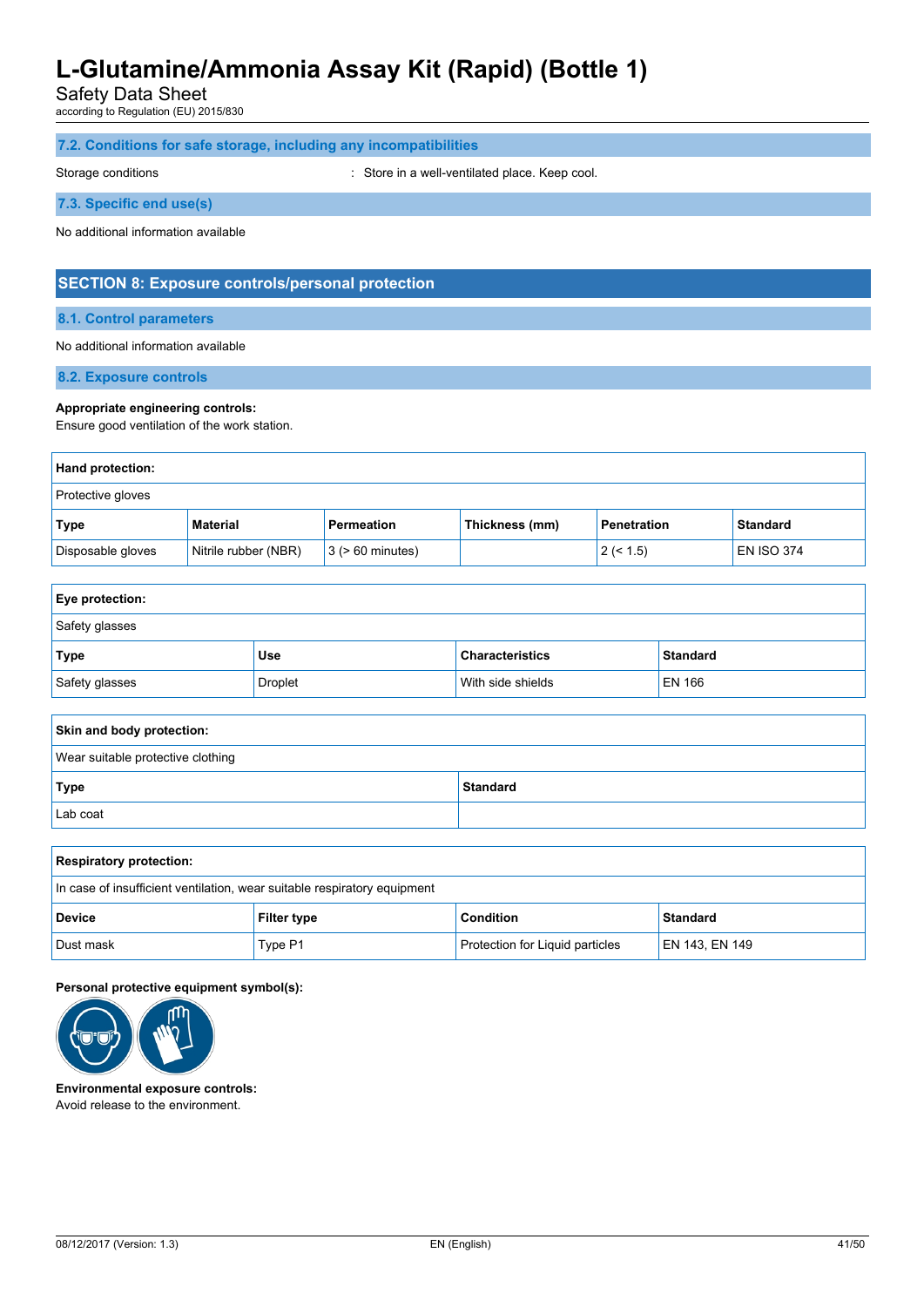Safety Data Sheet according to Regulation (EU) 2015/830

# **SECTION 9: Physical and chemical properties**

### **9.1. Information on basic physical and chemical properties**

| Physical state                                  | : Liquid          |
|-------------------------------------------------|-------------------|
| Colour                                          | No data available |
| Odour                                           | No data available |
| Odour threshold                                 | No data available |
| pH                                              | No data available |
| Relative evaporation rate (butylacetate=1)      | No data available |
| Melting point                                   | Not applicable    |
| Freezing point                                  | No data available |
| Boiling point                                   | No data available |
| Flash point                                     | No data available |
| Auto-ignition temperature                       | No data available |
| Decomposition temperature                       | No data available |
| Flammability (solid, gas)                       | Not applicable    |
| Vapour pressure                                 | No data available |
| Relative vapour density at 20 °C                | No data available |
| Relative density                                | No data available |
| Solubility                                      | No data available |
| Partition coefficient n-octanol/water (Log Pow) | No data available |
| Viscosity, kinematic                            | No data available |
| Viscosity, dynamic                              | No data available |
| <b>Explosive properties</b>                     | No data available |
| Oxidising properties                            | No data available |
| <b>Explosive limits</b>                         |                   |
|                                                 |                   |

#### **9.2. Other information**

No additional information available

### **SECTION 10: Stability and reactivity**

**10.1. Reactivity**

The product is non-reactive under normal conditions of use, storage and transport.

#### **10.2. Chemical stability**

Stable under normal conditions.

**10.3. Possibility of hazardous reactions**

Contact with acids liberates very toxic gas.

**10.4. Conditions to avoid**

None under recommended storage and handling conditions (see section 7).

**10.5. Incompatible materials**

Acids.

**10.6. Hazardous decomposition products**

Under normal conditions of storage and use, hazardous decomposition products should not be produced.

| <b>SECTION 11: Toxicological information</b>                                    |                                                          |  |
|---------------------------------------------------------------------------------|----------------------------------------------------------|--|
| 11.1. Information on toxicological effects                                      |                                                          |  |
| Acute toxicity (oral)<br>Acute toxicity (dermal)<br>Acute toxicity (inhalation) | : Not classified<br>: Not classified<br>: Not classified |  |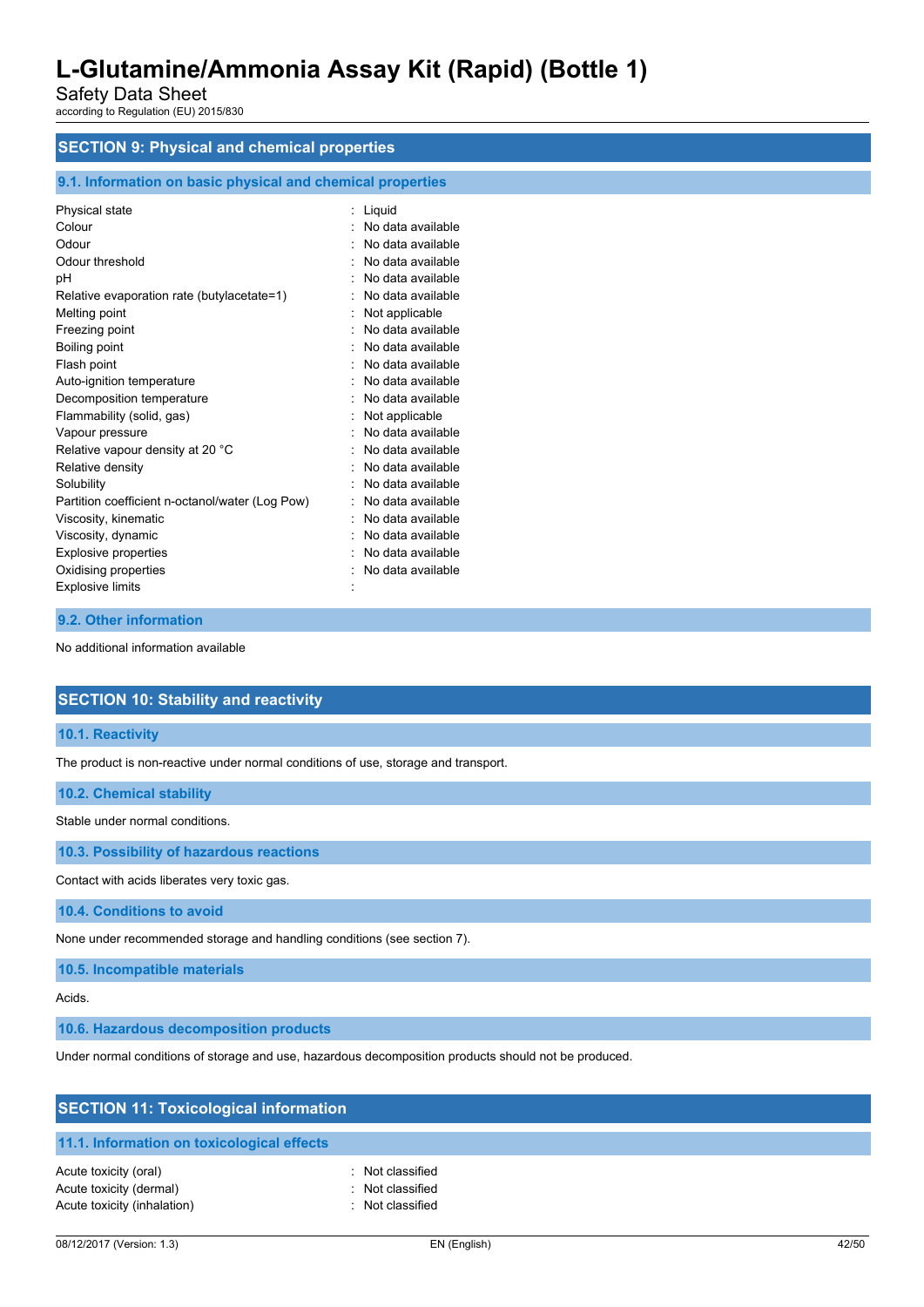### Safety Data Sheet

according to Regulation (EU) 2015/830

| Skin corrosion/irritation         | : Not classified       |
|-----------------------------------|------------------------|
| Serious eye damage/irritation     | : Not classified       |
| Respiratory or skin sensitisation | $\cdot$ Not classified |
| Germ cell mutagenicity            | : Not classified       |
| Carcinogenicity                   | : Not classified       |
|                                   |                        |
| Reproductive toxicity             | : Not classified       |
| STOT-single exposure              | · Not classified       |
|                                   |                        |
| STOT-repeated exposure            | · Not classified       |
|                                   |                        |
| Aspiration hazard                 | : Not classified       |
|                                   |                        |

| <b>SECTION 12: Ecological information</b>                                                                                                        |                                                                                                                                                                    |
|--------------------------------------------------------------------------------------------------------------------------------------------------|--------------------------------------------------------------------------------------------------------------------------------------------------------------------|
| 12.1. Toxicity                                                                                                                                   |                                                                                                                                                                    |
| Ecology - general<br>Hazardous to the aquatic environment, short-term<br>(acute)<br>Hazardous to the aquatic environment, long-term<br>(chronic) | : The product is not considered harmful to aquatic organisms nor to cause long-term adverse<br>effects in the environment.<br>: Not classified<br>: Not classified |
| 12.2. Persistence and degradability                                                                                                              |                                                                                                                                                                    |
| No additional information available                                                                                                              |                                                                                                                                                                    |
| 12.3. Bioaccumulative potential                                                                                                                  |                                                                                                                                                                    |
| No additional information available                                                                                                              |                                                                                                                                                                    |
| 12.4. Mobility in soil                                                                                                                           |                                                                                                                                                                    |
| No additional information available                                                                                                              |                                                                                                                                                                    |
| 12.5. Results of PBT and vPvB assessment                                                                                                         |                                                                                                                                                                    |
| No additional information available                                                                                                              |                                                                                                                                                                    |
| 12.6. Other adverse effects                                                                                                                      |                                                                                                                                                                    |
| No additional information available                                                                                                              |                                                                                                                                                                    |
| <b>SECTION 13: Disposal considerations</b>                                                                                                       |                                                                                                                                                                    |
| 13.1. Waste treatment methods                                                                                                                    |                                                                                                                                                                    |

Waste treatment methods : Dispose of contents/container in accordance with licensed collector's sorting instructions.

| <b>SECTION 14: Transport information</b>         |                |  |  |
|--------------------------------------------------|----------------|--|--|
| In accordance with ADR / RID / IMDG / IATA / ADN |                |  |  |
| <b>ADR</b><br><b>IATA</b>                        |                |  |  |
| 14.1. UN number                                  |                |  |  |
| Not applicable                                   | Not applicable |  |  |
| 14.2. UN proper shipping name                    |                |  |  |
| Not applicable<br>Not applicable                 |                |  |  |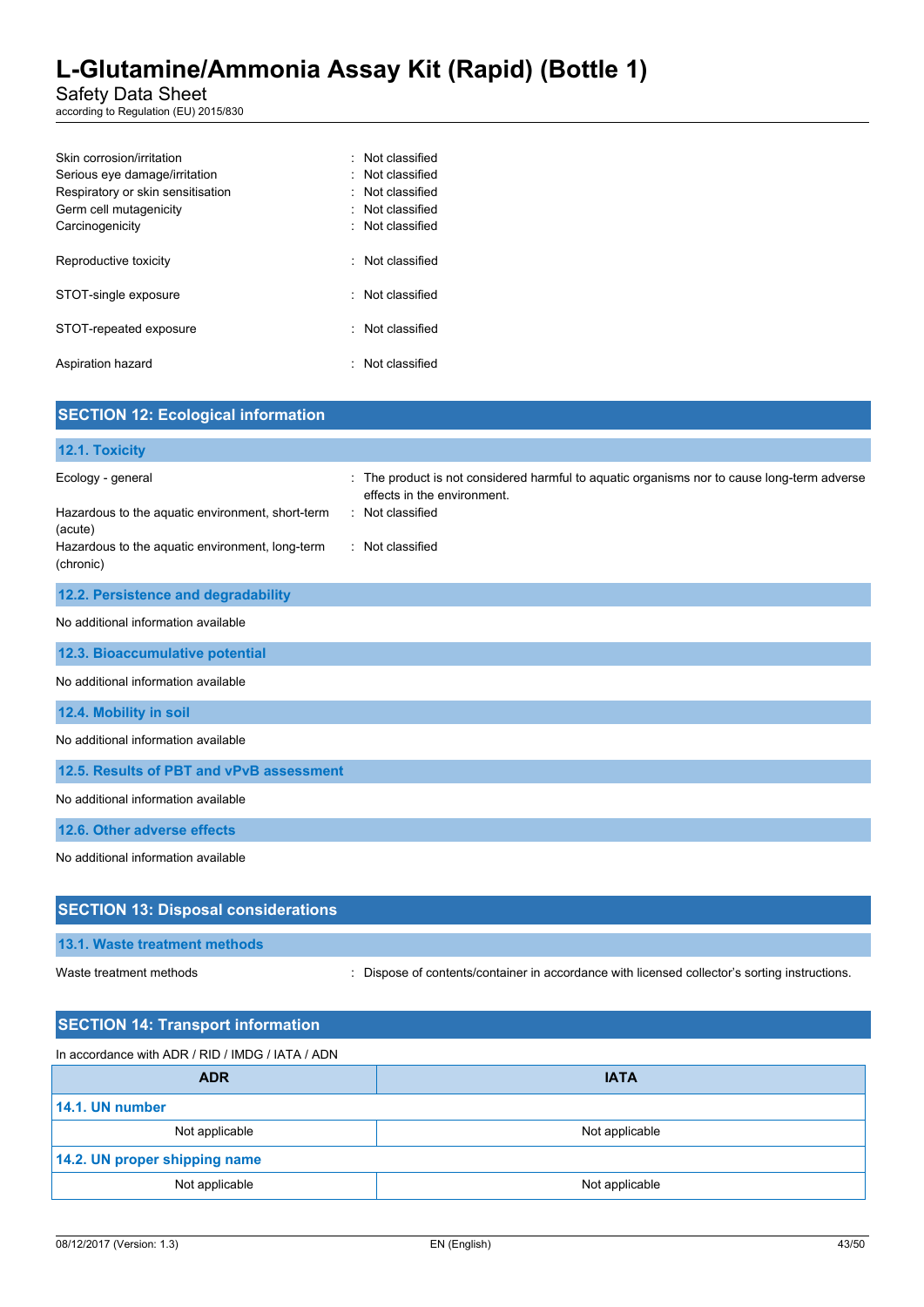# Safety Data Sheet

according to Regulation (EU) 2015/830

| 14.3. Transport hazard class(es)       |                |  |  |
|----------------------------------------|----------------|--|--|
| Not applicable                         | Not applicable |  |  |
| 14.4. Packing group                    |                |  |  |
| Not applicable                         | Not applicable |  |  |
| <b>14.5. Environmental hazards</b>     |                |  |  |
| Not applicable<br>Not applicable       |                |  |  |
| No supplementary information available |                |  |  |

# **14.6. Special precautions for user**

#### **Overland transport**

Not applicable

**Air transport**

#### Not applicable

**14.7. Transport in bulk according to Annex II of Marpol and the IBC Code**

#### Not applicable

# **SECTION 15: Regulatory information**

**15.1. Safety, health and environmental regulations/legislation specific for the substance or mixture**

#### **15.1.1. EU-Regulations**

Contains no REACH substances with Annex XVII restrictions

Contains no substance on the REACH candidate list

Contains no REACH Annex XIV substances

Contains no substance subject to Regulation (EU) No 649/2012 of the European Parliament and of the Council of 4 July 2012 concerning the export and import of hazardous chemicals.

Contains no substance subject to Regulation (EU) No 2019/1021 of the European Parliament and of the Council of 20 June 2019 on persistent organic pollutants

#### **15.1.2. National regulations**

No additional information available

**15.2. Chemical safety assessment**

No chemical safety assessment has been carried out

### **SECTION 16: Other information**

| Full text of H- and EUH-statements: |                                              |
|-------------------------------------|----------------------------------------------|
| <b>EUH032</b>                       | Contact with acids liberates very toxic gas. |
|                                     |                                              |

SDS EU (REACH Annex II)

This information is based on our current knowledge and is intended to describe the product for the purposes of health, safety and environmental requirements only. It should not therefore be construed as guaranteeing any specific property of the product.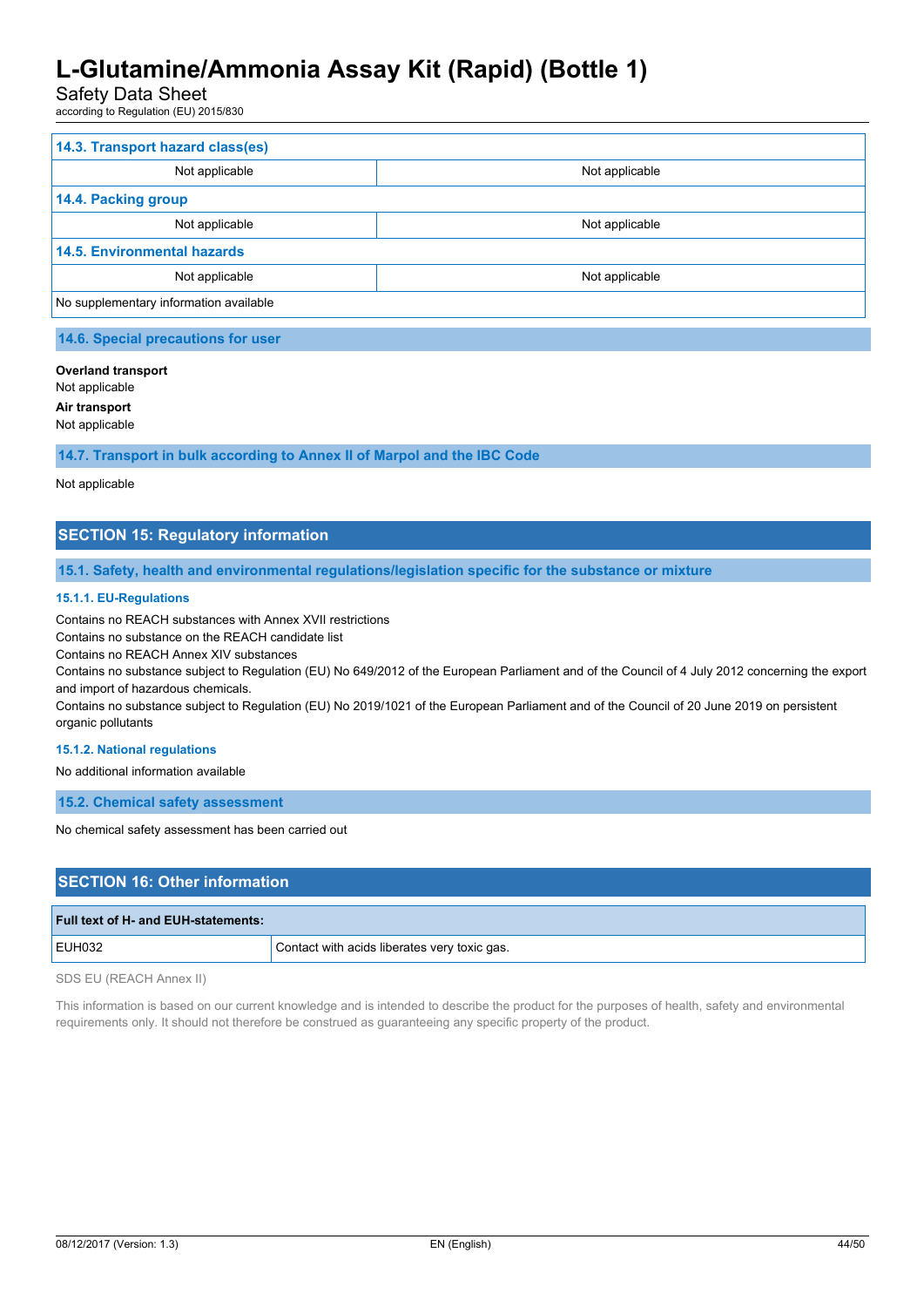

Safety Data Sheet

according to Regulation (EU) 2015/830 Issue date: 05/06/2013 Revision date: 18/01/2018 Supersedes version of: 14/09/2016 Version: 1.3

### **SECTION 1: Identification of the substance/mixture and of the company/undertaking**

#### **1.1. Product identifier**

Product form : Mixture

- Product name : L-Glutamine/Ammonia Assay Kit (Rapid) (Bottle 7)
- Product code : K-GLNAM (Bottle 7)

#### **1.2. Relevant identified uses of the substance or mixture and uses advised against**

#### **1.2.1. Relevant identified uses**

Main use category **in the set of the COV** and Main use the Professional use Use of the substance/mixture in the substance/mixture in the substance of the substance in the substance of the substance of the substance of the substance of the substance of the substance of the substance of the substanc

#### **1.2.2. Uses advised against**

No additional information available

#### **1.3. Details of the supplier of the safety data sheet**

**Manufacturer** Megazyme Bray Business Park A98 YV29 Bray - Ireland T +353 12861220 - F +353 12861264 [cs@megazyme.com](mailto:cs@megazyme.com) - <www.megazyme.com>

#### **1.4. Emergency telephone number**

Emergency number : +353 12861220 [9 am to 5 pm GMT - Monday to Friday]

#### **SECTION 2: Hazards identification**

**2.1. Classification of the substance or mixture**

#### **Classification according to Regulation (EC) No. 1272/2008 [CLP]**

Not classified

#### **Adverse physicochemical, human health and environmental effects**

To our knowledge, this product does not present any particular risk, provided it is handled in accordance with good occupational hygiene and safety practice.

#### **2.2. Label elements**

### **Labelling according to Regulation (EC) No. 1272/2008 [CLP]**

No labelling applicable Labelling according to: exemption for inner packaging where the contents do not exceed 10ml No labelling required

#### **2.3. Other hazards**

No additional information available

### **SECTION 3: Composition/information on ingredients**

### **3.1. Substances**

Not applicable

### **3.2. Mixtures**

This mixture does not contain any substances to be mentioned according to the criteria of section 3.2 of REACH Annex II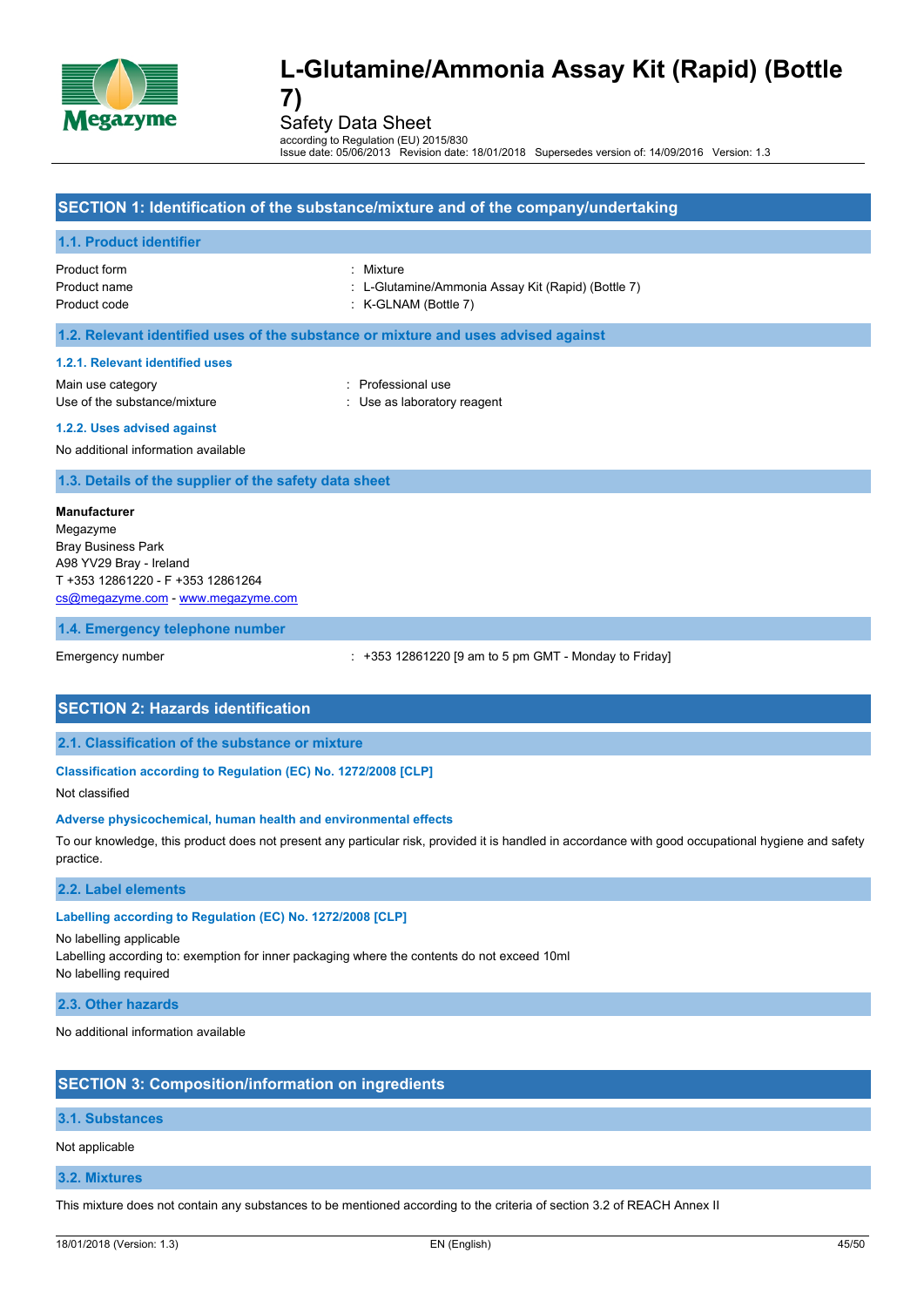Safety Data Sheet

according to Regulation (EU) 2015/830

| <b>SECTION 4: First aid measures</b>                                                                                                                       |                                                                                                                                                                                                             |  |  |
|------------------------------------------------------------------------------------------------------------------------------------------------------------|-------------------------------------------------------------------------------------------------------------------------------------------------------------------------------------------------------------|--|--|
| 4.1. Description of first aid measures                                                                                                                     |                                                                                                                                                                                                             |  |  |
| First-aid measures after inhalation<br>First-aid measures after skin contact<br>First-aid measures after eye contact<br>First-aid measures after ingestion | : Remove person to fresh air and keep comfortable for breathing.<br>: Wash skin with plenty of water.<br>: Rinse eyes with water as a precaution.<br>: Call a poison center or a doctor if you feel unwell. |  |  |
| 4.2. Most important symptoms and effects, both acute and delayed                                                                                           |                                                                                                                                                                                                             |  |  |
| No additional information available                                                                                                                        |                                                                                                                                                                                                             |  |  |
|                                                                                                                                                            | 4.3. Indication of any immediate medical attention and special treatment needed                                                                                                                             |  |  |
| Treat symptomatically.                                                                                                                                     |                                                                                                                                                                                                             |  |  |

| <b>SECTION 5: Firefighting measures</b>                    |                                                                                                                                             |  |  |  |
|------------------------------------------------------------|---------------------------------------------------------------------------------------------------------------------------------------------|--|--|--|
| 5.1. Extinguishing media                                   |                                                                                                                                             |  |  |  |
| Suitable extinguishing media                               | Water spray. Dry powder. Foam.                                                                                                              |  |  |  |
| 5.2. Special hazards arising from the substance or mixture |                                                                                                                                             |  |  |  |
| Hazardous decomposition products in case of fire           | : Toxic fumes may be released.                                                                                                              |  |  |  |
| 5.3. Advice for firefighters                               |                                                                                                                                             |  |  |  |
| Protection during firefighting                             | : Do not attempt to take action without suitable protective equipment. Self-contained<br>breathing apparatus. Complete protective clothing. |  |  |  |

| <b>SECTION 6: Accidental release measures</b>                            |                                                                                                                                                              |  |
|--------------------------------------------------------------------------|--------------------------------------------------------------------------------------------------------------------------------------------------------------|--|
| 6.1. Personal precautions, protective equipment and emergency procedures |                                                                                                                                                              |  |
| 6.1.1. For non-emergency personnel                                       |                                                                                                                                                              |  |
| Emergency procedures                                                     | : Ventilate spillage area.                                                                                                                                   |  |
| 6.1.2. For emergency responders                                          |                                                                                                                                                              |  |
| Protective equipment                                                     | Do not attempt to take action without suitable protective equipment. For further information<br>refer to section 8: "Exposure controls/personal protection". |  |
| <b>6.2. Environmental precautions</b>                                    |                                                                                                                                                              |  |
| Avoid release to the environment.                                        |                                                                                                                                                              |  |
| 6.3. Methods and material for containment and cleaning up                |                                                                                                                                                              |  |
| Methods for cleaning up<br>Other information                             | Mechanically recover the product.<br>Dispose of materials or solid residues at an authorized site.                                                           |  |
| 6.4. Reference to other sections                                         |                                                                                                                                                              |  |

For further information refer to section 13.

| <b>SECTION 7: Handling and storage</b>            |                                                                                                                                                                                              |
|---------------------------------------------------|----------------------------------------------------------------------------------------------------------------------------------------------------------------------------------------------|
| 7.1. Precautions for safe handling                |                                                                                                                                                                                              |
| Precautions for safe handling<br>Hygiene measures | : Ensure good ventilation of the work station. Wear personal protective equipment.<br>: Do not eat, drink or smoke when using this product. Always wash hands after handling the<br>product. |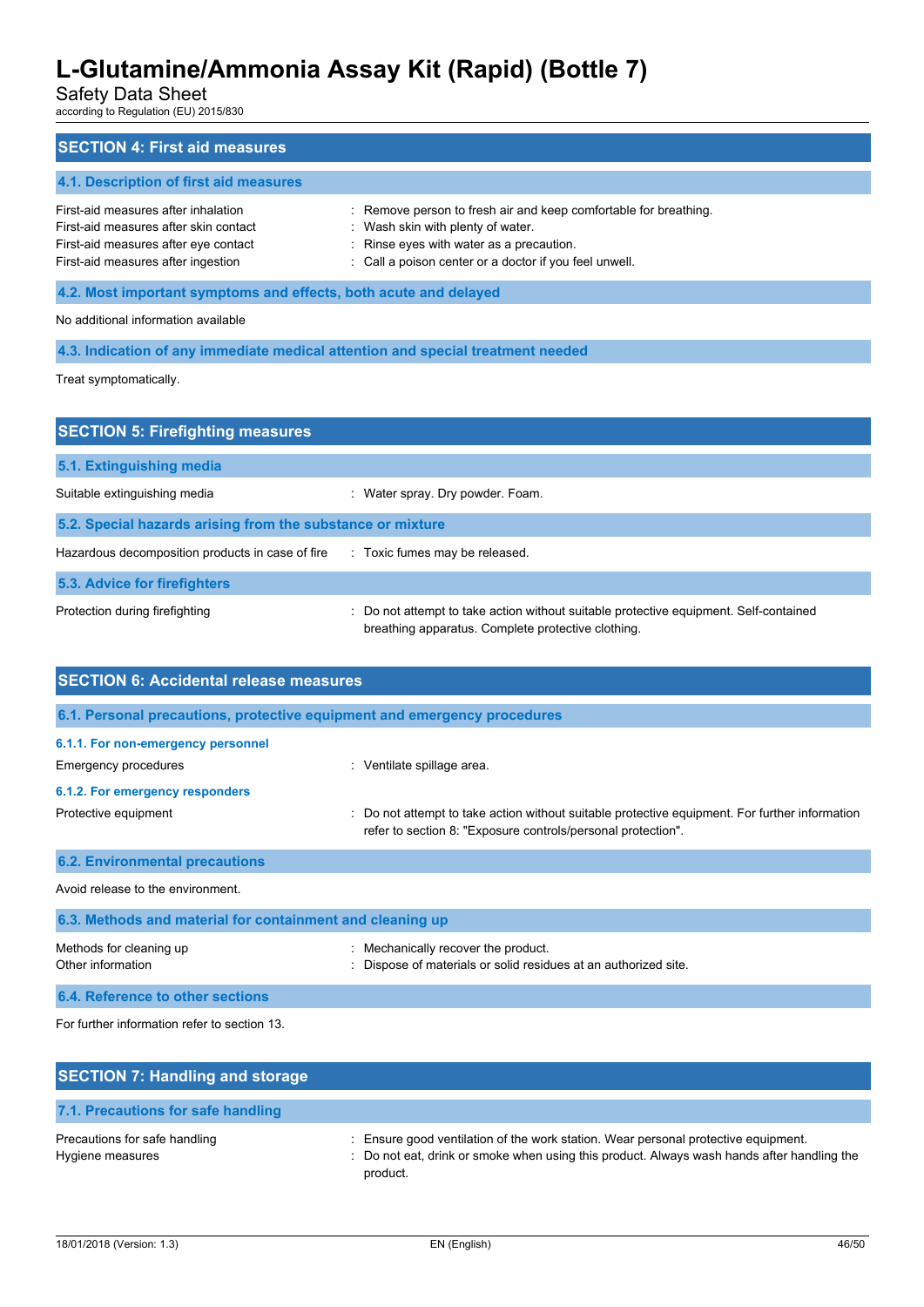Safety Data Sheet

according to Regulation (EU) 2015/830

### **7.2. Conditions for safe storage, including any incompatibilities**

Storage conditions **Storage conditions** : Store in a well-ventilated place. Keep cool.

#### **7.3. Specific end use(s)**

No additional information available

### **SECTION 8: Exposure controls/personal protection**

#### **8.1. Control parameters**

#### No additional information available

**8.2. Exposure controls**

#### **Appropriate engineering controls:**

Ensure good ventilation of the work station.

| Hand protection:  |                      |                       |                |             |                   |
|-------------------|----------------------|-----------------------|----------------|-------------|-------------------|
| Protective gloves |                      |                       |                |             |                   |
| Type              | Material             | Permeation            | Thickness (mm) | Penetration | <b>Standard</b>   |
| Disposable gloves | Nitrile rubber (NBR) | $3$ ( $> 60$ minutes) |                | 2 (< 1.5)   | <b>EN ISO 374</b> |

| <b>Eye protection:</b>                                |     |                        |                 |  |  |
|-------------------------------------------------------|-----|------------------------|-----------------|--|--|
| Safety glasses                                        |     |                        |                 |  |  |
| <b>Type</b>                                           | Use | <b>Characteristics</b> | <b>Standard</b> |  |  |
| Safety glasses<br>With side shields<br>EN 166<br>Dust |     |                        |                 |  |  |

| Skin and body protection:         |                 |  |  |  |
|-----------------------------------|-----------------|--|--|--|
| Wear suitable protective clothing |                 |  |  |  |
| Type                              | <b>Standard</b> |  |  |  |
| Lab coat                          |                 |  |  |  |

| <b>Respiratory protection:</b>                                           |         |                                       |                |  |  |
|--------------------------------------------------------------------------|---------|---------------------------------------|----------------|--|--|
| In case of insufficient ventilation, wear suitable respiratory equipment |         |                                       |                |  |  |
| Condition<br><b>Standard</b><br><b>Device</b><br><b>Filter type</b>      |         |                                       |                |  |  |
| Dust mask                                                                | Type P1 | <b>Protection for Solid particles</b> | EN 143, EN 149 |  |  |

#### **Personal protective equipment symbol(s):**



**Environmental exposure controls:** Avoid release to the environment.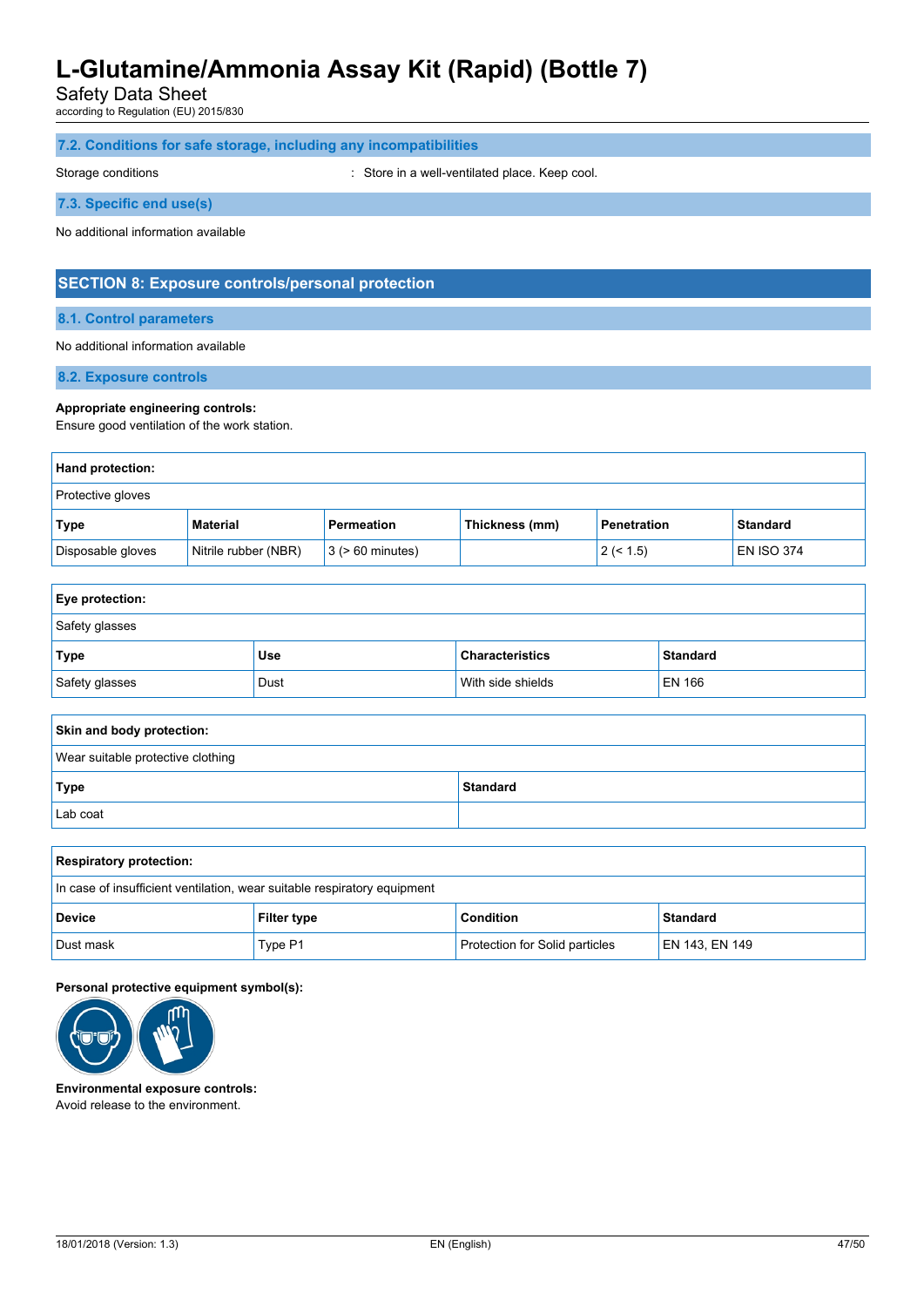Safety Data Sheet according to Regulation (EU) 2015/830

# **SECTION 9: Physical and chemical properties**

### **9.1. Information on basic physical and chemical properties**

| Physical state                                  | Solid             |
|-------------------------------------------------|-------------------|
| Colour                                          | No data available |
| Odour                                           | No data available |
|                                                 |                   |
| Odour threshold                                 | No data available |
| рH                                              | No data available |
| Relative evaporation rate (butylacetate=1)      | No data available |
| Melting point                                   | No data available |
| Freezing point                                  | Not applicable    |
| Boiling point                                   | No data available |
| Flash point                                     | Not applicable    |
| Auto-ignition temperature                       | Not applicable    |
| Decomposition temperature                       | No data available |
| Flammability (solid, gas)                       | Non flammable     |
| Vapour pressure                                 | No data available |
| Relative vapour density at 20 °C                | No data available |
| Relative density                                | Not applicable    |
| Solubility                                      | No data available |
| Partition coefficient n-octanol/water (Log Pow) | No data available |
| Viscosity, kinematic                            | No data available |
| Viscosity, dynamic                              | No data available |
| <b>Explosive properties</b>                     | No data available |
| Oxidising properties                            | No data available |
| <b>Explosive limits</b>                         | Not applicable    |

#### **9.2. Other information**

No additional information available

### **SECTION 10: Stability and reactivity**

#### **10.1. Reactivity**

The product is non-reactive under normal conditions of use, storage and transport.

### **10.2. Chemical stability**

Stable under normal conditions.

**10.3. Possibility of hazardous reactions**

No dangerous reactions known under normal conditions of use.

**10.4. Conditions to avoid**

None under recommended storage and handling conditions (see section 7).

**10.5. Incompatible materials**

No additional information available

**10.6. Hazardous decomposition products**

Under normal conditions of storage and use, hazardous decomposition products should not be produced.

| <b>SECTION 11: Toxicological information</b> |                  |  |  |  |
|----------------------------------------------|------------------|--|--|--|
| 11.1. Information on toxicological effects   |                  |  |  |  |
| Acute toxicity (oral)                        | : Not classified |  |  |  |
| Acute toxicity (dermal)                      | : Not classified |  |  |  |
| Acute toxicity (inhalation)                  | : Not classified |  |  |  |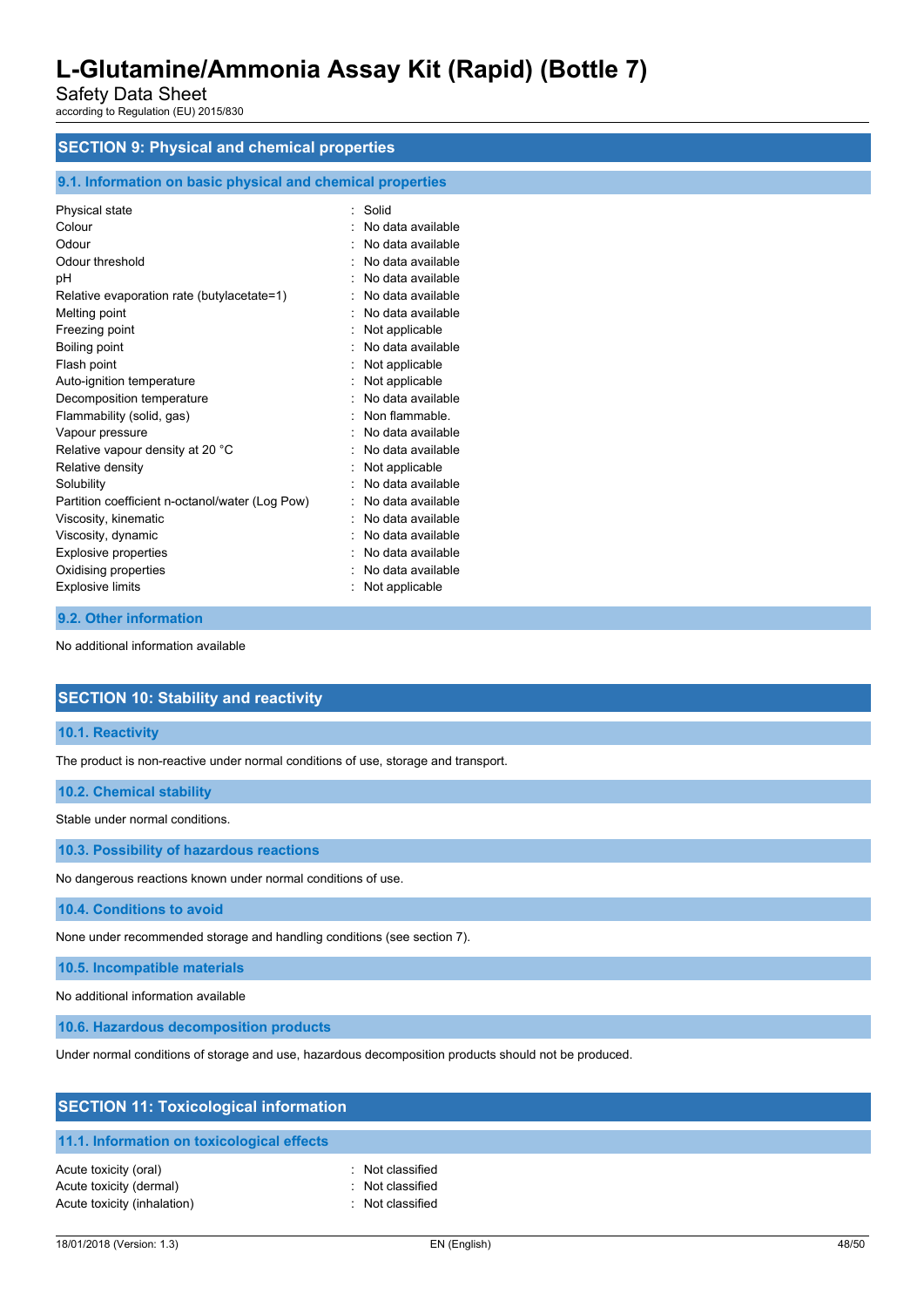### Safety Data Sheet

according to Regulation (EU) 2015/830

| Skin corrosion/irritation         | : Not classified       |
|-----------------------------------|------------------------|
| Serious eye damage/irritation     | : Not classified       |
| Respiratory or skin sensitisation | $\cdot$ Not classified |
| Germ cell mutagenicity            | : Not classified       |
| Carcinogenicity                   | : Not classified       |
|                                   |                        |
| Reproductive toxicity             | : Not classified       |
| STOT-single exposure              | · Not classified       |
|                                   |                        |
| STOT-repeated exposure            | · Not classified       |
|                                   |                        |
| Aspiration hazard                 | : Not classified       |
|                                   |                        |

| <b>SECTION 12: Ecological information</b>                                                                                                        |                                                                                                                                                                    |
|--------------------------------------------------------------------------------------------------------------------------------------------------|--------------------------------------------------------------------------------------------------------------------------------------------------------------------|
| 12.1. Toxicity                                                                                                                                   |                                                                                                                                                                    |
| Ecology - general<br>Hazardous to the aquatic environment, short-term<br>(acute)<br>Hazardous to the aquatic environment, long-term<br>(chronic) | : The product is not considered harmful to aquatic organisms nor to cause long-term adverse<br>effects in the environment.<br>: Not classified<br>: Not classified |
| 12.2. Persistence and degradability                                                                                                              |                                                                                                                                                                    |
| No additional information available                                                                                                              |                                                                                                                                                                    |
| 12.3. Bioaccumulative potential                                                                                                                  |                                                                                                                                                                    |
| No additional information available                                                                                                              |                                                                                                                                                                    |
| 12.4. Mobility in soil                                                                                                                           |                                                                                                                                                                    |
| No additional information available                                                                                                              |                                                                                                                                                                    |
| 12.5. Results of PBT and vPvB assessment                                                                                                         |                                                                                                                                                                    |
| No additional information available                                                                                                              |                                                                                                                                                                    |
| 12.6. Other adverse effects                                                                                                                      |                                                                                                                                                                    |
| No additional information available                                                                                                              |                                                                                                                                                                    |
| <b>SECTION 13: Disposal considerations</b>                                                                                                       |                                                                                                                                                                    |
| 13.1. Waste treatment methods                                                                                                                    |                                                                                                                                                                    |

Waste treatment methods : Dispose of contents/container in accordance with licensed collector's sorting instructions.

| <b>SECTION 14: Transport information</b> |  |  |  |  |
|------------------------------------------|--|--|--|--|
|                                          |  |  |  |  |
| <b>IATA</b>                              |  |  |  |  |
|                                          |  |  |  |  |
| Not applicable                           |  |  |  |  |
| 14.2. UN proper shipping name            |  |  |  |  |
| Not applicable                           |  |  |  |  |
|                                          |  |  |  |  |